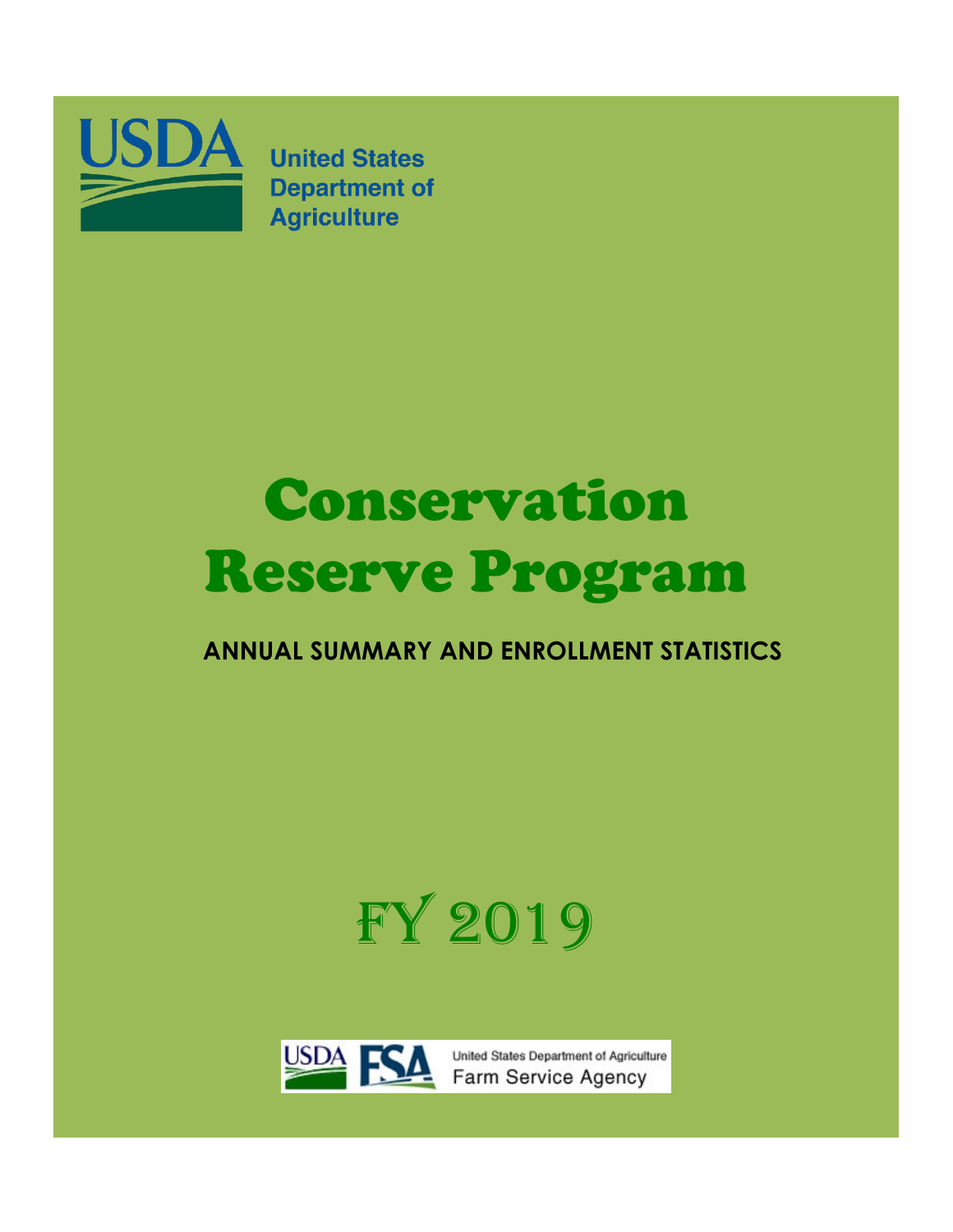## **Conservation** Reserve<br>Program

### *ANNUAL SUMMARY – FISCAL YEAR 2019*

| Contracts | Farms      | Acres        | Annual Rental Payments a/ |            |
|-----------|------------|--------------|---------------------------|------------|
|           |            |              | (\$Million)               | (\$/Acre)  |
| 168,072   | 120,836    | 13,450,110   | \$699                     | \$51.97    |
|           |            |              |                           |            |
| 361,148   | 340,109    | 6,618,248    | \$890                     | \$134.44   |
| 56,603    | 38,319     | 940,775      | \$153                     | \$162.52   |
| 15,166    | 11,656     | 395,694      | \$61                      | \$155.17   |
| 432,917   | 248,599 b/ | 7,954,716    | \$1,104                   | \$138.79   |
| 3,328     | 2,071      |              | \$12                      | \$13.52    |
| 604,317   | 340,109 b/ | 22, 325, 377 | \$1,815                   | \$81.32    |
|           |            |              |                           | 920,550 c/ |

a/ Approximates October 2019 payments, before adjustments for haying/grazing, non-compliance, terminations, part-year contracts, and contracts not yet recorded.

b/ Number of farms not additive across sign-up types because farms may participate in multiple sign-up types.

c/ Includes 3,255 acres of pollinator habitat plantings (CP42).

\* Does not include enrollments that do not start until FY 2020.

This report provides statistics for land enrolled in the Conservation Reserve Program (CRP), including a summary of FY 2019 CRP related activities, FY 2019 CRP outlays by payment type, CRP enrollment activity, outlay and sign-up history, The tables are based on contract data developed and maintained in CRP data files by Farm Service Agency (FSA) service centers and are generally based on the physical location of the CRP contracted land. FY 2019 ended September 30, 2019. The report was prepared by Alex Barbarika, Resource Economics Branch, Economic and Policy Analysis Division, Farm, Farm Production and Conservation Business Center, U.S. Department of Agriculture.

In accordance with Federal civil rights law and U.S. Department of Agriculture (USDA) civil rights regulations and policies, the USDA, its Agencies, offices, and employees, and institutions participating in or administering USDA programs are prohibited from discriminating based on race, color, national origin, religion, sex, gender identity (including gender expression), sexual orientation, disability, age, marital status, family/parental status, income derived from a public assistance program, political beliefs, or reprisal or retaliation for prior civil rights activity, in any program or activity conducted or funded by USDA (not all bases apply to all programs). Remedies and complaint filing deadlines vary by program or incident.

Persons with disabilities who require alternative means of communication for program information (e.g., Braille, large print, audiotape, American Sign Language, etc.) should contact the responsible Agency or USDA's TARGET Center at (202) 720-2600 (voice and TTY) or contact USDA through the Federal Relay Service at (800) 877-8339. Additionally, program information may be made available in languages other than English.

-1-

USDA/FPAC-BC/EPAD

U.S. Department of Agriculture, Farm Service Agency USDA is an equal opportunity provider, employer, and lender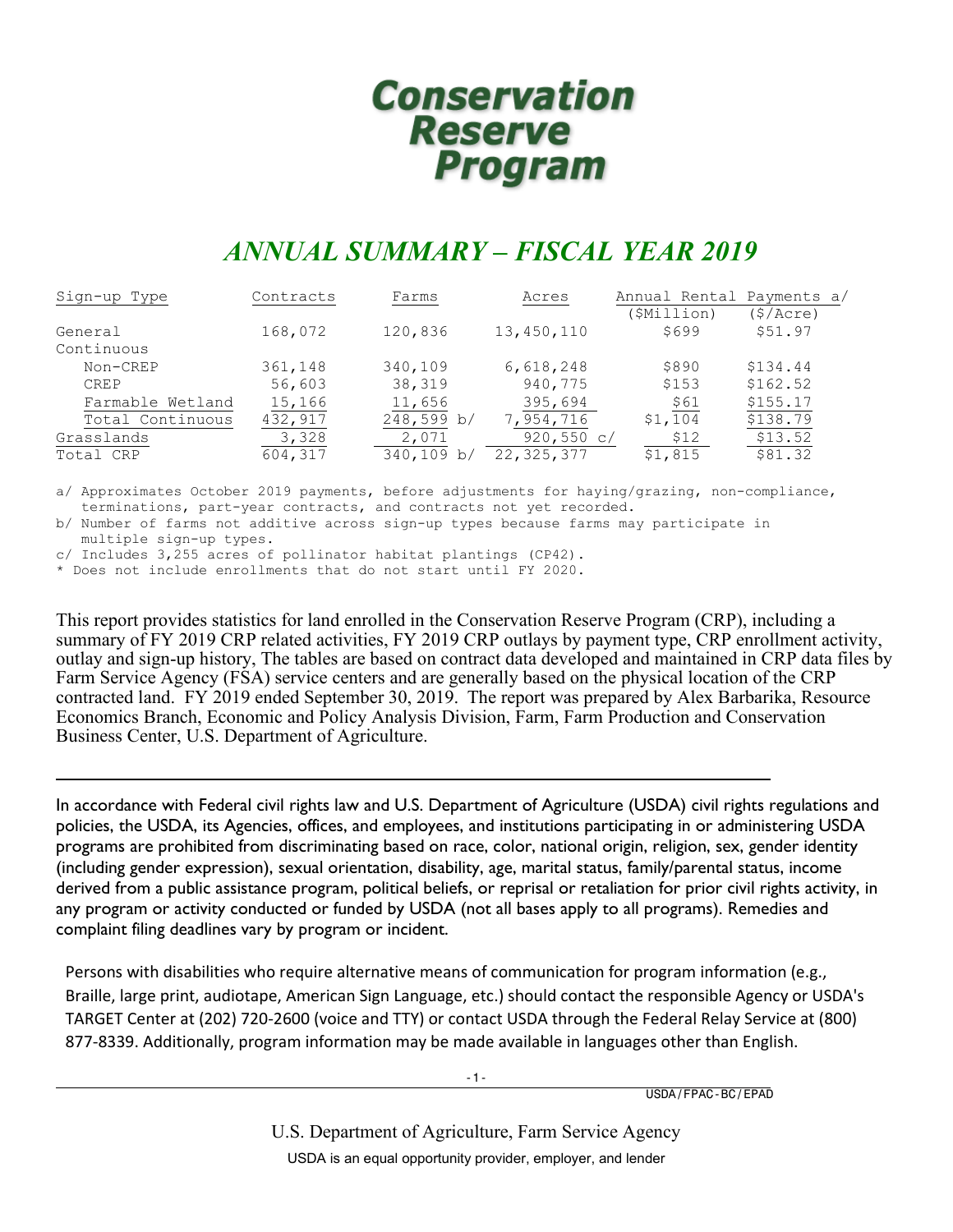#### *CONTENTS*

**General Signup**. Producers with eligible lands compete nationally for acceptance based on an environmental benefits index (EBI) during specified enrollment periods. Producers may submit offers below soil-specific maximum rental rates and select wildlife-enhancing vegetative covers to increase EBI ranking.

**Continuous (Non-CREP) Sign-up**. Producers with eligible lands may enroll certain high priority conservation practices, such as filter strips, riparian buffers, and wetlands at any time during the year without competition. In addition to annual soil rental payment and cost-share assistance, many practices are eligible for additional annual and one-time up-front financial incentives. Lands enrolled under various initiatives are included in this category.

**Conservation Reserve Enhancement Program (CREP)**. Under CREP agreements, Federal/State partnerships, implement projects designed to address specific environmental objectives through targeted CRP enrollments. Sign-up is held on a continuous basis, general sign-up practices may be included, and additional financial incentives are generally provided. Currently, there are 45 agreements in 33 States. It does not use the EBI and is non-competitive.

**Farmable Wetland Program (FWP).** Producers enroll small non-flood plain wetlands, and new practices added by the 2008 Farm Bill. Signup is conducted under modified continuous sign-up provisions. It does not use the EBI and is noncompetitive.

**Grasslands**. Enrollments are to support grazing operations and to preserve and restore grasslands. No cropping history is required. It is competitive and uses it's own EBI.

The accompanying tables are based on contract data developed and maintained in CRP data files by USDA Service Centers through the **end of September** and are based on the physical location of the CRP contracted land. Some adjustments have been made to correct miscoded data in the active contract files.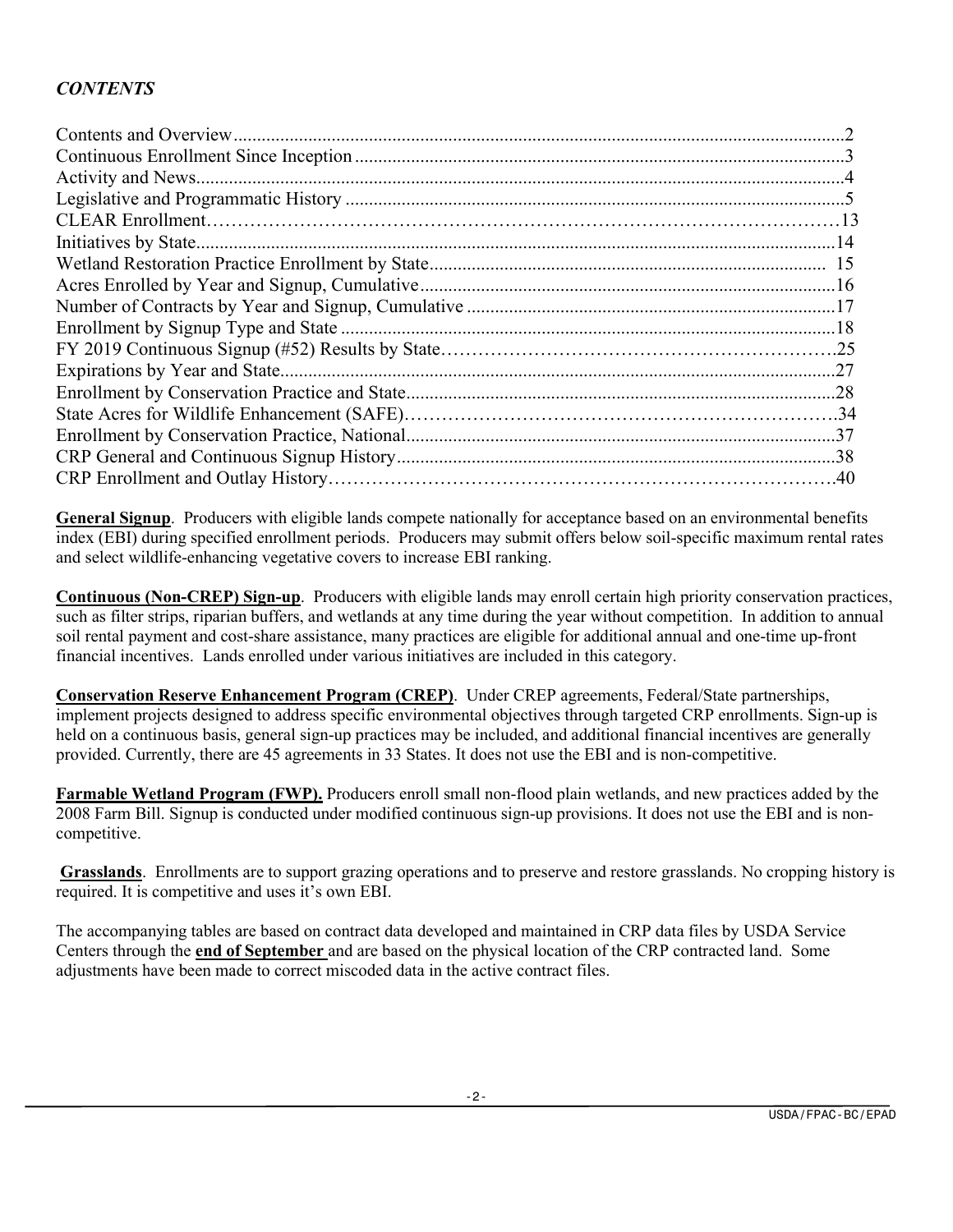| Sign-up                   | Non-CREP     | <b>CREP</b> | <b>FWP</b> | Total        |
|---------------------------|--------------|-------------|------------|--------------|
| 1997 (#14)                | 554,842      | 0           | 0          | 554,842      |
| 1998 (#17)                | 198,191      | 13,558      | 0          | 211,749      |
| 1999 (#19)                | 217,063      | 44,301      | 0          | 261,364      |
| 2000 (#21/22)             | 251,883      | 65,036      | 0          | 316,919      |
| 2001 (#23)                | 291,680      | 139,543     | 25,852     | 457,075      |
| 2002 (#24)                | 226,841      | 163,784     | 44,612     | 435,237      |
| 2003 (#25/27)             | 293,532      | 118,264     | 26,966     | 438,762      |
| 2004 (#28)                | 166,868      | 66,945      | 20,557     | 254,370      |
| 2005 (#30)                | 227,228      | 151,515     | 18,907     | 397,650      |
| 2006 (#31)                | 199,335      | 128,647     | 22,629     | 350,611      |
| 2007 (#35)                | 380,703      | 142,844     | 16,005     | 539,552      |
| 2008 (#36)                | 275,215      | 116,617     | 8,715      | 400,547      |
| 2009 (#37)                | 413,481      | 41,487      | 17,766     | 472,734      |
| 2010 (#38)                | 506,313      | 63,577      | 55,663     | 625,553      |
| 2011 (#40)                | 383,022      | 67,939      | 45,048     | 496,009      |
| 2012 (#42)                | 511,915      | 62,088      | 53,543     | 627,545      |
| 2013 (#44)                | 477,401      | 49,702      | 7,691      | 534,793      |
| 2014 (#46)                | 485,684      | 32,829      | 12,216     | 530,729      |
| 2015 (#47)                | 800,368      | 40,343      | 31,743     | 872,454      |
| 2016 (#48)                | 1,216,176    | 53,583      | 78,993     | 1,348,752    |
| 2017 (#50)                | 1,259,973    | 53,112      | 37,461     | 1,350,546    |
| 2018 (#51)                | 212,285      | 59,576      | 20,629     | 292,490      |
| 2019 (#52)                | 174,242      | 50,327      | 18,167     | 242,736      |
| <b>Expirations 1/</b>     | $-2,915,523$ | $-732,257$  | $-148,927$ | $-3,796,707$ |
| <b>Current Enrollment</b> | 6,792,383    | 990,803     | 413,831    | 8,197,017    |

#### CONTINUOUS CRP ENROLLMENT SINCE INCEPTION THROUGH SEPTEMBER 2019

 1/Contracts that exited 2007-2018 and were not re-enrolled or that dropped out before normal contract termination.

|                                   |             |                |                | .              |                |           |
|-----------------------------------|-------------|----------------|----------------|----------------|----------------|-----------|
| <b>Payment</b>                    | FY 2014     | <b>FY 2015</b> | <b>FY 2016</b> | <b>FY 2017</b> | <b>FY 2018</b> | FY 2019   |
| <b>Annual Rental</b>              | 1,602,025   | 1,593,635      | 1,580,641      | 1,667,692      | 1,778,179      | 1,842,245 |
| Haying/Grazing Adj.               | (2,618)     | (2,792)        | (4,013)        | (2,884)        | (2,920)        | (3, 138)  |
| Cost-Share                        | 78.961      | 68,799         | 105.957        | 111.781        | 107.145        | 52,484    |
| Incentives 1/                     | 30,981      | 51,080         | 133,650        | 84.300         | 56,330         | 22,595    |
| <b>Transitions Incentive</b>      | 8.249       | 2,792          | 4.193          | 6.104          | 3.745          | 3,980     |
| <b>Tree Thinning</b>              | 0           |                | 235            | 295            | 855            | 617       |
| <b>Total Financial Assistance</b> | \$1,717,597 | 1,713,514      | 1,820,428      | 1,867,288      | 1,943,334      | 1,900,783 |

#### **Conservation Reserve Program Outlays (\$1,000)**

 **1/ Signing and Practice Incentives.**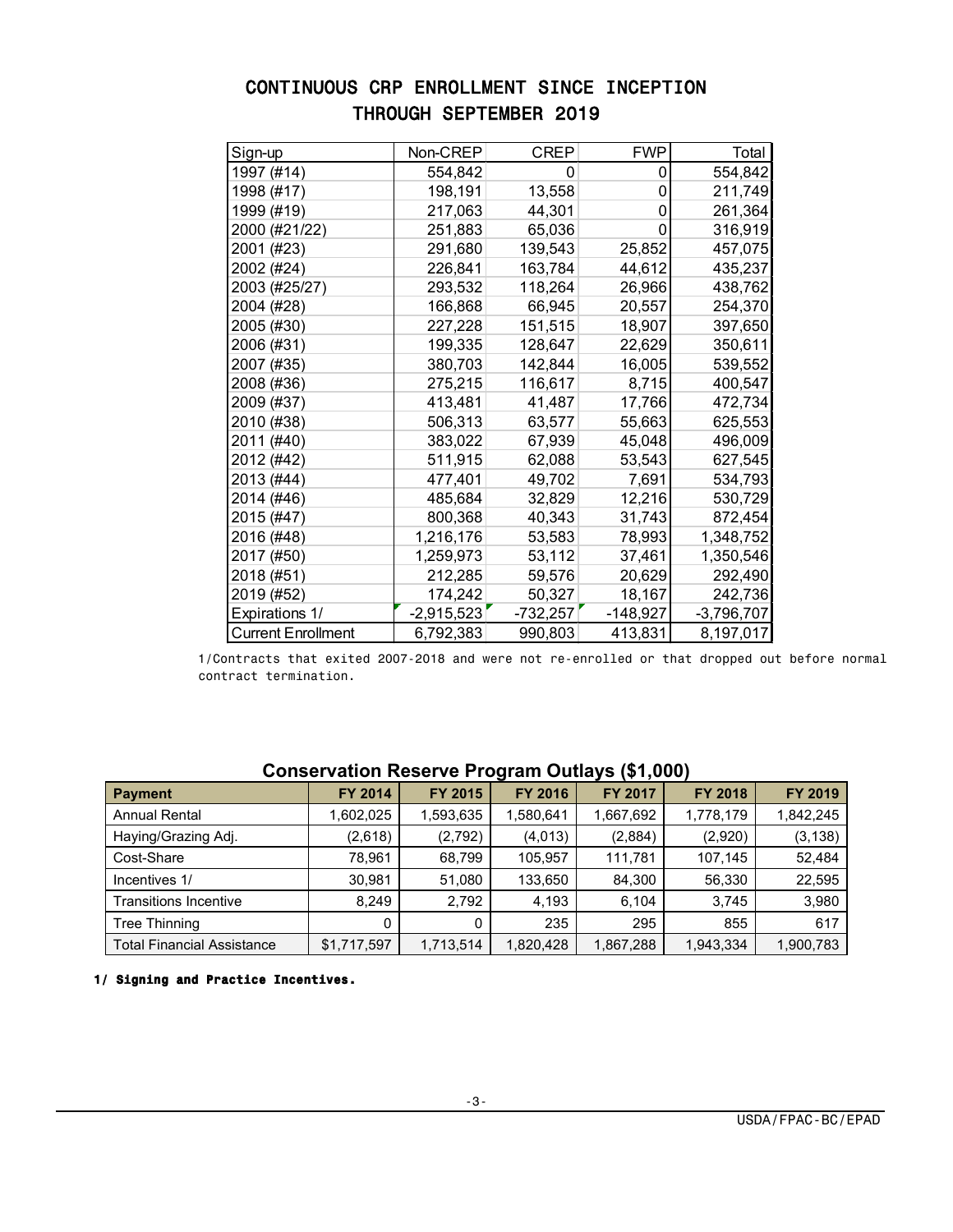#### *CONSERVATION RESERVE PROGRAM ENROLLMENT ACTIVITY AND NEWS –FISCAL YEAR 2019*

- o Enrollment ends September (and FY 2019) at 22.3 million acres.
- o Continuous signup including CREP was opened for selected high-priority practices and CREP on June 3, 2019 and closed on August 23, 2019. The FY 2019 continuous signup (#52) enrolled about 240,000 acres.
- o On June 3, 2019, Soil Rental Rates were updated. For continuous non-CREP, there is a 10 percent reduction, per the 2018 farm bill.
- $\circ$  A 1-year extension for contracts that expire September 30, 2019 was offered. Not eligible are practices eligible for continuous signup and contracts that have contract lengths of more than 14 years. This causes FY 2019 expirations to decline and FY 2020 expirations to increase. About 970,000 acres (81% of eligible acres) were extended.
- o On June 24, 2019, it was announced that cost-share for management is no longer allowed, per the 2018 farm bill.
- $\circ$  On September 27, 2019, USDA announced that an environmental assessment of the changes made by the 2018 farm bill was available for public review.

| Initiatives (and Allocations) *                      | First<br>Year | Practice<br>Code   | Acres Added<br>in FY 2019 | Acres as of<br>September |
|------------------------------------------------------|---------------|--------------------|---------------------------|--------------------------|
| Wetland Restoration-Floodplain (581,600 ac.)         | 2004          | CP23               | 37,897                    | 368,851                  |
| Bottomland hardwood trees (250,000 ac.)              | 2004          | CP31               | 0                         | 139,015                  |
| Wetland Restoration-Non-Floodplain (768,400 ac.)     | 2005          | CP <sub>23</sub> A | 54,139                    | 589,270                  |
| Upland bird habitat buffers (500,000 ac.)            | 2005          | CP33               | $\Omega$                  | 216,277                  |
| Longleaf pine plantings (250,000 ac.)                | 2007          | CP <sub>36</sub>   | 0                         | 159,255                  |
| Duck nesting habitat (600,000 ac.)                   | 2007          | CP <sub>37</sub>   | 12,695                    | 412,442                  |
| State acres for wildlife enhancement (2,450,000 ac.) | 2008          | CP38               | 16,852                    | 1,981,189                |
| Highly erodible lands (750,000 ac.)                  | 2012          | Various            | $\Omega$                  | 701,484                  |
| Pollinator habitat (450,000 ac.)                     | 2012          | CP <sub>42</sub>   | 0                         | 440.640                  |

\* Excludes lands enrolled in CREP and lands where contracts do not start until October (FY 2020).

| Performance Measure (Acres) * | Acres Added in<br>FY 2019 3/ | Acres as of<br>September |
|-------------------------------|------------------------------|--------------------------|
| Conservation buffers 1/       | 104.987                      | 1.427.214                |
| Wetland restorations 2/       | 143.492                      | 2,334,042                |

\* Includes CREP, FWP, and SAFE.

1/ CP21,CP22,CP29, and CP38 buffers.

 2/ CP9,CP23,CP23A,CP30,CP31,CP37,CP38 wetland, and Farmable Wetland Program. Includes both wetland and associated upland buffers.

3/ Acres not counted until initial contract year.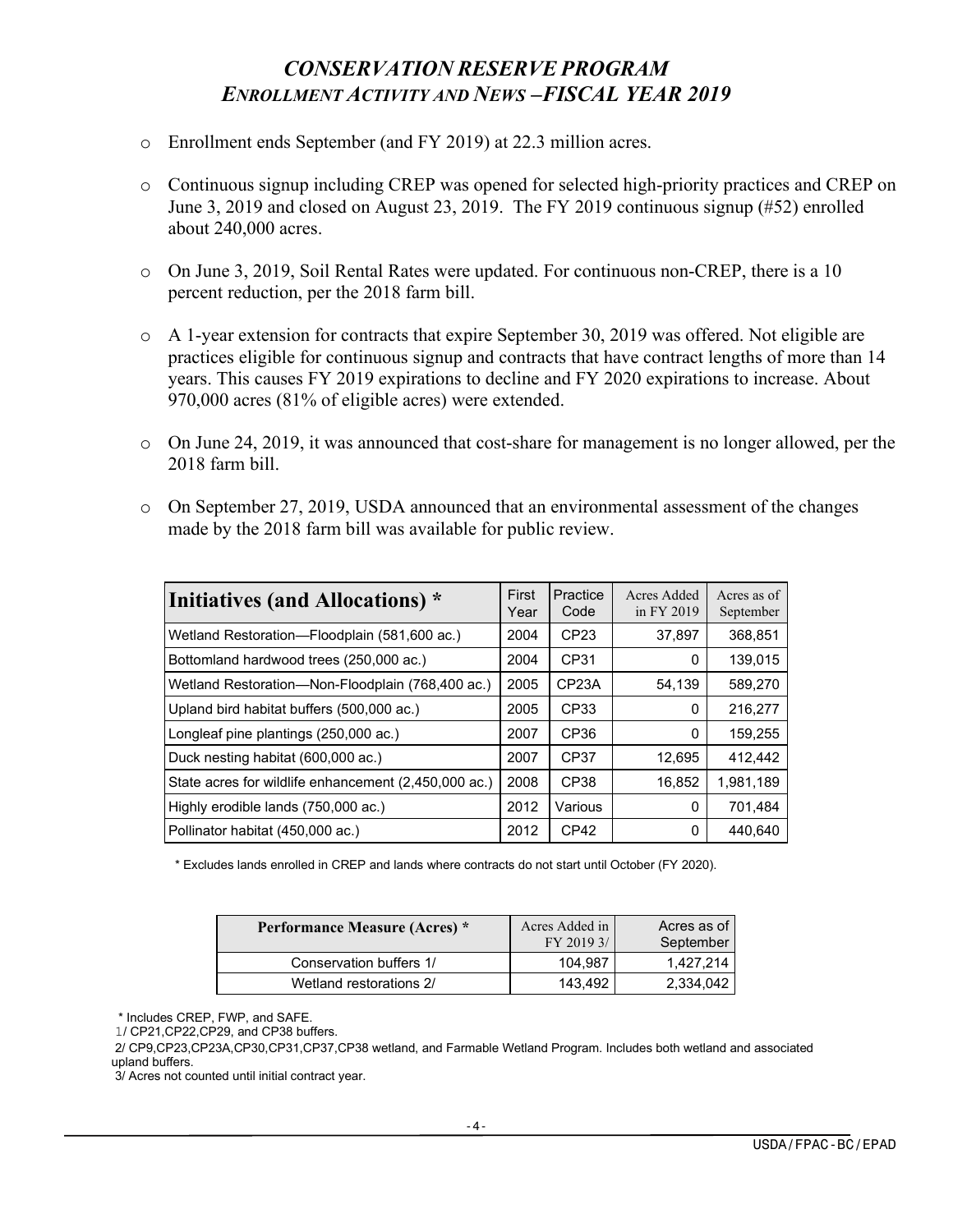#### **CONSERVATION RESERVE PROGRAM**

Under the Conservation Reserve Program (CRP), the U. S. Department of Agriculture (USDA) establishes contracts with agricultural producers to retire highly erodible and other environmentally sensitive cropland and pasture. During the 10- to 15-year CRP contract period, farmland is converted to grass, trees, wildlife cover, or other conservation uses providing environmental benefits, including surface and ground-water quality improvement, wildlife habitat creation, carbon sequestration, preservation of soil productivity, and reduction of offsite wind erosion damages. The program also assists farmers by providing a dependable source of income. The program was established by the Food Security Act of 1985, and was later amended by the Food, Agriculture, Conservation, and Trade Act of 1990, the Federal Agriculture Improvement and Reform Act of 1996, the Farm Security and Rural Investment Act of 2002, the Food, Conservation, and Energy Act of 2008, the Agricultural Act of 2014, and the Agricultural Improvement Act of 2018.

The CRP is administered by USDA's Farm Service Agency with technical assistance from USDA's Natural Resources Conservation Service and Forest Service, and from non-Federal technical service providers. Participants receive annual rental payments during the contract period and half the cost of establishing conservation covers. There are three primary ways for farmers and ranchers to participate in the CRP: general sign-up, continuous sign-up, and grasslands sign-up. Continuous sign-up includes the Conservation Reserve Enhancement Program (CREP) and the Farmable Wetlands Program. Grasslands sign-up is continuous with periodic ranking periods.

#### **CRP LEGISLATIVE AND PROGRAMMATIC HISTORY**

#### **1985**

The Food Security Act of 1985 was enacted December 23, 1985. The Act directed the Department of Agriculture to enroll 40 to 45 million acres by 1990 with two primary goals: reducing soil erosion on highly erodible cropland and curbing the production of surplus commodities. Secondary objectives included protecting the Nation's long-run capability to produce food and fiber, improving water quality, fostering wildlife habitat, and providing income support for farmers.

In exchange for annual rental payments and cost-share assistance of up to 50 percent of vegetative cover establishment costs, agricultural landowners and operators agree to establish and maintain an approved perennial cover on enrolled acreage for 10 to 15 years. Enrollment is generally limited to 25 percent of the cropland within each county. To be eligible, land had to have been cropped 2 of the 5 years preceding enrollment and meet highly erodible criteria. Allowable practices included:

Native and non-native grasses, softwood and hardwood trees, wildlife habitat mixes, field windbreaks, grassed waterways, and shallow water areas for wildlife. These were selected from the practices that were cost-shared by the long-standing Agricultural Conservation Program (ACP) portfolio.

"Maximum Acceptable Rental Rates" were established at the State or sub-State level. During the first 9 signups nearly all offers for below these rates were accepted to meet farm bill annual enrollment goals. Cost-share rates were based on State/county standards set under the pre-existing ACP.

Rental payments were limited to \$50,000 per year per person, and no more that 25 percent of the cropland per county may be enrolled. Subject to certain stipulations, haying or grazing may be allowed when emergencies arise such as drought or flooding.

#### **1986**

The first signup was held in March of 1986, and 700,000 acres were enrolled. Another 2 signups were held in 1986, enrolling an additional 7,500,000 acres.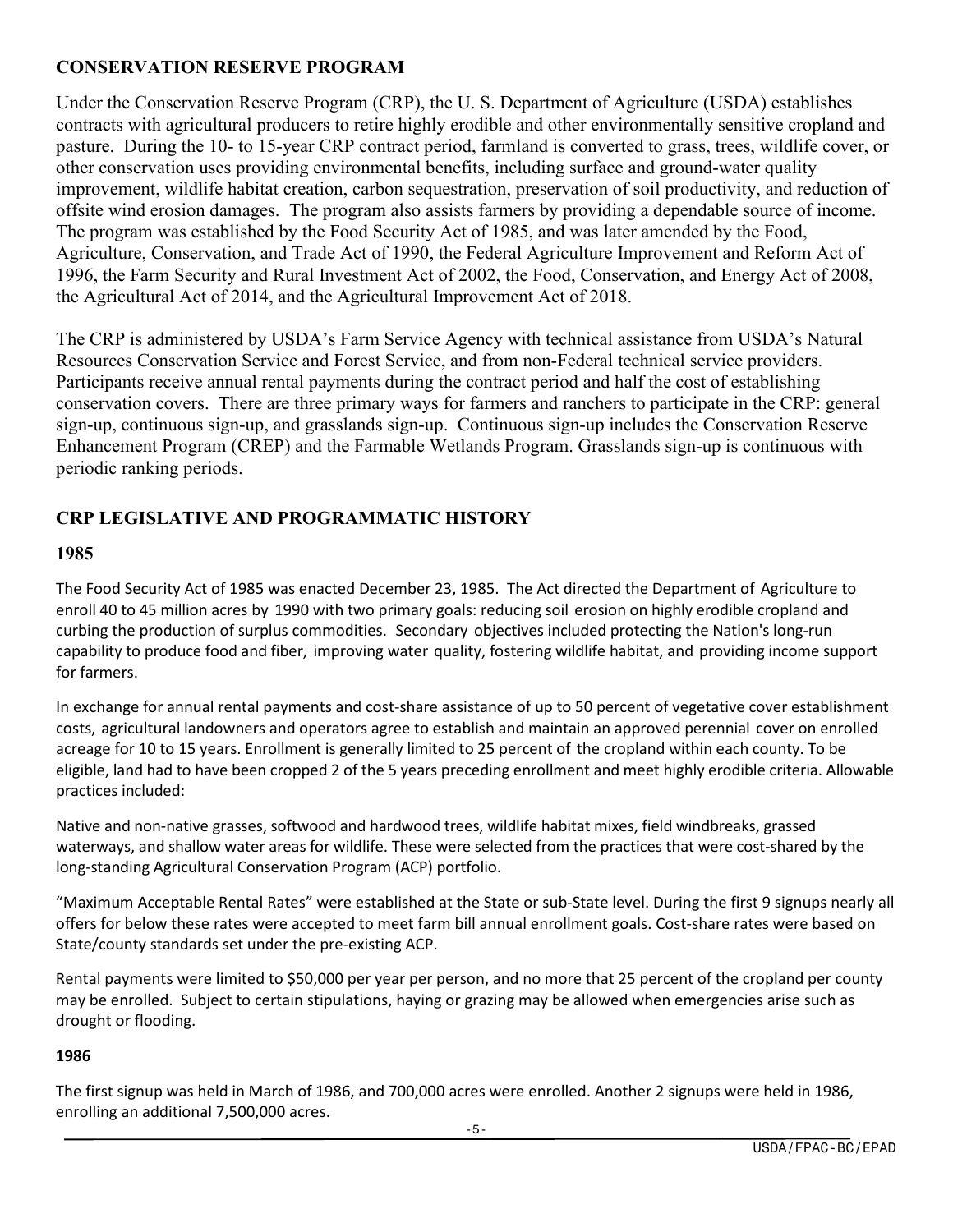#### **1987-1989**

Two signups were held in each of the 3 years, resulting in a total enrollment of 33 million acres by 1990. Three new eligibility criteria were added: Land within 100 feet of a water body, land where a wetland could be restored, and flood-plain land subject to scour erosion. Crop history criteria were still required, but soil erodibility criteria were not needed for these lands.

#### **1990-1995**

The Food, Agriculture, Conservation, and Trade Act of 1990 extended CRP through 1995 and expanded types of land eligible for enrollment to include lands that could reduce on-site or off-site threats to water quality if removed from production. It also reduced the acreage cap to 36.4 million acres.

Following 1990 Act passage, USDA's Farm Service Agency adopted new rental payment caps based on soilspecific productivity-based rental rates, and developed an environmental benefits index (EBI) to rank offers to include the additional environmental objectives in the 1990 Act.

Four signups were conducted under the 1990 Act, signups 10-13, bringing total enrollment to 35 million acres by the end of 1995. The EBI and new rental rate bid caps were deployed. But because there was ample room under the new enrollment cap all offers with acceptable rental rates were accepted. Some new practices were added: Grass and forested riparian buffers that could protect waters from agricultural runoff, and marginal pasture land (MPL) that could be converted to riparian forest buffers for water quality protection. The MPL did not need to meet crop history criteria, and new maximum rental payment caps were established for MPL.

It was uncertain whether CRP would be re-authorized after the 1990 Act expired, so a survey of participant plans for future use of CRP lands was conducted. Survey results indicated that the average age of respondent was 60 years, 71 percent were owner operator, and 30 percent were retired. Respondents said that if contracts expired and there was no re-enrollment opportunity, they would return 63 percent of acres to crop production. Of the 35 million acres enrolled at the time, 41 percent had been used for wheat, 14 percent to corn, and 10 percent to soybeans before enrolling in CRP.

#### **1996-2000**

In 1996, **USDA initiated** enrollment of selected practices, such as filter strips and riparian buffers, on a continuous basis without competition. An annual incentive payment equal to 20 percent of the annual rental rate was provided for many of these practices. To make room for the anticipated increased continuous signup enrollment an early contract termination opportunity without penalty was offered for land meeting certain eligibility criteria. About 1 million acres were withdrawn.

The **Federal Agriculture Improvement and Reform Act of 1996** re-authorized CRP enrollment through 2002 and set a maximum enrollment of 36.4 million acres at any one time. It also allowed early contract termination for lands meeting specified environmental criteria. About 1 million acres were withdrawn here, as well.

General signups 15, 16, 18, 20 were conducted. Signup 15, accepted 16.1 million acres. This did not cause the acreage cap to be breached because around 20 million acres were expiring. (So many acres were expiring all at once because 1-year contract extensions had been offered in 1994 and 1995 in lieu of conducting general signups.)

Following passage of the 1996 Act, FSA modified the Environmental Benefits Index (EBI) to explicitly include a wildlife benefits component, which was given equal weight with soil erosion and water quality benefits.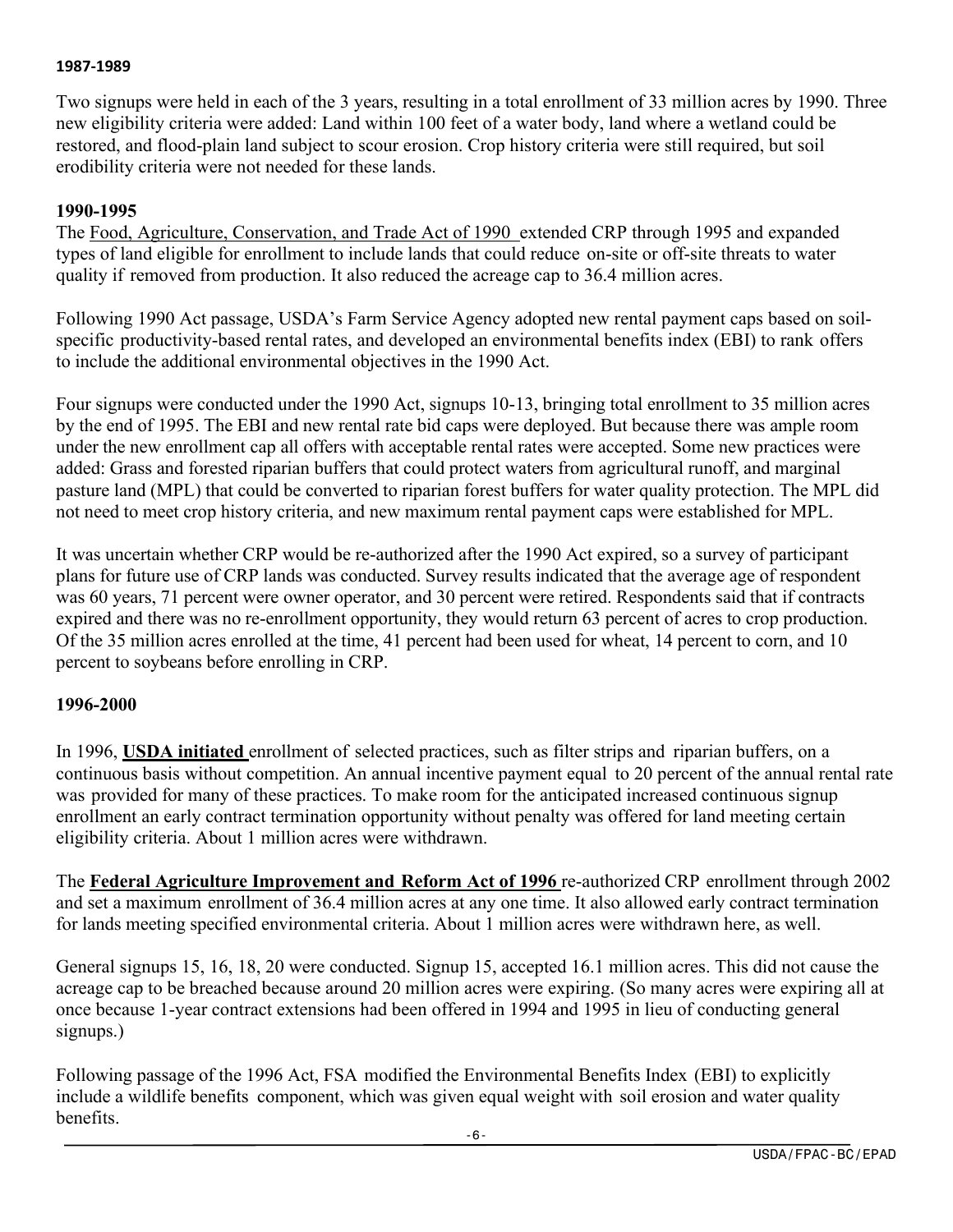In 1998, FSA created the Conservation Reserve Enhancement Program (CREP), further advancing CRP's environmental targeting. CREP authorizes State-Federal conservation partnerships that address specific State and nationally significant water quality, soil erosion, and wildlife habitat concerns related to agriculture. CREP enrollment is held on a continuous basis; enrollment may include both general and continuous sign-up practices, and additional financial incentives are generally provided. An up-front signing incentive payment and a practice incentive payment were established in 2000 to further enhance continuous enrollment, including CREP. Partners provide 20 percent of overall program costs.

#### **2001**

The **FY 2001 Agriculture Appropriations Act** established the Farmable Wetland Pilot Program (FWP), which provided for non-competitive enrollment under continuous sign-up provisions and incentives for up to 500,000 acres of small non-flood plain wetlands and adjacent uplands in 6 States (Nebraska, Iowa, Minnesota, North Dakota, South Dakota, and Montana). Enrollment was limited to 100,000 acres per State.

The U.S. Fish and Wildlife published a study that estimated that CRP accounted for 2 million additional ducks per year between 1992 and 1997 in the Prairie Pothole region in North Dakota and South Dakota, and eastern Montana.

#### **2002**

The **Farm Security and Rural Investment Act of 2002** extended CRP enrollment authority through 2007 and increased the enrollment cap by 2.8 million acres to 39.2 million acres. Basic cropland eligibility is re-defined to be land that has been cropped or considered cropped in at least 4 of the 6 years preceding enactment. It had been 2 of 5 years before preceding sign-up.

In addition, the 2002 Act permitted non-emergency (managed) harvesting of forage subject to the requirement that environmental benefits be maintained or enhanced and required equal consideration be given for soil erosion, water quality, and wildlife benefits. Practices eligible under marginal pasture criteria, which have no cropping history requirement, are expanded to permit appropriate vegetative covers, rather than requiring the land be planted only to trees.

Other changes included extending eligibility to field remnants made infeasible for farming where buffer practices are enrolled; cropland where enrollment would provide water conservation benefits; and land subject to expiring CRP contracts. The 2002 Act also expanded FWP from the original six States to all States and raised the enrollment cap to 1,000,000 acres. While maximum wetland size was increased to 10 acres, only 5 acres are eligible to receive rental payments.

#### **2003**

General signup 26 was held under 2002 Farm Bill provisions, enrolling 2 million acres. Continuous signup, including CREP and FWP reached 2.5 million acres. New CREP agreements signed with Florida (30,000 acres) and Nebraska (100,000 acres). Florida's CREP was never started. Refunded \$16 million to producers who had rental payment reductions for emergency haying and grazing of their CRP in 2002. Beginning with Signup 26, new participants were required to agree to perform mid-contract management of their CRP lands, to assure that environmental benefits are maintained. Practices such as light discing and interseeding will be utilized to maintain plant diversity and vigor. Cost-share is provided.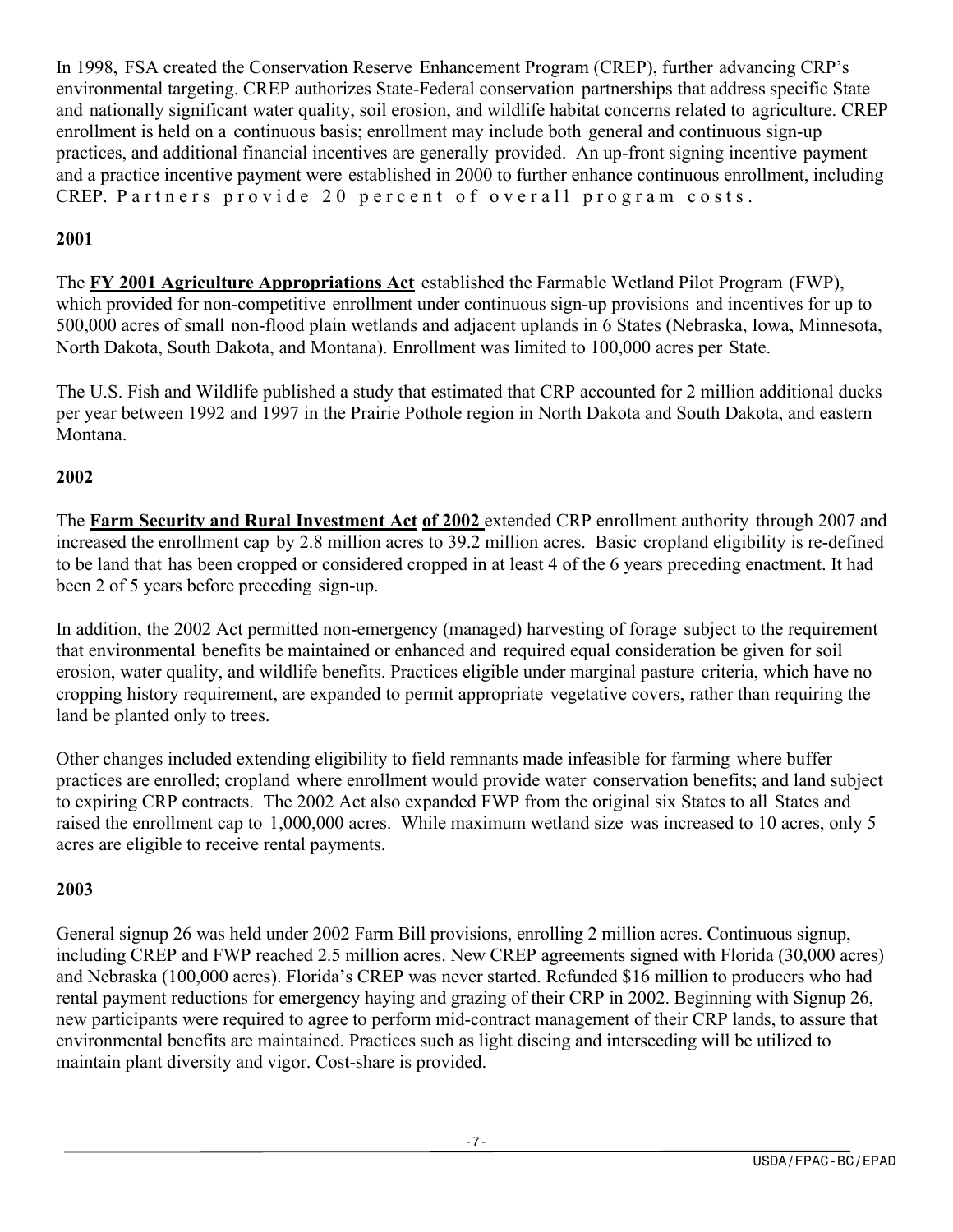The bottomland hardwood tree planting initiative to restore wetlands in floodplains was established, reserving 500,000 acres. The wetland restoration practice was moved from general to continuous signup. Initiative targeting up to 500,000 acres of lands in the 100-year floodplain.

In cooperation with the U.S. Geological Service, conducted a survey in 2001 of participants experience with wildlife and vegetation management issues of CRP lands. Among its findings was that positive changes in wildlife populations were noted by 73 percent of respondents. The respondents also reported 55 percent of covers were native grasses, 31 percent were introduced grasses, and 14 percent were trees. Management activities reported included mowing/haying, 58 percent of acres, herbicides, 26 percent, burning, 25 percent, and grazing, 21 percent. Fifteen percent of respondents reported emergency haying/grazing at least once.

#### **2004**

General signup 29 held, enrolling 1.2 million acres. Continuous signup, including CREP and FWP added 390,000 acres reaching 2.9 million acres. New CREP agreements signed with Ohio (Scioto River basin), Pennsylvania (Ohio River basin), New Jersey, and New York (12 watersheds). Expanded continuous signup wetland restoration initiative to include non-floodplain (Prairie potholes, mainly) and Playa wetland complexes.

#### **2005**

No general signup was held, and a 1-year extension for 2005-expiring contracts was implemented. Continuous signup increased 300,000 acres to 3.2 million acres. Northern Bobwhite Quail Initiative established, reserving 250,000 acres for enrollment of upland bird nesting and brood-rearing habitat buffers. New CREP agreements signed with Louisiana and Indiana. Awarded grants totaling \$367,000 for estimating CRP's impact on populations of grassland birds, including that of ducks, pheasants, bobwhite, and songbirds.

**Re-enrollment and extension of 2007- to 2010-expiring contracts (REX).** To ensure that CRP's benefits continue without interruption, FSA in 2006 offered holders of contracts set to expire between 2007 and 2010 (28 million acres) the opportunity to re-enroll or extend their contracts. FSA divided expiring contracts into five equal-size categories (quintiles) based on environmental benefits index (EBI) scores of the land under contract. FSA offered the highest EBI quintile new 10 or 15-year contracts. The  $2^{nd}$  highest quintile were offered 5-year contract extensions, the  $3<sup>rd</sup>$  highest were offered 4-year extensions, and so forth.

**Administrative PayGo** was initiated by Office of Management and Budget. For CRP this means that any administrative policy change that increases costs must be offset by some other administrative policy change in CRP or other mandatory program that reduces costs. A change made by a farm bill or other law is not subject to administrative PayGo. Some examples of changes requiring PayGo include new or expanded initiatives that have incentive payments above and beyond the standard cost-share and annual rental payments. CREPs generally have additional incentives and are subject to PayGo.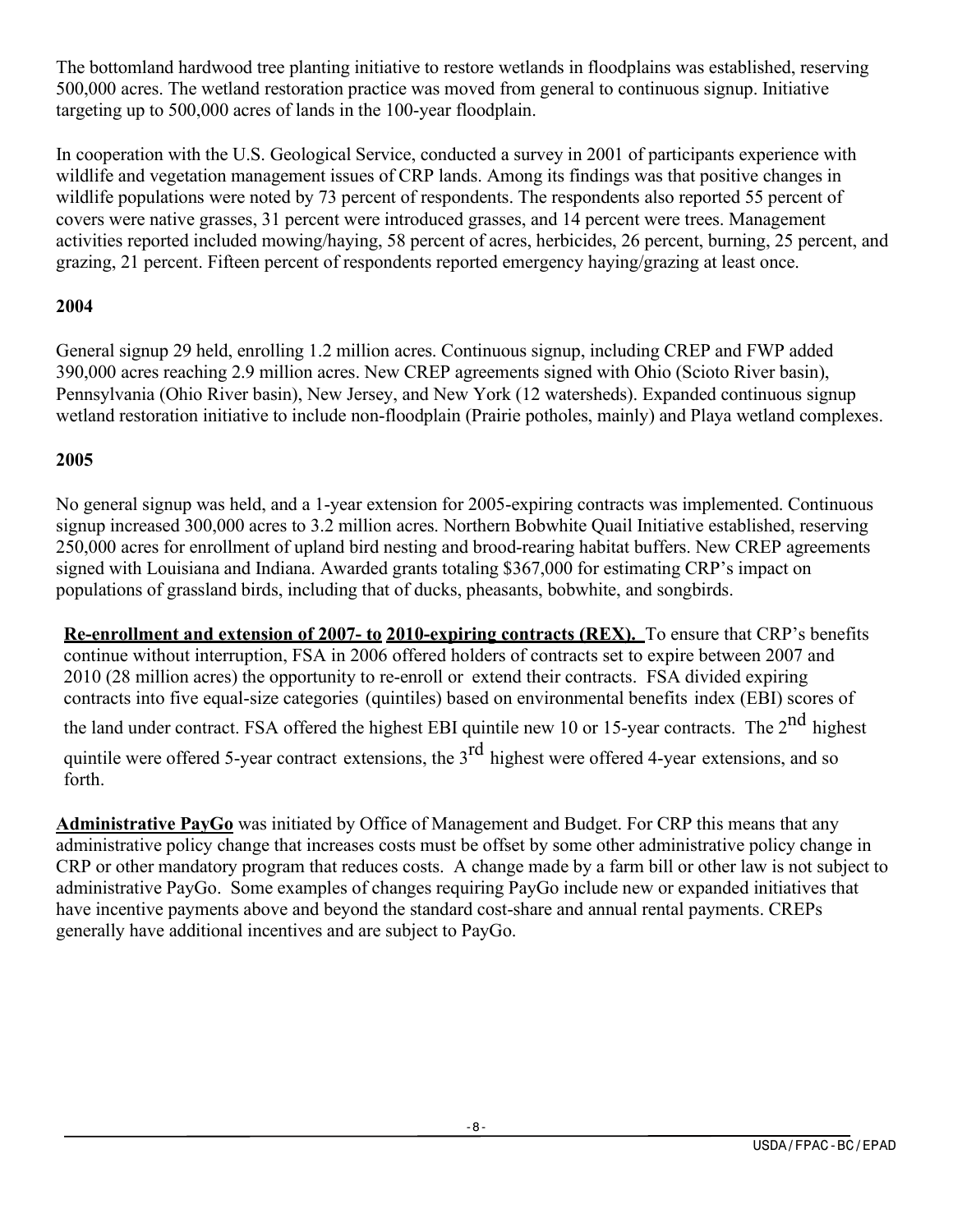#### **2006**

General signup 33 held, enrolling 900,000 acres. Continuous signup, including CREP and FWP added 350,000 acres. New CREP agreements signed with Colorado (Republican River and High Plains projects) and Idaho (Snake River project).

The **Emergency Supplemental Appropriations Act of 2006** established the Emergency Forestry Conservation Reserve Program (EFCRP). Provides assistance to timberland damaged by the Gulf Coast Hurricanes of 2005 (mainly Katrina and Rita). A total of 295,000 acres were enrolled, mostly in Mississippi. Acreage enrolled does not count against the CRP enrollment cap.

An initiative to target Prairie Pothole duck nesting habitat established to areas with the highest potential for duck production, reserving 100,000 acres.

#### **2007**

Approximately 84 percent of the 28 million acres of general signup set to expire between 2007 and 2010 accepted the REX offer. Continuous signup added 528,000 acres. New CREP agreements signed with Arkansas and Oklahoma.

Two continuous signup initiatives were rolled out: the Longleaf Pine forest ecosystem restoration and the State Acres for Wildlife (SAFE) initiatives.

Results of a nationwide study of CRP's impact on water quality were released. The study was accomplished via contract with Food and Agricultural Policy Research Institute (FAPRI), and is based on modeling. It estimated that sediment was reduced by CRP in 2007 by 23 million tons, and that nitrogen and phosphorus was reduced 116 million pounds and 12 million pounds, respectively.

CRP enrollment reaches its highest level, 36.8 million acres.

#### **2008**

The **Food, Conservation, and Energy Act of 2008** extended Conservation Reserve Program enrollment authority through September 30, 2012 and required that enrollment be reduced to no more than 32 million acres beginning October 1, 2009. The bill created the Transition Incentive Program to encourage the sale or lease of expiring CRP lands of retiring farmers to beginning or socially disadvantaged farmers. Expiring contract-holders are given 2 extra years of rental payments. \$25 million was authorized.

Other changes included: (1) expansion of Farmable Wetland Pilot Program eligibility criteria; (2) provision of up to \$100 million for a 50-percent cost-share incentive for tree thinning activities; (3) implementation of new payment limitation applicability and new adjusted gross income based eligibility criteria, updated eligibility to require cropping history in at least 4 of 6 years during 2002 to 2007, and (5) provided additional authority to waive the county cropland enrollment limit. There was very little interest in the tree thinning incentive, because the 50% cost-share was not sufficient.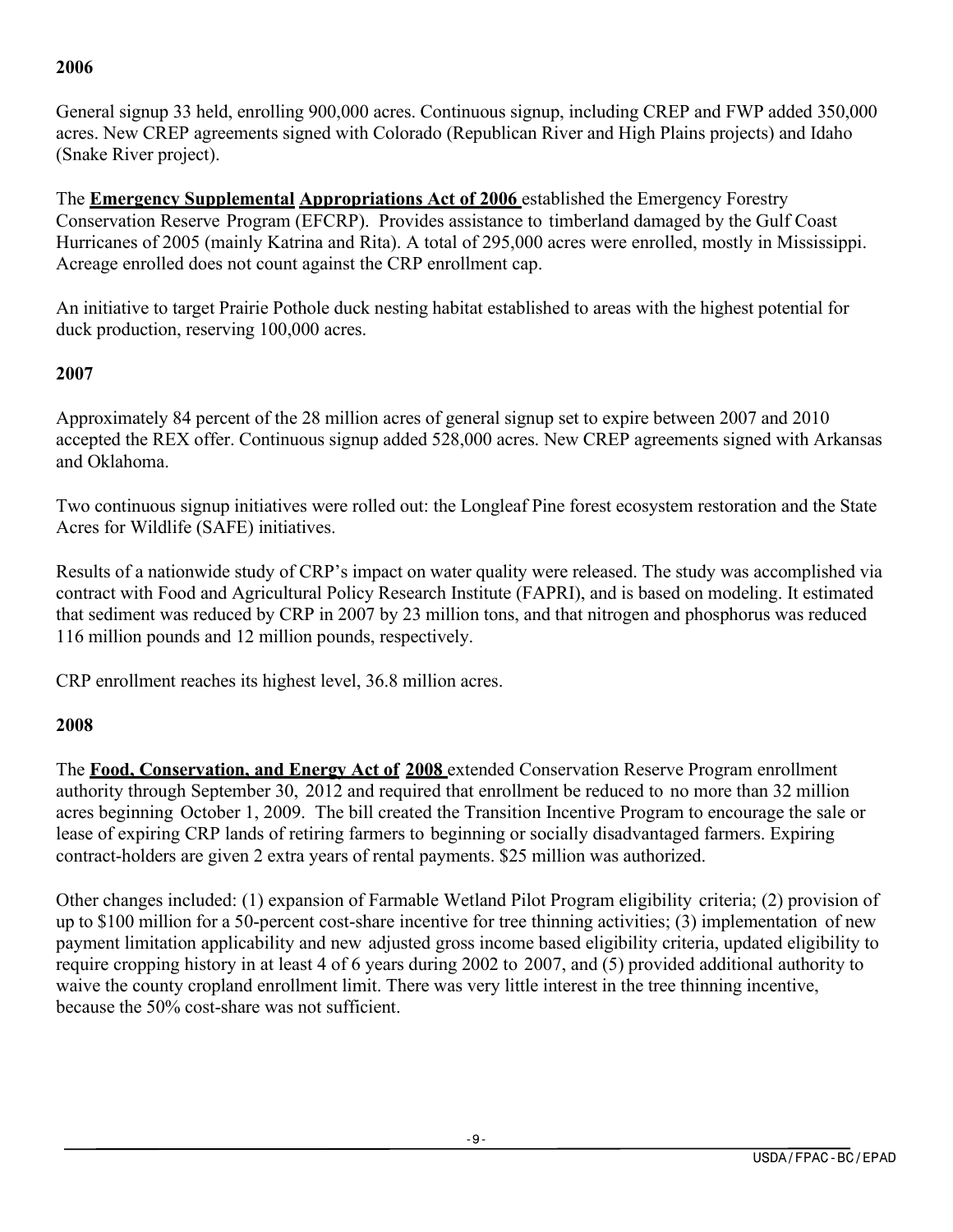Continuous signup added 400,000 acres. 75 SAFE projects approved in 33 states plus one in Puerto Rico. CREP agreement signed with Kansas. CREP enrollment reaches 1,000,000 acres.

#### **2009**

In lieu of a general signup, a 1-year contract extension was offered for expiring contracts. Continuous signup added 472,000 acres. To promote wetland restoration, \$200 million in incentives over 10 years is made available. New CREP agreements signed with Hawaii and Arkansas.

#### **2010**

General signup 39 held, enrolling 4.2 million acres. Began awarding EBI points if pollinator habitat plantings are incorporated and about 40,000 acres were established. Continuous signup, including CREP and FWP added 630,000 acres. The 100,000-acre James River CREP agreement signed with South Dakota.

Acreage allocations for SAFE, Prairie Pothole Duck Nesting Habitat, and Upland Bird Habitat Buffers initiatives were increased by a combined total 300,000 acres.

Signup for the Transitions Incentive Program (TIP) under 2008 farm bill provisions started.

#### **2011-2012**

General signup 41 held, enrolling 2.8 million acres. Continuous signup, including CREP and FWP added 500,000 acres. New CREP agreement with Louisiana, the Coastal Prairie Region CREP signed.

The **American Taxpayer Relief Act of 2012** reinstated enrollment authority on January 1, 2013, and extended authority until September 30, 2013.

#### **2013**

General signup 43 held, enrolling 3.9 million acres. Continuous signup, including CREP and FWP added 628,000 acres. Rio Grande River Basin CREP agreement signed. Implemented Highly Erodible Lands continuous signup initiative. Allows enrollment of up to 750,000 acres of lands with erodibility index of 20 or more. Transition Incentive Program signup ended in February to ensure that \$25-million limit would not be breached. About 275,000 acres were transitioned to new or underserved farmers and ranchers. Announced new initiative to restore one million acres of wetland and grassland, including a 100,000-acre Pollinator Habitat Initiative.

A new farm bill was not in place by September 30, 2013, so enrollment authority was suspended and continuous signup activity was suspended September 30, 2013.

#### **2014**

Still no new farm bill, so enrollment authority was then suspended until February 2014 when the **Agricultural Act of 2014** (2014 Farm Bill) was enacted. Continuous signup was resumed in June. Among other things, the 2014 Farm Bill extended enrollment authority to September 30, 2018, and required that no greater than 24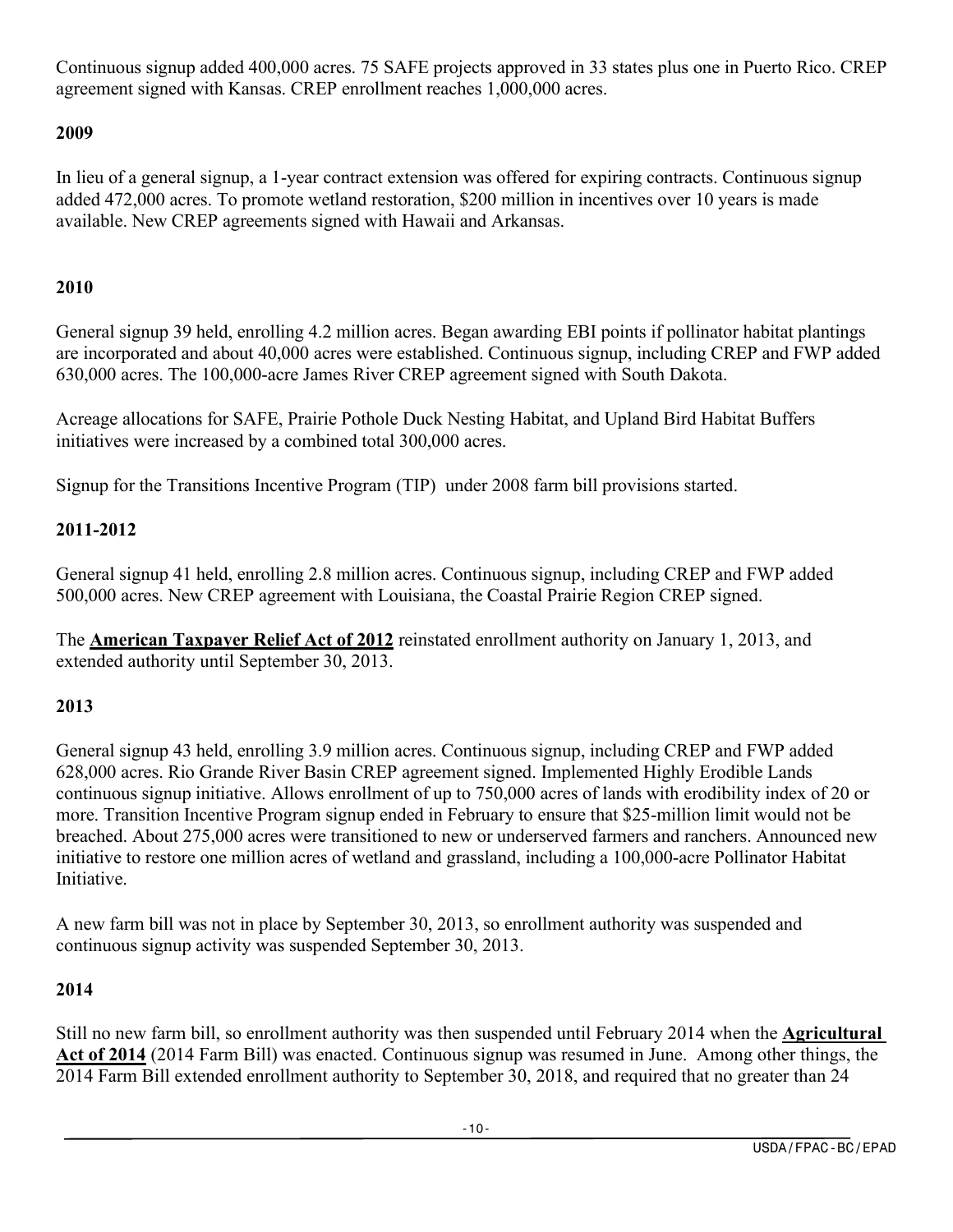million acres be enrolled beginning October 1, 2016. It also provided: authority to enroll up to 2 million acres of grasslands (a new category of eligible land that does not have a crop history requirement); up to \$10 million in incentive payments to encourage thinning of CRP tree stands to improve wildlife habitat; and up to \$33 million for Transition Incentives Program (TIP) payments. It also removed the requirement to reduce rental payments for emergency haying and grazing.

The act also included the provision for the opportunity to terminate certain contracts early without "penalty". Must have been enrolled for at least 5 years. This provision only applied during FY 2015.

**Continuous Signup #47 (FY 2015)** opened October 1, 2014. It excluded SAFE and Highly Erodible Lands Initiatives.

On November 25, 2014, USDA announced that 82,000 acres were made available in North Dakota, consisting of 50,000 acres for SAFE practices and 32,000 acres for FWP.

#### **2015**

**Soil Rental Rates** were updated April 23, 2015, primarily based on the NASS 2014 survey.

On May 28, 2015, USDA announced that 800,000 additional acres would be available under certain wetland and wildlife initiatives. Also announced was that eligible general signup contracts expiring September 30, 2015 will be eligible for 1-year contract extensions.

On May 29, 2015, USDA announced general signup #49 will be held from December 1, 2015, through February 26, 2016.

On August 27, 2015, USDA announced that a grasslands signup (#200) will begin September 1, 2015 and end November 15, 2015. Rental payments will be 75 percent of the estimated grazing value of the land. Over 1 million acres were offered and over 100,000 acres were accepted.

#### **2016**

Over 1.8 million acres were offered during general signup #49, and 411,000 acres were determined acceptable. The EBI cutoff was 292.

During National Pollinator Week in June 20-26, 2016, USDA reported that CRP currently provided 15 million acres pollinator friendly habitat. USDA also announced a Memorandum of Understanding with two honey bee organizations to ensure USDA's conservation initiatives are as advantageous as possible to pollinators.

On September 9, 2016, USDA announced it is providing \$1 million in partnership with New York state to enroll riparian buffers in the Chesapeake Bay watershed.

Continuous signup (#50) was ended on September 16, ensure that the statutory enrollment cap was not exceeded, and make policy decisions about how to address FY17 contracts. More than 1.3 million acres were enrolled, double the pace of the previous year.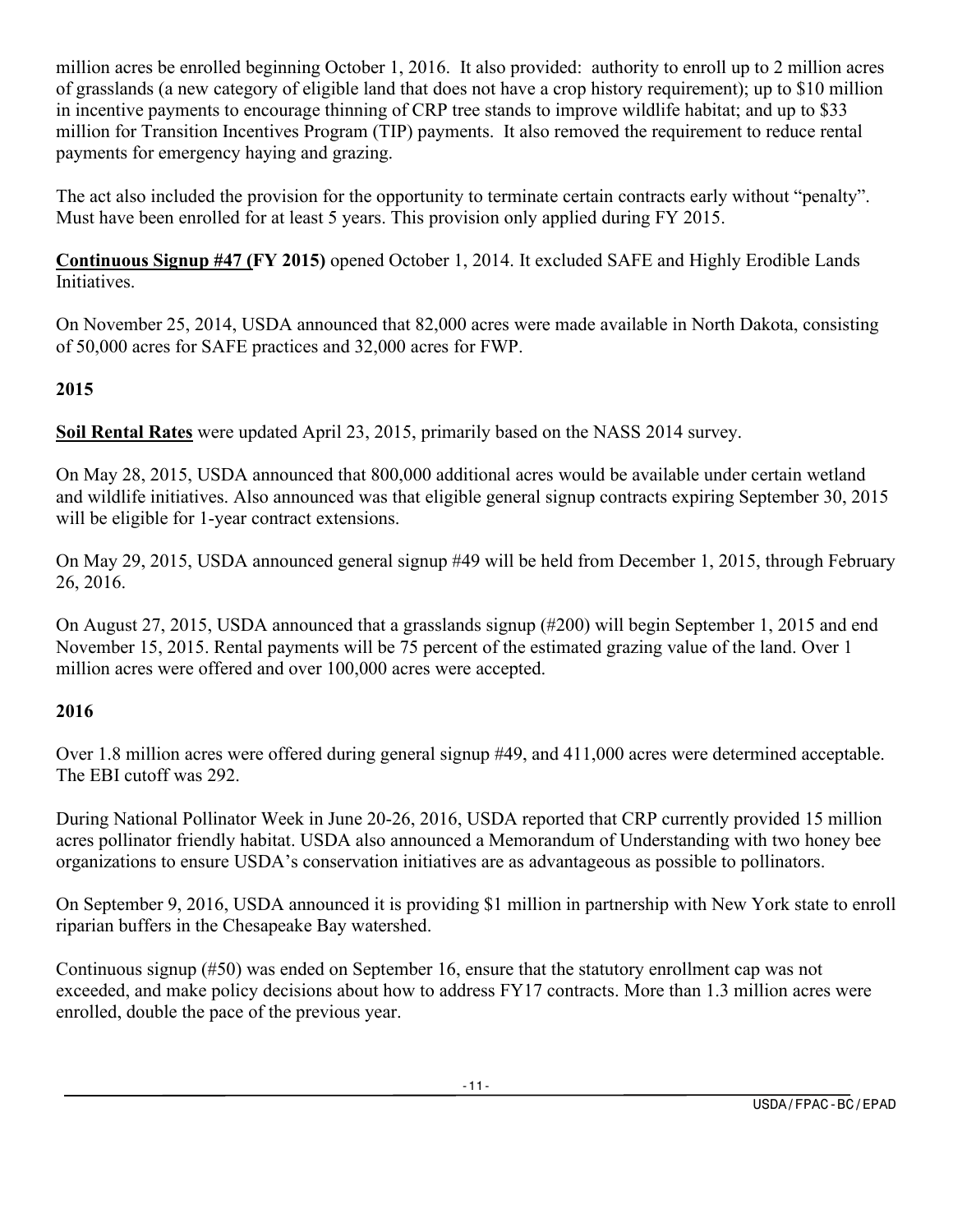The second grasslands ranking period ended November 10, 2016, in which 5,000 offers covering over 1 million acres were received. Offers not selected in the 1<sup>st</sup> ranking period and new lands were eligible.

The 3<sup>rd</sup> grasslands ranking period ended December 16, 2016. This signup targeted small-scale livestock grazing operations, having 100 or fewer head of grazing dairy cows (or the equivalent).

On December 29, 2016, USDA announced that contract holders with eligible lands could terminate contracts early, if the land is transitioned to new or beginning, veteran, or underserved farmers beginning on January 9, 2017. Early termination penalties are waived.

Starting on December 1, 2016, FSA policy set a maximum size of pollinator habitat of 100 acres per farm.

#### **2017**

On February 2, 2017, FSA set the maximum payment cap at \$300/acre and reduced the Signing Incentive Payment for non-water quality continuous signup practices by \$7.50/acre for 10-year contracts and by \$12.50/acre for 15-year contracts. The changes do not apply to CREP.

On February 17, 2017, FSA announced that signup is now open for the Joint Kansas and Nebraska Migratory Bird Playa Lakes SAFE project. Producers may choose their own rental payment, that will not be subject to SRR's of their offered acreage. However, offers are subject to the \$300 rental rate maximum. Each state was allocated 10,000 acres. The only practice available was non-floodplain wetland restoration.

The 1<sup>st</sup> batching period for the tree thinning incentive acceptances was conducted on May 5, 2017. At the same time, it was announced that the  $2<sup>nd</sup>$  batching will be done on May 21, 2017.

USDA opened enrollment of new water quality practices on January 9, 2017, denitrifying bioreactors and saturated buffers. These practices may be installed in conjunction with filterstrips (CP-21) and riparian buffers (CP22), and are a part of the Clean Lakes, Estuaries, and Rivers initiative.

On July 7, 2017, FSA announced that soil rental rates will be posted for state and county review on July 6, 2017.

On September 12, 2017, FSA announced that USDA has signed an agreement with the National Bobwhite Conservation Initiative (NBCI). The agreement establishes a framework for NBCI staff to work with USDA in a consultancy role to share technical information.

USDA announced on October 6, 2017 that it was temporarily suspending acceptance most new continuous signup offers until later in the 2018 fiscal year. Enrollment of Pollinator Habitat initiative was terminated because the program has reached its acreage enrollment goal. CREP and grasslands were not suspended.

Also, it was announced that a  $2<sup>nd</sup>$  batching period will be held for the Tree Thinning Incentive. To be considered for the third batching period, CRP participant requests must be filed by October 31, 2017.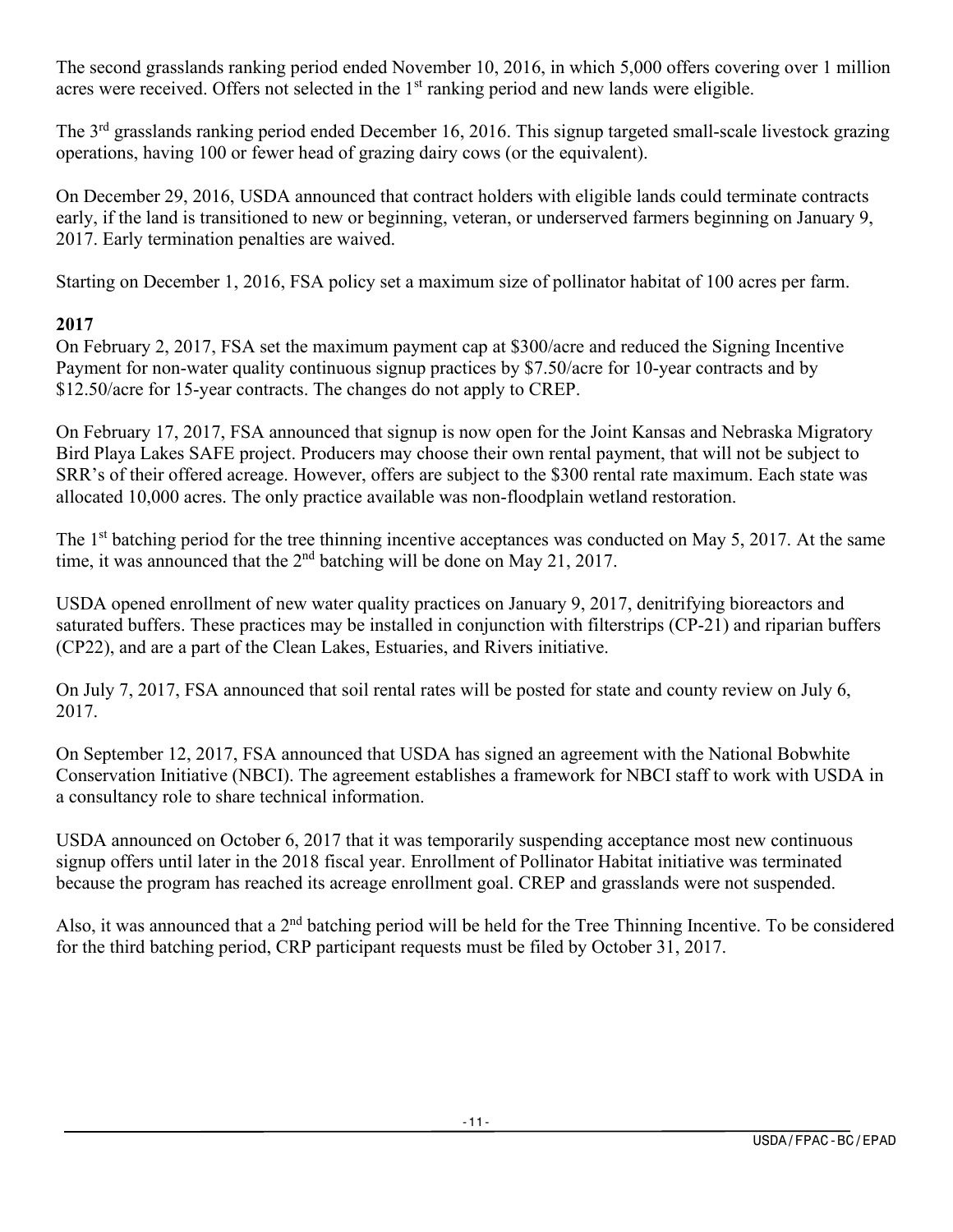#### **2018**

Continuous signup was restarted June 4, 2018 to run through August 17, 2018, and only water quality practices were eligible. Except for CREP, SIP, PIP, and annual rental incentives were not provided.

On June 1, 2018, USDA announced that there would not be a general signup in FY 2018, and that a 1-year contract extension would be offered. Additionally, FSA established new ranking criteria for CRP grasslands. To ensure all grasslands offers are treated equally, applicants who previously applied will need to reapply to be ranked according to the revised criteria.

Updated soil rental rates were posted June 4, 2018. These rates were not appealable, and any soils with a productivity factor greater than 1.0 were set at the county average NASS rate. To 27 million acres

On December 20, 2018, the **Agriculture Improvement Act of 2018** (2018 Farm Bill) was signed by the President. The law authorizes enrollment through September 30, 2013, increases the enrollment cap incrementally from 24 million acres to 27 million acres in 2023, and reduces the rental rates for non-CREP continuous signup by 10 percent, and by 15 percent for general signup.

The law also provided \$50 million for the Transition Incentive Program and \$12 million for forest management (tree thinning) practices, and up to 50 percent of installation costs for Practice Incentive Payments, and specifies that Signing Incentive Payments would be set at 32.5 percent of the annual rental payment. Other changes include language codifying CREP and the CLEAR initiative, prohibiting cost-share for management activities other than on riparian buffers in CREP.

It also establishes 2 new pilot programs. One is the Soil Health and Income Protection program (SHIPP), with a 50,000-acre cap, 3- 5- year contracts, in the Prairie Pothole region. The other is the Clean Lakes, Estuaries, and Rivers (CLEAR30) initiative, which have 30-year contracts, and is allowed for expiring continuous signup water quality practices in the Chesapeake Bay and Great Lakes regions.

#### **2019**

On May 15, 2019, USDA announced that continuous signup would re-open for certain practices, that 1-year contract extensions would be offered for expiring contracts, and that a general signup would begin accepting offers in December 2019.

Also, on May 15, it was announced that signup for TIP would begin on June 3, 2019, and that non-CREP continuous signup would open on June 3 as well for certain high priority practices. The annual incentive will not be provided. CREP will also re-open.

Updated Soil Rental Rates (SRR) were posted on June 3, 2019, for review by state and county offices.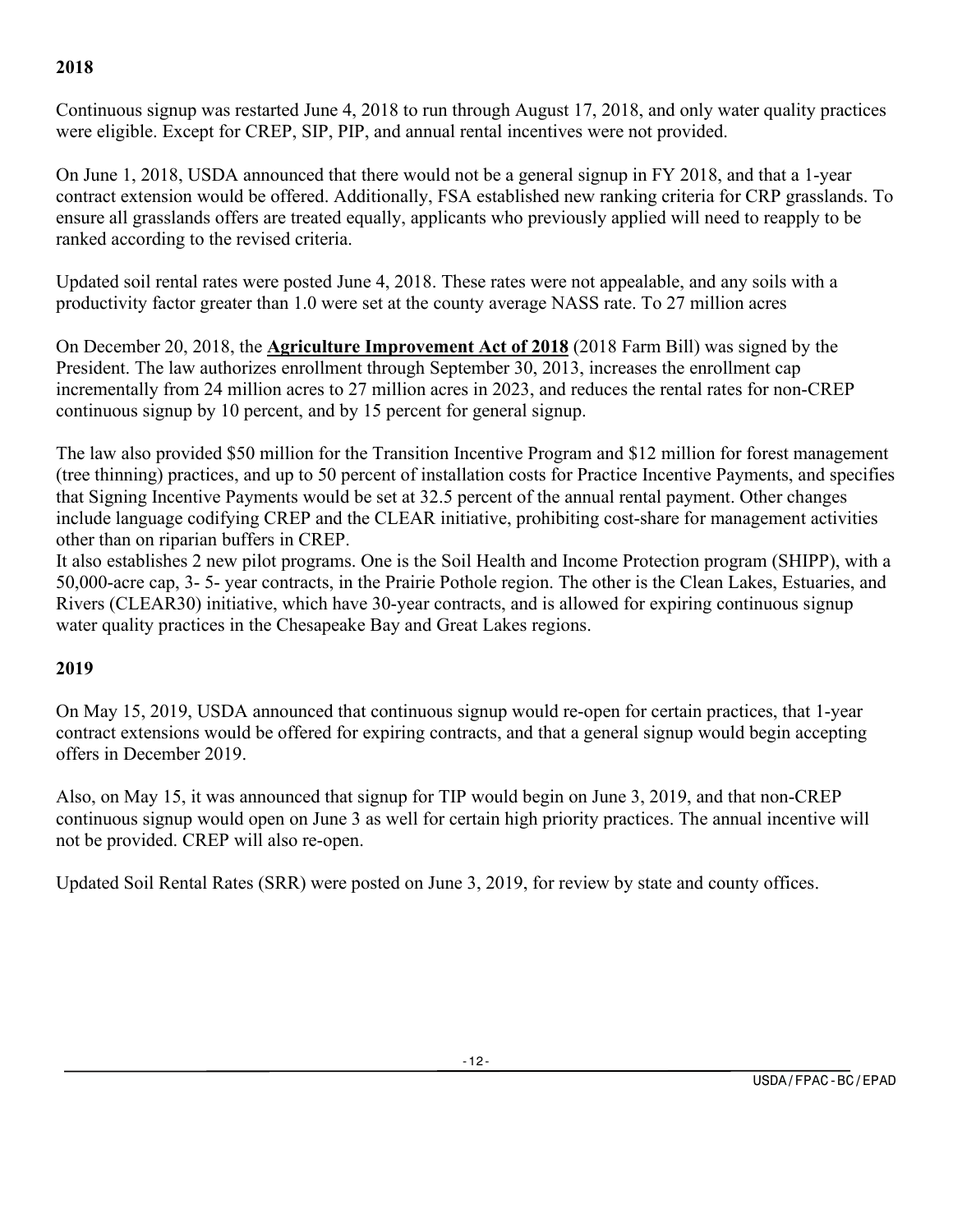| <b>Practice</b>                             | Practice<br>Code | Acres Added<br>in FY 2019/2 | Acres as of<br>September |
|---------------------------------------------|------------------|-----------------------------|--------------------------|
| Grass Waterways                             | $CP-8$           | 5,872                       | 121,083                  |
| <b>Contour Grass Strips</b>                 | $CP-15A$         | $\mathfrak{p}$              | 56,364                   |
| Contour Grass Strips in Terraces            | <b>CP-15B</b>    | $\Omega$                    | 2,824                    |
| Filter Strips (Grass)                       | $CP-21$          | 35,888                      | 716,773                  |
| Filter Strips with Bioreactor               | $CP-21B$         | 3                           | 5                        |
| Filter Strips with Saturated Buffer         | $CP-21S$         | 30                          | 38                       |
| Riparian Buffers (Trees)                    | $CP-22$          | 63,207                      | 617,100                  |
| Riparian Buffers with Bioreactor            | $CP-22B$         | 25                          | 79                       |
| Riparian Buffers with Saturated Buffer      | <b>CP-22S</b>    | 0                           | 0                        |
| Wetland Restoration 1/                      | <b>CP-23</b>     | 100,783                     | 1,244,049                |
| Wildlife Habitat Buffer on Marginal Pasture | <b>CP-29</b>     | 5,801                       | 92,650                   |
| Wetland Buffer on Marginal Pasture          | CP-30            | 46                          | 35,749                   |
| <b>Bottomland Timber Establishment</b>      | CP-31            | 1,231                       | 160,049                  |
| Prairie Pothole Duck Nesting Habitat        | <b>CP-37</b>     | 12,694                      | 450,312                  |
| Prairie Strips                              | CP-43            | $\mathbf{0}$                | 0                        |
| <b>SAFE Buffers</b>                         | <b>CP-38</b>     | 91                          | 699                      |
| <b>SAFE Wetland</b>                         | CP-38            | 7,279                       | 21,797                   |
| <b>Total CLEAR</b>                          |                  | 232,954                     | 3,519,560                |
| <b>Total Continuous</b>                     |                  |                             | 7,954,716                |
| Percent CLEAR                               |                  |                             | 44%                      |

#### *CLEAN LAKES, ESTUARIES, AND RIVERS (CLEAR) PRACTICES ENROLLEDAS OF SEPTEMBER 2019*

1/ Includes both floodplain and non-floodplain wetland restorations.

2/ Includes land approved in FY 2019 signup with contracts that began in FY 2020.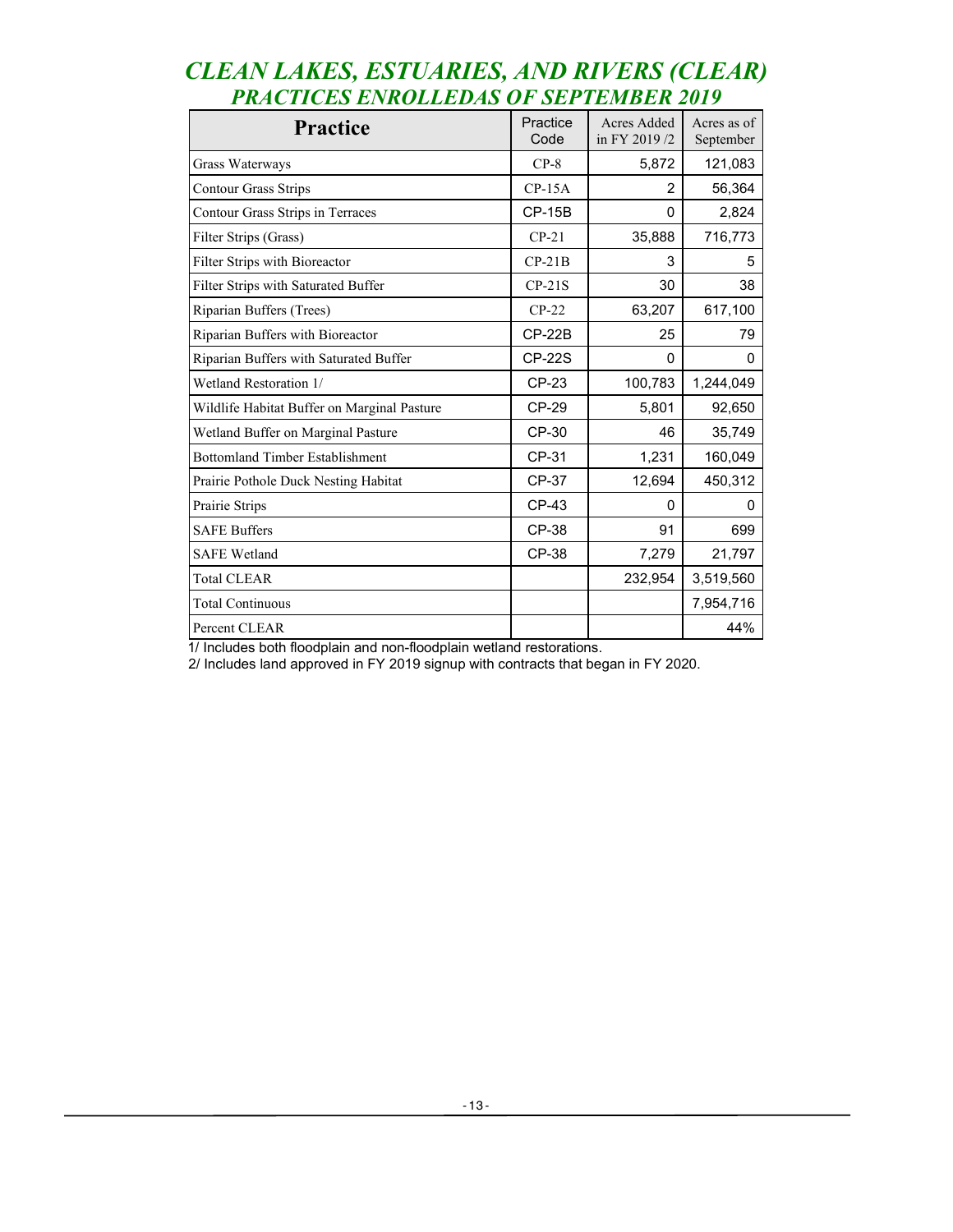#### CONSERVATION RESERVE PROGRAM INITIATIVES CUMULATIVE ACRES AS OF SEPTEMBER 2019\*

|                      | FLOOD-             | NON-                | BOTTOM-                            | <b>UPLAND</b>            |                    |                    |                                                                               |                            |                    |
|----------------------|--------------------|---------------------|------------------------------------|--------------------------|--------------------|--------------------|-------------------------------------------------------------------------------|----------------------------|--------------------|
| <b>STATE</b>         | PLAIN              | FLOOD-              | LAND                               | <b>BIRD</b>              | LONG-LEAF          | <b>DUCK</b>        |                                                                               | HIGHLY                     |                    |
|                      | WETLANDS           |                     | PLAIN HARDWOODS                    | <b>HABITAT</b>           | PINE               | NESTING            |                                                                               | ERODIBLE                   | POLLINATOR         |
|                      | (CP23)             | WETLANDS<br>(CP23A) | (CP31)                             | <b>BUFFERS</b><br>(CP33) | (CP36)             | HABITAT<br>(CP37)  | <b>SAFE</b><br>(CP38)                                                         | <b>LANDS</b><br>$(EI>=20)$ | HABITAT<br>(CP42)  |
|                      |                    |                     |                                    |                          |                    |                    |                                                                               |                            |                    |
| <b>ALABAMA</b>       | 5                  | 0                   | 1,205                              | 681                      | 13,749             | 0                  | 2,283                                                                         | 923                        | 0                  |
| <b>ALASKA</b>        | 0                  | 0                   | 0                                  | 0                        | 0                  | 0                  | 0                                                                             | 0                          | 0                  |
| <b>ARKANSAS</b>      | 42,348             | 24,323              | 19,150                             | 3,308                    | 0                  | 0                  | 18,585                                                                        | 0                          | 17                 |
| CALIFORNIA           | 0                  | 0                   | 0                                  | 0                        | 0                  | 0                  | 0                                                                             | 1,000                      | 0                  |
| COLORADO             | 0                  | 1,524               | 0                                  | 1,262                    | 0                  | 0                  | 73,540                                                                        | 11,840                     | 6,160              |
| CONNECTICUT          | 0                  | 0                   | 0                                  | 0                        | 0                  | 0                  | 0                                                                             | 0                          | 0                  |
| DELAWARE             | 17                 | 0                   | 0                                  | 0                        | 0                  | 0                  | 0                                                                             | 0                          | 0                  |
| FLORIDA              | 0                  | 0                   | 0                                  | 0                        | 2,354              | 0                  | 9                                                                             | 0                          | 0                  |
| GEORGIA              | 23                 | 0                   | 0                                  | 393                      | 121,098            | 0                  | 15,795                                                                        | 0                          | 23                 |
| <b>IDAHO</b>         | 375                | 25                  | 0                                  | 0                        | 0                  | 0                  | 146,104                                                                       | 20,533                     | 1,396              |
| ILLINOIS             | 26,138             | 10,706              | 6,240                              | 59,831                   | 0                  | 0                  | 27,412                                                                        | 86,266                     | 103,722            |
| INDIANA              | 2,019              | 4,482               | 2,421                              | 9,649                    | 0                  | 0                  | 57,459                                                                        | 9,885                      | 4,242              |
| <b>IOWA</b>          | 116,002            | 11,478              | 3,898                              | 24,201                   | 0                  | 2,441              | 289,280                                                                       | 182,375                    | 217,261            |
| <b>KANSAS</b>        | 4,083              | 5,361               | 216                                | 25,659                   | 0                  | 0                  | 203,879                                                                       | 15,414                     | 3,570              |
| <b>KENTUCKY</b>      | 82                 | 137                 | 651                                | 5,626                    | 0                  | 0                  | 15,373                                                                        | 17,759                     | 4,488              |
| LOUISIANA            | 68,103             | 69,324              | 39,828                             | 134                      | 34                 | 0                  | 477                                                                           | 73                         | 0                  |
| MAINE                | 0                  | 0                   | 0                                  | 0                        | 0                  | 0                  | 2,099                                                                         | 0                          | 0                  |
| <b>MARYLAND</b>      | 6                  | 0                   | 0                                  | 415                      | 0                  | 0                  | 0                                                                             | 101                        | 12                 |
| <b>MASSACHUSETTS</b> | 0                  | 0                   | 0                                  | 0                        | 0                  | 0                  | 0                                                                             | 0                          | 0                  |
| MICHIGAN             | 1,841              | 5,162               | 0                                  | 565                      | 0                  | 0                  | 20,839                                                                        | 0                          | 5,318              |
| MINNESOTA            | 22,816             | 283,326             | 841                                | 495                      | 0                  | 23,918             | 98,368                                                                        | 10,692                     | 14,230             |
| MISSISSIPPI          | 19,645             | 1,313               | 58,959                             | 1,386                    | 147                | 0                  | 11,779                                                                        | 14,192                     | 0                  |
| MISSOURI             | 19,074             | 1,576               | 2,007                              | 19,469                   | 0                  | 0                  | 56,894                                                                        | 65,057                     | 40,071             |
| <b>MONTANA</b>       | 655                | 661                 | 0                                  | 404                      | 0                  | 2,871              | 86,557                                                                        | 28,461                     | 888                |
| NEBRASKA             | 8,195              | 4,550               | 9                                  | 9,471                    | 0                  | 0                  | 129,169                                                                       | 19,986                     | 23,079             |
| <b>NEVADA</b>        |                    |                     | 0                                  | 0                        | 0                  | 0                  | 0                                                                             | 0                          | 0                  |
| NEW HAMPSHIRE        | 0                  | 0                   | 0                                  | 0                        | 0                  | 0                  | 0                                                                             | 0                          | 0                  |
| NEW JERSEY           | 0                  | 0                   | 0                                  | 0                        | 0                  | 0                  | 979                                                                           | 0                          | 14                 |
| NEW MEXICO           | 0                  | 0                   | 0                                  | 0                        | $\mathbf 0$        | 0                  | 2,600                                                                         | 55,609                     | 0                  |
| NEW YORK             | 41                 | 0                   | 2                                  | 0                        | 0                  | 0                  | 2,279                                                                         | 71                         | 1                  |
| NORTH CAROLINA       | 46                 | 0                   | 51                                 | 3,311                    | 7,325              | 0                  | 875                                                                           | 138                        | 17                 |
| NORTH DAKOTA         | 4,442              | 61,289              | 0                                  | 0                        | 0                  | 188,745            | 159,758                                                                       | 0                          | 3,132              |
| OHIO                 | 509                | 392                 | 98                                 | 10,277                   | 0                  | 0                  | 37,251                                                                        | 3,184                      | 2,300              |
| <b>OKLAHOMA</b>      | 293                | 1,453               | 443                                | 416                      | 0                  | 0                  | 8,395                                                                         | 131                        | 0                  |
| OREGON               | 0                  | 115                 | 0                                  | 0                        | 0                  | 0                  | 5,450                                                                         | 16,775                     | 0                  |
| PENNSYLVANIA         | 0                  | 0                   | 0                                  | 0                        | 0                  | 0                  | 0                                                                             | 0                          | 0                  |
| PUERTO RICO          | 0                  | 0                   | 0                                  | 0                        | 0                  | 0                  | 0                                                                             | 0                          | 0                  |
| RHODE ISLAND         | 0                  | 0                   | 0                                  | 0                        | 0                  | 0                  | 0                                                                             | 0                          | 0                  |
| SOUTH CAROLINA       | 172                | 0                   | 0                                  | 1,124                    | 14,169             | 0                  | 1,066                                                                         | 0                          | 0                  |
| SOUTH DAKOTA         | 29,175             | 98,817              | 0                                  | 1,447                    | 0                  | 194,467            | 164,571                                                                       | 0                          | 3,351              |
| <b>TENNESSEE</b>     | 631                | 0                   | 2,616                              | 3,400                    | 0                  | 0                  | 9,866                                                                         | 9,780                      | 4,829              |
| <b>TEXAS</b>         | 968                | 2,549               | 381                                | 30,753                   | 0                  | 0                  | 178,067                                                                       | 61,315                     | 71                 |
| <b>UTAH</b>          | 0                  | 0                   | 0                                  | 0                        | 0                  | 0                  | 0                                                                             | 0                          | 195                |
| <b>VERMONT</b>       | $\mathbf 0$        | 0                   | 0                                  | 0                        | 0                  | 0                  | 0                                                                             | 0                          | 0                  |
| VIRGINIA             | 19                 | 0                   | 0                                  | 836                      | 378                | 0                  | 510                                                                           | 71                         | 84                 |
| WASHINGTON           | 39                 | 0                   | 0                                  | 1,553                    | 0                  | 0                  | 112,002                                                                       | 30,834                     | 77                 |
| WEST VIRGINIA        | 0                  | 0                   | 0                                  | 0                        | 0                  | 0                  | 0                                                                             | 0                          | 0                  |
| WISCONSIN            | 1,086              | 706                 | 0                                  | 208                      | 0                  | 0                  | 31,945                                                                        | 38,409                     | 2,092              |
| WYOMING              | 0                  | 0                   | 0                                  | 0                        | $\mathbf 0$        | 0                  | 9,675                                                                         | 613                        | 0                  |
|                      | =======<br>368,851 | =======<br>589,270  | $=$ $=$ $=$ $=$ $=$ $=$<br>139,015 | =======<br>216,277       | =======<br>159,255 | =======<br>412,442 | $\qquad \qquad \equiv \equiv \equiv \equiv \equiv \equiv \equiv$<br>1,981,189 | =======<br>701,484         | =======<br>440,640 |
|                      |                    |                     |                                    |                          |                    |                    |                                                                               |                            |                    |

\*Excludes lands enrolled in CREP and lands where contracts do not start until October (FY 2020).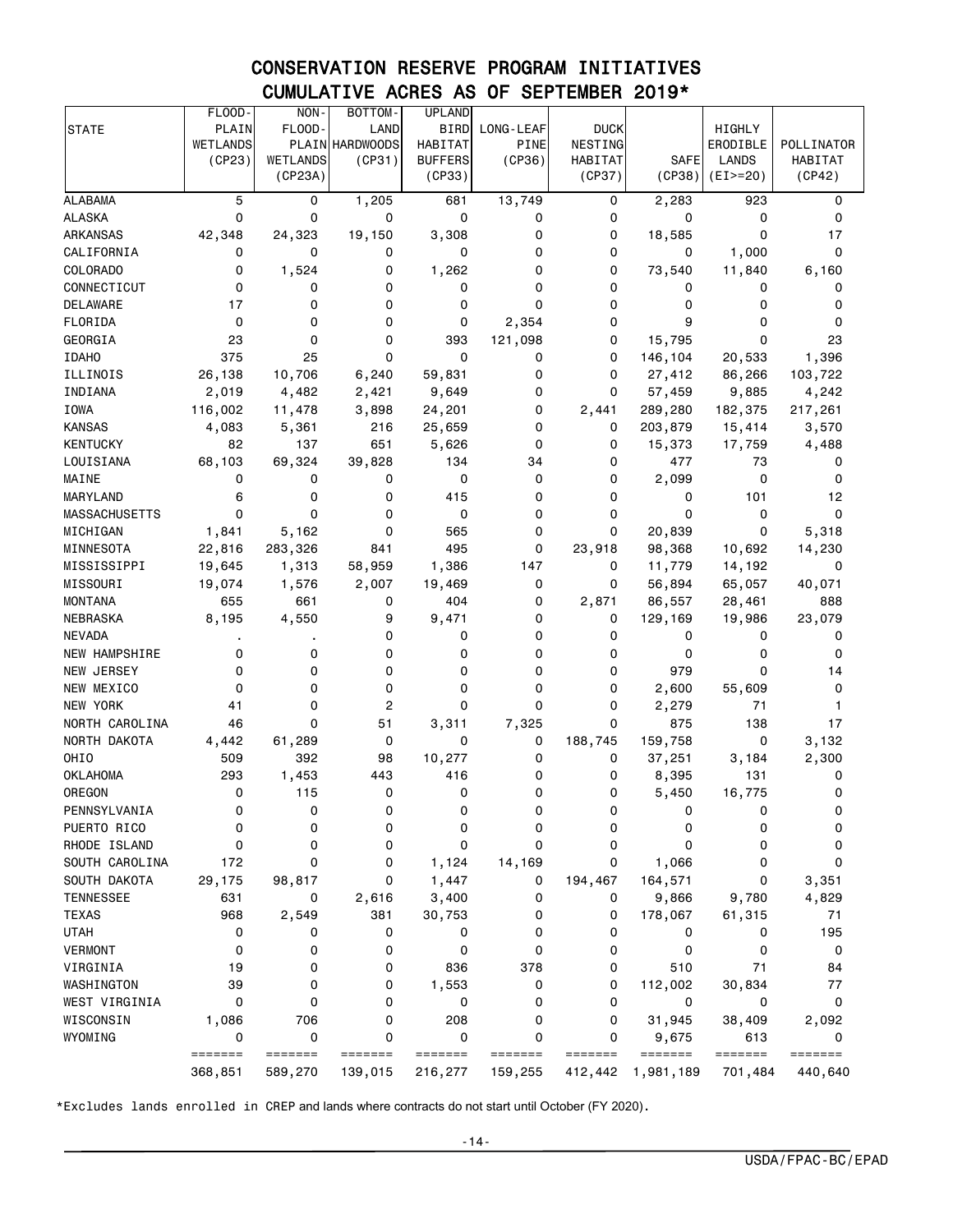#### CONSERVATION RESERVE PROGRAM **W**ETLAND RESTORATIONS 1/ CUMULATIVE ACRES AS OF SEPTEMBER 2019

|                      |            | FLOOD-    | NON-              |                 | <b>BOTTOMLAND</b> | <b>DUCK</b> |              |              |
|----------------------|------------|-----------|-------------------|-----------------|-------------------|-------------|--------------|--------------|
|                      | GENERAL 2/ | PLAIN.    | <b>FLOODPLAIN</b> | <b>FARMABLE</b> | <b>HARDWOODS</b>  | NESTING     | <b>OTHER</b> |              |
| <b>STATE</b>         | (CP23)     | (CP23)    | (CP23A)           | WETLAND 3/      | (CP31)            | (CP37)      | WETLAND 4/   | <b>TOTAL</b> |
| <b>ALABAMA</b>       | 0          | 5         | 0                 | 14              | 1,205             | 0           | 107          | 1,332        |
| <b>ALASKA</b>        | 0          | 0         | 0                 | 0               | 0                 | 0           | 140          | 140          |
| ARKANSAS             | 22         | 42,348    | 24,335            | 2,012           | 19,446            | 0           | 7,305        | 95,468       |
| CALIFORNIA           | 572        | 0         | 0                 | 0               | 0                 | 0           | 0            | 572          |
| <b>COLORADO</b>      | 26         | 0         | 1,524             | 160             | 0                 | 0           | 44           | 1,754        |
| CONNECTICUT          | 0          | 0         | 0                 | 0               | 0                 | 0           | 0            | 0            |
| DELAWARE             | 0          | 118       | 74                | 0               | 0                 | 0           | 202          | 394          |
| FLORIDA              | 0          | 0         | 0                 | 0               | 0                 | 0           | 0            | 0            |
| GEORGIA              | 380        | 23        | 0                 | 0               | 0                 | 0           | 13           | 416          |
| HAWAII               | 0          | 0         | 0                 | 0               | 0                 | 0           | 0            | 0            |
| <b>IDAHO</b>         | 0          | 375       | 25                | 6               | 0                 | 0           | 165          | 571          |
| ILLINOIS             | 702        | 33,140    | 10,706            | 1,821           | 6,240             | 0           | 4,417        | 57,026       |
| INDIANA              | 943        | 3,211     | 7,772             | 903             | 9,393             | 0           | 1,665        | 23,889       |
| IOWA                 | 2,268      | 119,389   | 11,478            | 92,494          | 3,898             | 2,441       | 12,714       | 244,682      |
| <b>KANSAS</b>        | 378        | 4,083     | 5,361             | 2,222           | 216               | 0           | 9,978        | 22,238       |
| <b>KENTUCKY</b>      | 0          | 82        | 137               | 0               | 651               | 0           | 1,871        | 2,741        |
| LOUISIANA            | 101        | 68,103    | 69,324            | 3,556           | 51,364            | 0           | 913          | 193,361      |
| MAINE                | 0          | 0         | 0                 | 0               | 0                 | 0           | 11           | 11           |
| MARYLAND             | 9          | 1,909     | 235               | 0               | 0                 | 0           | 1,172        | 3,325        |
| <b>MASSACHUSETTS</b> | 0          | 0         | 0                 | 0               | 0                 | 0           | 0            | 0            |
| MICHIGAN             | 205        | 3,988     | 14,134            | 69              | 0                 | $\Omega$    | 1,891        | 20,287       |
| MINNESOTA            | 27,246     | 24,887    | 293,094           | 41,006          | 846               | 23,918      | 5,167        | 416,165      |
| MISSISSIPPI          | 0          | 19,806    | 1,313             | 11,379          | 61,153            | 0           | 617          | 94,267       |
| MISSOURI             | 83         | 19,158    | 1,576             | 222             | 2,030             | 0           | 3,309        | 26,377       |
| <b>MONTANA</b>       | 510        | 655       | 661               | 294             | 0                 | 2,871       | 250          | 5,242        |
| <b>NEBRASKA</b>      | 158        | 8,275     | 4,610             | 3,070           | 9                 | 0           | 1,617        | 17,738       |
| <b>NEVADA</b>        | 0          | 0         | 0                 | 0               | 0                 | 0           | 0            | 0            |
| <b>NEW HAMPSHIRE</b> | 0          | 0         | 0                 | 0               | 0                 | 0           | 0            | 0            |
| NEW JERSEY           | 0          | 0         | 0                 | 0               | 0                 | 0           | 4            |              |
| NEW MEXICO           | 0          | 0         | 0                 | 0               | 0                 | 0           | 0            | 0            |
| <b>NEW YORK</b>      | 2          | 55        | 3                 | 0               | 2                 | 0           | 1,174        | 1,237        |
| NORTH CAROLINA       | 0          | 842       | 0                 | 58              | 57                | 0           | 167          | 1,124        |
| NORTH DAKOTA         | 130,619    | 4,442     | 61,289            | 135,501         | 0                 | 188,745     | 3,061        | 523,656      |
| OHIO                 | 808        | 4,879     | 7,000             | 337             | 98                | 0           | 669          | 13,791       |
| <b>OKLAHOMA</b>      | 78         | 293       | 1,453             | 169             | 443               | 0           | 53           | 2,489        |
| OREGON               | 0          | 152       | 115               | 0               | 0                 | 0           | 540          | 807          |
| PENNSYLVANIA         | 0          | 649       | 0                 | 0               | 0                 | 0           | 448          | 1,097        |
| PUERTO RICO          | 0          | 0         | 0                 | 0               | 0                 | 0           | 0            | 0            |
| RHODE ISLAND         | 0          | 0         | 0                 | 0               | 0                 | 0           | 0            | 0            |
| SOUTH CAROLINA       | 0          | 172       | 0                 | 0               | 0                 | 0           | 96           | 268          |
| SOUTH DAKOTA         | 24,382     | 38,292    | 124,282           | 100,269         | 0                 | 232,337     | 21,494       | 541,055      |
| <b>TENNESSEE</b>     | 43         | 631       | 0                 | 0               | 2,616             | 0           | 152          | 3,442        |
| <b>TEXAS</b>         | 5,343      | 968       | 2,549             | 0               | 381               | 0           | 86           | 9,327        |
| <b>UTAH</b>          | 0          | 0         | 0                 | 0               | 0                 | 0           | 0            | 0            |
| <b>VERMONT</b>       | 0          | 0         | 0                 | 0               | 0                 | 0           |              |              |
| VIRGINIA             | 0          | 141       | 0                 | 0               | 0                 | 0           | 52           | 193          |
| WASHINGTON           | 15         | 42        | 5                 | 10              | 0                 | 0           | 593          | 665          |
| WEST VIRGINIA        | 0          | 0         | 0                 | 0               | 0                 | 0           | 0            |              |
| WISCONSIN            | 847        | 2,928     | 1,211             | 122             | 0                 | 0           | 1,782        | 6,890        |
| WYOMING              | 0          | 0         | 0                 | 0               | 0                 | 0           | 0            | 0            |
|                      | ========== | ========= | =========         | =========       |                   |             | ============ | =========    |
|                      | 195,738    | 404,043   | 644,268           | 395,694         | 160,049           | 450,312     | 83,939       | 2,334,042    |

1/ Includes wetland and adjacent upland buffer acres and land enrolled in CREP.

2/ Includes general signup and CREP before 2003, when CP23 was converted to continuous signup.

3/ CP27, CP28, CP39, CP40, CP41.

4/ CP9, CP30, and CP38 (SAFE) wetland.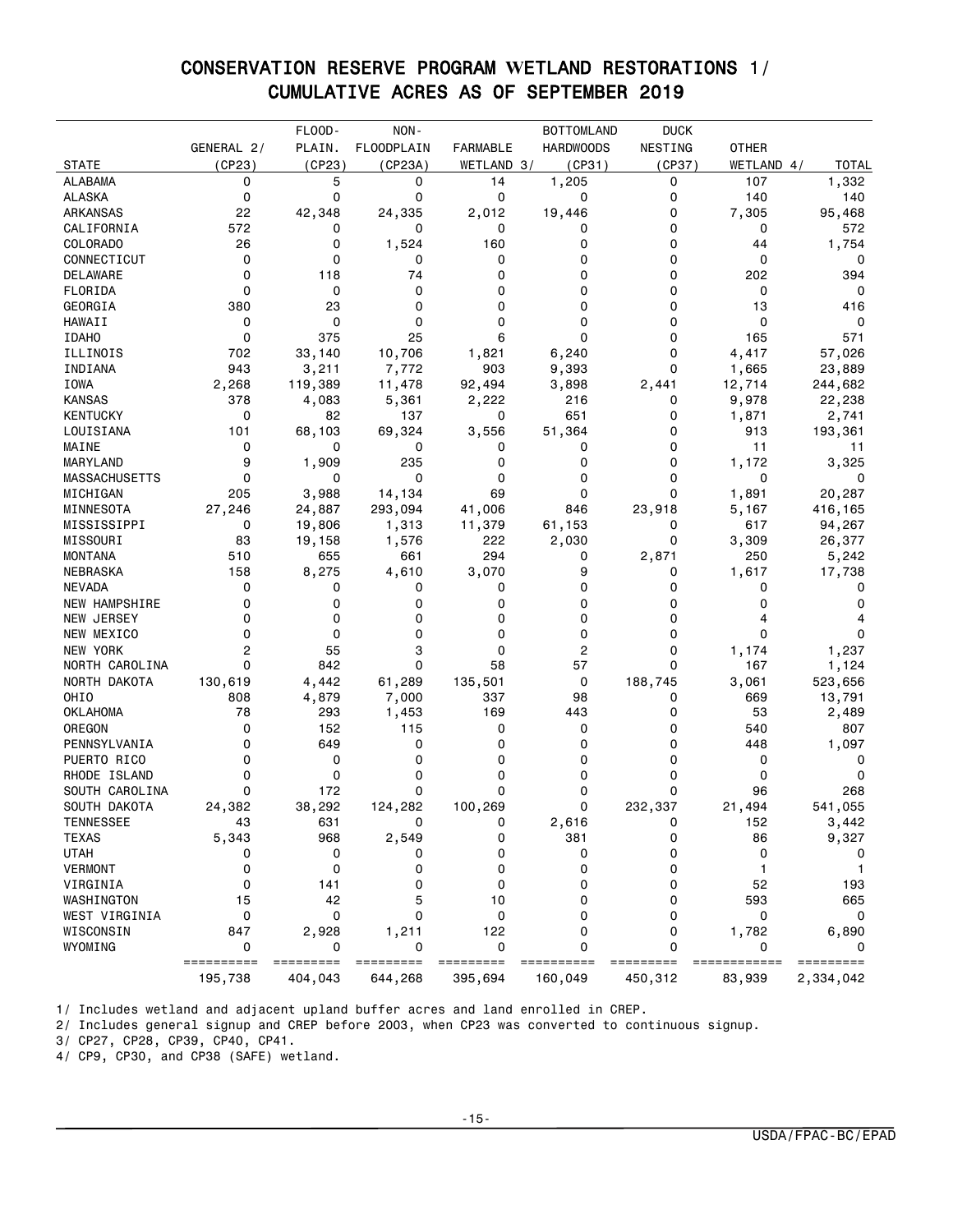#### CRP ENROLLMENT AS OF SEPTEMBER 2019 BY SIGN-UP AND INITIAL CONTRACT YEAR 1/ ACRES

|            | <b>BEFORE</b> |                                                   |            |                |                |          |                                       |          |                  |         |                       |
|------------|---------------|---------------------------------------------------|------------|----------------|----------------|----------|---------------------------------------|----------|------------------|---------|-----------------------|
| SIGNUP     | 2011          | 2011                                              | 2012       | 2013           | 2014           | 2015     | 2016                                  | 2017     | 2018             | 2019    | <b>TOTAL</b>          |
| 26         | 41,999        | 0                                                 | 0          | 0              | $\Omega$       | $\Omega$ | 0                                     | $\Omega$ | 0                | 0       | 41,999                |
| 28         | 75,299        |                                                   |            |                |                |          |                                       |          |                  | 0       | 75,299                |
| 29         | 261,405       |                                                   |            |                |                |          |                                       |          |                  | 0       | 261,405               |
| 30         | 232,408       |                                                   |            |                |                |          |                                       |          |                  | 0       | 232,408               |
| 31         | 207,346       |                                                   |            |                |                |          |                                       |          |                  | 0       | 207,346               |
| 32         | 1,332,375     | 232,765                                           |            |                |                |          |                                       |          |                  | 0       | 1,565,140             |
| 33         | 179,678       |                                                   |            |                |                |          |                                       |          |                  | 0       | 179,678               |
| 35         | 221,624       |                                                   |            |                |                |          |                                       |          |                  |         | 221,624               |
| 36         | 269,913       |                                                   |            |                |                |          |                                       |          |                  |         | 269,913               |
| 37         | 437,450       | 0                                                 |            |                |                |          |                                       |          |                  | 0       | 437,518               |
| 38         | 211,545       | 376,960                                           |            |                |                |          |                                       |          |                  |         | 588,505               |
| 39         |               | 0, 3, 625, 346                                    |            |                |                |          |                                       |          |                  |         | 3,625,346             |
| 40         | 0             | 169,231                                           | 304,394    |                |                |          |                                       |          |                  |         | 473,626               |
| 41         |               |                                                   | 02,460,237 |                |                |          |                                       |          |                  |         | 2,460,237             |
| 42         |               | 0                                                 | 114,484    | 481,202        |                |          |                                       |          |                  | 0       | 595,686               |
| 43         |               |                                                   |            | 0, 3, 408, 222 |                |          |                                       |          |                  |         | 3,408,222             |
| 44         |               |                                                   | 0          | 22,808         | 497,144        |          |                                       |          |                  | 0       | 519,951               |
| 45         |               |                                                   |            |                | 0, 1, 523, 621 |          |                                       |          |                  |         | 1,523,621             |
| 46         |               |                                                   |            | 0              | 3,221          | 515,169  |                                       |          |                  | O       | 518,390               |
| 47         |               |                                                   |            |                | 0              | 171,859  | 689,463                               |          |                  |         | 861,322               |
| 48         |               |                                                   |            |                |                | 0        | 511,630                               | 812,501  | 7,403            | 0       | 1,331,534             |
| 49         |               |                                                   |            |                |                |          | 0                                     | 384,461  | 0                | 0       | 384,461               |
| 50         |               |                                                   |            |                |                |          | $^{(1)}$                              |          | 30,833 1,297,213 | 1,016   | 1,329,062             |
| 51         |               |                                                   |            |                |                |          |                                       | 0        | 11,019           | 281,080 | 292,099               |
| 52         |               |                                                   |            |                |                |          |                                       | 0        | 0                | 434     | 434                   |
| 200        |               |                                                   |            |                |                |          | 464                                   | 87,908   | 448,580          | 40      | 536,992               |
| 201        |               |                                                   |            |                | O              |          |                                       | U        | 0                | 383,558 | 383,558               |
| <b>ALL</b> |               | 3,471,041 4,404,303 2,879,115 3,912,300 2,023,986 |            |                |                |          | 687,028 1,201,557 1,315,704 1,764,215 |          |                  |         | 666, 127 22, 325, 377 |

1/ For CRP, contract year is the same as fiscal year, which begins October 1.

General Sign-up Numbers: 1-13, 15, 16, 18, 20, 26, 29, 33, 39, 41, 43, 45, 49.

Continuous Sign-up Numbers: 14, 17, 19, 21-25, 27, 28, 30, 31, 35, 36, 37, 38, 40, 42, 44, 46, 47, 48, 50, 51, 52.

Sign-up number 32 reflects re-enrollment of 2007-2010 expiring general sign-up contracts under 2006's early re-enrollment and extension offer (REX). Sign-up number 34 is reserved for Emergency Forestry CRP. Sign-ups 200 and 201 are CRP Grasslands.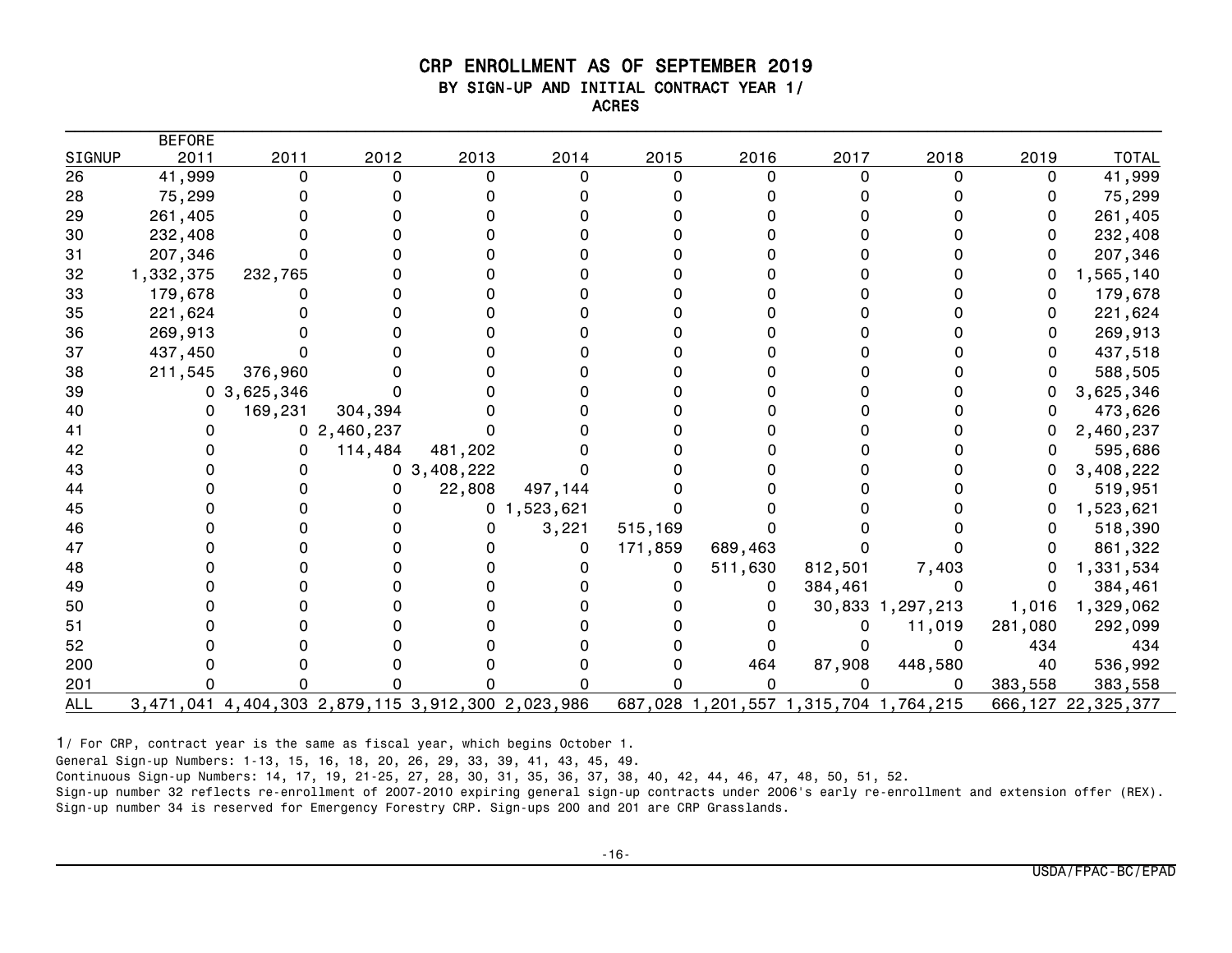#### CRP ENROLLMENT AS OF SEPTEMBER 2019 BY SIGN-UP AND INITIAL CONTRACT YEAR 1/ NUMBER OF CONTRACTS

| SIGNUP     | <b>BEFORE</b><br>2011 | 2011   | 2012     | 2013     | 2014        | 2015     | 2016     | 2017     | 2018     | 2019     | <b>TOTAL</b> |
|------------|-----------------------|--------|----------|----------|-------------|----------|----------|----------|----------|----------|--------------|
| 26         | 591                   | 0      | $\Omega$ | $\Omega$ | $\Omega$    | $\Omega$ | $\Omega$ | $\Omega$ | $\Omega$ | $\Omega$ | 591          |
| 28         | 4,888                 |        |          | O        | n           |          |          |          |          | 0        | 4,888        |
| 29         | 5,047                 |        |          |          |             |          |          |          |          | 0        | 5,047        |
| 30         | 14,477                |        |          |          |             |          |          |          |          | 0        | 14,477       |
| 31         | 13,488                |        |          |          |             |          |          |          |          | 0        | 13,488       |
| 32         | 20,741                | 5,019  |          |          |             |          |          |          |          | 0        | 25,760       |
| 33         | 4,049                 |        |          |          |             |          |          |          |          | 0        | 4,049        |
| 35         | 13,890                |        |          |          |             |          |          |          |          | 0        | 13,890       |
| 36         | 17,248                |        |          |          |             |          |          |          |          | 0        | 17,248       |
| 37         | 29,381                |        |          |          |             |          |          |          |          | 0        | 29,382       |
| 38         | 13,601                | 18,946 |          |          |             |          |          |          |          | 0        | 32,547       |
| 39         | 0                     | 40,176 |          |          |             |          |          |          |          | 0        | 40,176       |
| 40         | 0                     | 10,339 | 20,406   |          |             |          |          |          |          | 0        | 30,745       |
| 41         |                       | 0      | 26,908   | 0        | n           |          |          |          |          | 0        | 26,908       |
| 42         |                       |        | 7,144    | 27,348   |             |          |          |          |          | 0        | 34,492       |
| 43         |                       |        | 0        | 38,136   | 0           |          |          |          |          | 0        | 38,136       |
| 44         |                       |        | ი        | 922      | 28,256      |          |          |          |          | 0        | 29,178       |
| 45         |                       |        |          | 0        | 22,769      |          |          |          |          | 0        | 22,769       |
| 46         |                       |        |          | 0        | 218         | 26,026   |          |          |          | 0        | 26,244       |
| 47         |                       |        |          | 0        | $\mathbf 0$ | 8,549    | 38,926   |          |          | 0        | 47,475       |
| 48         |                       |        |          |          | 0           | 0        | 21,446   | 44,630   | 119      | 0        | 66,195       |
| 49         |                       |        |          |          | ŋ           |          | 0        | 4,636    | 0        | 0        | 4,636        |
| 50         |                       |        |          |          | 0           |          |          | 1,747    | 51,840   | 16       | 53,603       |
| 51         |                       |        |          |          |             |          |          | 0        | 771      | 18,211   | 18,982       |
| 52         |                       |        |          |          |             |          |          |          | 0        | 83       | 83           |
| 200        |                       |        |          |          |             |          |          | 297      | 2,094    |          | 2,397        |
| 201        | 0                     |        |          | n        | ი           |          | n        | 0        | $\Omega$ | 931      | 931          |
| <b>ALL</b> | 137,401               | 74,480 | 54,458   | 66,407   | 51,243      | 34,575   | 60,377   | 51,310   | 54,824   | 19,242   | 604,317      |

1/ For CRP, contract year is the same as fiscal year, which begins October 1.

General Sign-up Numbers: 1-13, 15, 16, 18, 20, 26, 29, 33, 39, 41, 43, 45, 49.

Continuous Sign-up Numbers: 14, 17, 19, 21-25, 27, 28, 30, 31, 35, 36, 37, 38, 40, 42, 44, 46, 47, 48, 50, 51, 52.

Sign-up number 32 reflects re-enrollment of 2007-2010 expiring general sign-up contracts under 2006's early re-enrollment and extension offer (REX). Sign-up number 34 is reserved for Emergency Forestry CRP. Sign-ups 200 and 201 are CRP Grasslands.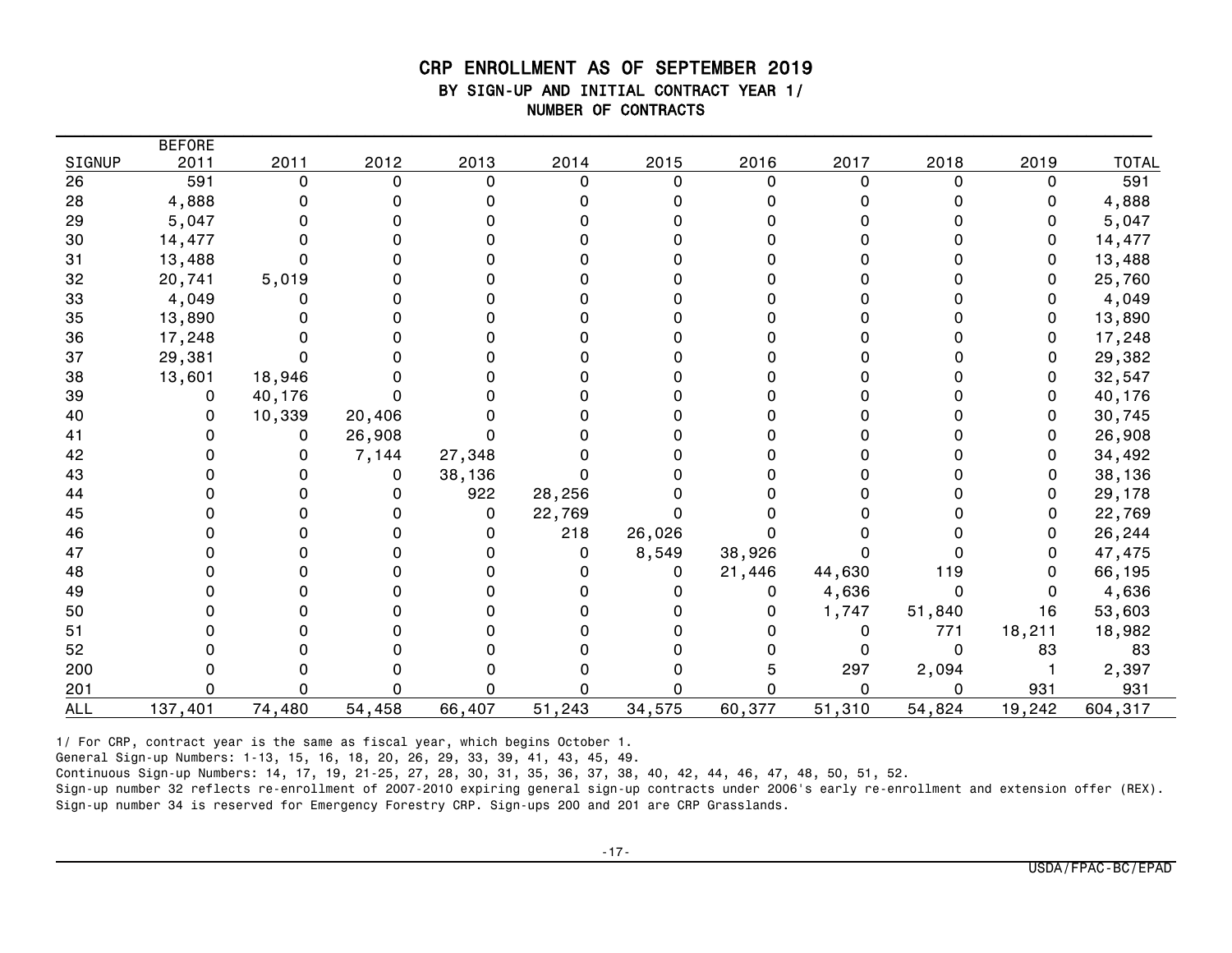#### CRP ENROLLMENT BY STATE AS OF SEPTEMBER 2019 ---------TOTAL CRP (ALL SIGN-UPS)---------

|                      | NUMBER OF | NUMBER OF    |              | ANNUAL RENTAL PAYMENTS 2/ |          |
|----------------------|-----------|--------------|--------------|---------------------------|----------|
| STATE 1/             | CONTRACTS | <b>FARMS</b> | <b>ACRES</b> | ( \$1,000)                | (S/ACRE) |
| U.S.                 | 604,317   | 340,109      | 22,325,377   | 1,815,425                 | 81.32    |
| ALABAMA              | 4,863     | 3,641        | 200,039      | 9,193                     | 45.95    |
| <b>ALASKA</b>        | 14        | 13           | 2,704        | 103                       | 38.09    |
| ARKANSAS             | 5,258     | 3,049        | 219,862      | 17,092                    | 77.74    |
| CALIFORNIA           | 172       | 129          | 42,735       | 2,253                     | 52.71    |
| <b>COLORADO</b>      | 9,967     | 5,338        | 1,838,914    | 63,750                    | 34.67    |
| CONNECTICUT          | $^\star$  | *            |              | $^\star$                  | $^\star$ |
| DELAWARE             | 319       | 191          | 3,669        | 507                       | 138.28   |
| FLORIDA              | 564       | 467          | 23,047       | 1,114                     | 48.33    |
| GEORGIA              | 6,371     | 4,404        | 209,794      | 13,449                    | 64.10    |
| HAWAII               | 27        | 18           | 1,261        | 61                        | 48.59    |
| <b>IDAHO</b>         | 3,575     | 2,019        | 540,340      | 28,450                    | 52.65    |
| ILLINOIS             | 76,525    | 42,765       | 853,696      | 167,235                   | 195.89   |
| INDIANA              | 33,332    | 18,772       | 218,708      | 40,692                    | 186.06   |
| IOWA                 | 107,313   | 54,010       | 1,745,860    | 387,448                   | 221.92   |
| <b>KANSAS</b>        | 34,822    | 20,503       | 1,940,822    | 85,629                    | 44.12    |
| KENTUCKY             | 12,346    | 6,490        | 208,069      | 32,934                    | 158.28   |
| LOUISIANA            | 4,463     | 2,921        | 275,628      | 25,069                    | 90.95    |
| MAINE                | 243       | 170          | 5,641        | 265                       | 47.03    |
| MARYLAND             | 4,834     | 2,770        | 50,449       | 10,899                    | 216.04   |
| <b>MASSACHUSETTS</b> | 6         | 3            | 20           | 3                         | 153.65   |
| MICHIGAN             | 9,384     | 5,508        | 121,131      | 15,846                    | 130.82   |
| MINNESOTA            | 55,415    | 29,185       | 1,058,581    | 134,107                   | 126.69   |
| MISSISSIPPI          | 14,556    | 9,609        | 597,837      | 44,647                    | 74.68    |
| MISSOURI             | 26,619    | 16,069       | 838,540      | 99,818                    | 119.04   |
| <b>MONTANA</b>       | 6,233     | 2,847        | 1,059,941    | 32,448                    | 30.61    |
| NEBRASKA             | 20,134    | 11,933       | 1,064,143    | 71,773                    | 67.45    |
| <b>NEVADA</b>        |           |              |              |                           | $\star$  |
| NEW HAMPSHIRE        | $^\star$  | $^\star$     | $\star$      | $\star$                   | $\star$  |
| NEW JERSEY           | 337       | 203          | 1,947        | 174                       | 89.48    |
| NEW MEXICO           | 1,673     | 1,081        | 427,191      | 13,523                    | 31.66    |
| NEW YORK             | 1,575     | 1,136        | 24,568       | 2,282                     | 92.90    |
| NORTH CAROLINA       | 3,457     | 2,476        | 50,293       | 3,652                     | 72.61    |
| NORTH DAKOTA         | 20,865    | 10,897       | 1,295,115    | 67,299                    | 51.96    |
| OHIO                 | 35,179    | 19,541       | 242,294      | 42,500                    | 175.41   |
| OKLAHOMA             | 5,473     | 3,827        | 641,710      | 21,244                    | 33.10    |
| OREGON               | 3,688     | 2,053        | 441,807      | 28,036                    | 63.46    |
| PENNSYLVANIA         | 7,788     | 5,206        | 127,113      | 16,583                    | 130.46   |
| PUERTO RICO          | 5         | 5            | 515          | 27                        | 51.55    |
| RHODE ISLAND         | $\star$   | $\star$      | $^\star$     | $\star$                   | $\star$  |
| SOUTH CAROLINA       | 2,735     | 1,593        | 58,346       | 2,367                     | 40.56    |
| SOUTH DAKOTA         | 29,226    | 13,603       | 1,142,968    | 101,398                   | 88.71    |
| <b>TENNESSEE</b>     | 5,226     | 3,568        | 128,262      | 12,325                    | 96.09    |
| TEXAS                | 18,885    | 13,659       | 2,811,584    | 103,506                   | 36.81    |
| <b>UTAH</b>          | 779       | 513          | 161,568      | 5,436                     | 33.65    |
| <b>VERMONT</b>       | 370       | 271          | 2,413        | 276                       | 114.34   |
| VIRGINIA             | 3,747     | 2,900        | 34,733       | 2,358                     | 67.88    |
| WASHINGTON           | 10,928    | 5,074        | 1,191,687    | 71,520                    | 60.02    |
| WEST VIRGINIA        | 501       | 413          | 7,800        | 502                       | 64.41    |
| WISCONSIN            | 13,768    | 8,775        | 205,268      | 30,602                    | 149.08   |
| WYOMING              | 752       | 486          | 206,581      | 5,029                     | 24.34    |

1/ State in which land is located.

2/ Approximate payments scheduled to be made October 2019.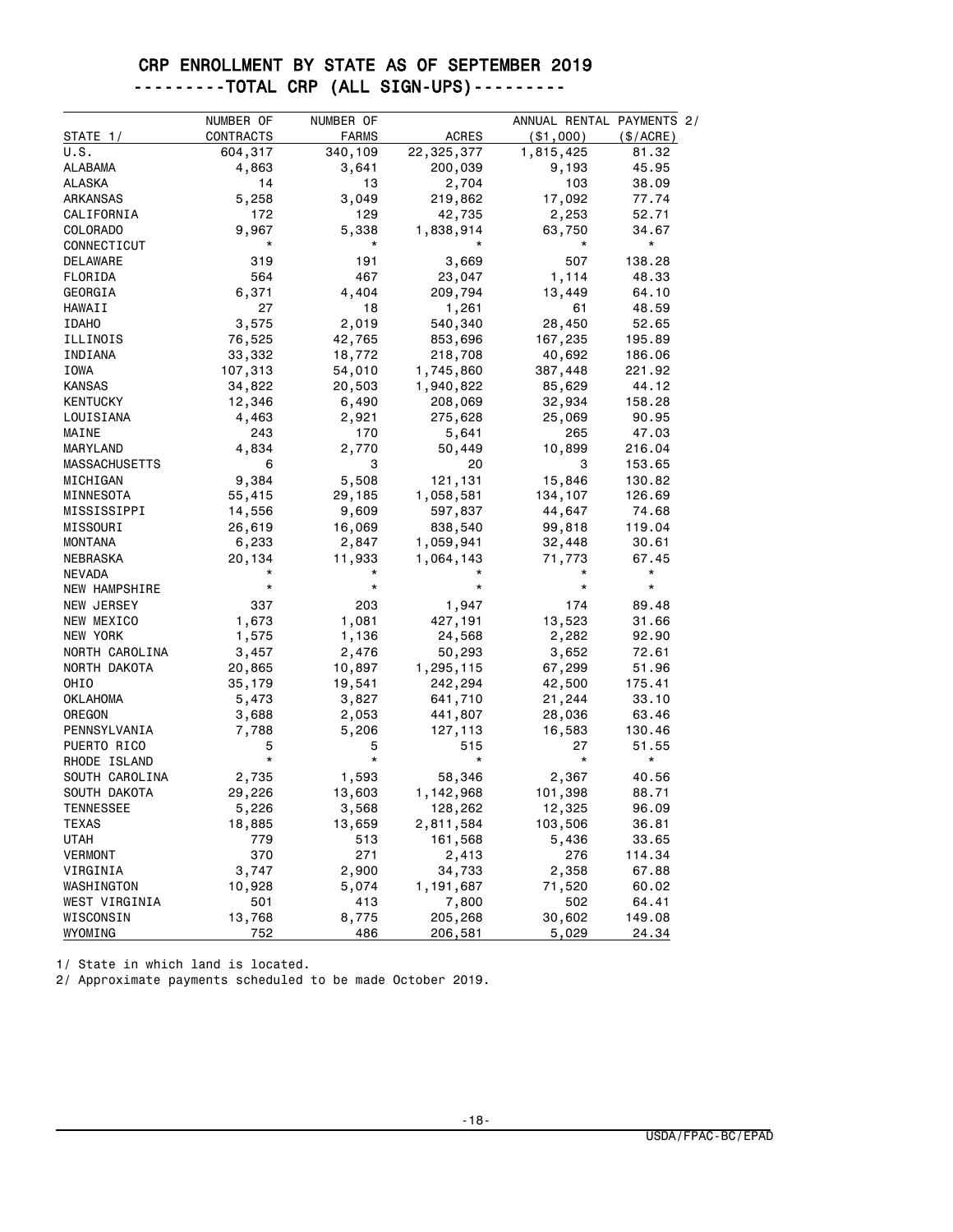#### CRP ENROLLMENT BY STATE AS OF SEPTEMBER 2019

| --------------GENERAL SIGN-UP------------ |  |
|-------------------------------------------|--|
|                                           |  |

|                      | NUMBER OF      | NUMBER OF    |              | ANNUAL RENTAL PAYMENTS 2/ |                |
|----------------------|----------------|--------------|--------------|---------------------------|----------------|
| STATE 1/             | CONTRACTS      | <b>FARMS</b> | <b>ACRES</b> | ( \$1,000)                | (\$/ACRE)      |
| U.S.                 | 168,072        | 120,836      | 13,450,110   | 698,937                   | 51.97          |
| <b>ALABAMA</b>       | 3,483          | 2,679        | 153,924      | 6,901                     | 44.84          |
| ALASKA               | 10             | 9            | 2,514        | 90                        | 35.89          |
| ARKANSAS             | 892            | 694          | 47,738       | 3,051                     | 63.90          |
| CALIFORNIA           | 147            | 107          | 39,725       | 2,172                     | 54.69          |
| COLORADO             | 8,405          | 4,662        | 1,624,378    | 54,535                    | 33.57          |
| CONNECTICUT          | 1              | 1            | 3            | 1                         | 155.33         |
| DELAWARE             | 14             | 12           | 276          | 18                        | 65.90          |
| FLORIDA              | 483            | 414          | 20,242       | 964                       | 47.60          |
| GEORGIA              | 1,948          | 1,470        | 69,311       | 4,030                     | 58.14          |
| HAWAII               | 0              | 0            | 0            | 0                         |                |
| <b>IDAHO</b>         | 2,306          | 1,422        | 325,746      | 17,144                    | 52.63          |
| ILLINOIS             | 12,047         | 9,294        | 253,826      | 32,533                    | 128.17         |
| INDIANA              | 2,561          | 2,172        | 46,575       | 5,540                     | 118.94         |
| IOWA                 | 17,801         | 13,488       | 492,471      | 73,179                    | 148.60         |
| <b>KANSAS</b>        | 20,061         | 13,682       | 1,595,224    | 65,336                    | 40.96          |
| <b>KENTUCKY</b>      | 2,117          | 1,598        | 63,248       | 7,269                     | 114.93         |
| LOUISIANA            | 619            | 506          | 40,307       | 2,237                     | 55.49          |
| MAINE                | 116            | 86           | 3,393        | 110                       | 32.42          |
| MARYLAND             | 102            | 89           | 1,656        | 147                       | 88.46          |
| <b>MASSACHUSETTS</b> | 0              | 0            | 0            | 0                         | ä,             |
| MICHIGAN             | 1,444          | 1,209        | 34,660       | 3,081                     | 88.90          |
| MINNESOTA            | 11,257         | 8,419        | 383,786      | 27,655                    | 72.06          |
| MISSISSIPPI          | 6,133          | 4,916        | 314,447      | 17,390                    | 55.30          |
| MISSOURI             | 12,409         | 9,216        | 559,141      | 61,834                    | 110.59         |
| <b>MONTANA</b>       | 4,417          | 2,227        | 812,077      | 24,162                    | 29.75          |
| NEBRASKA             | 5,891          | 4,254        | 441,576      | 24,579                    | 55.66          |
| <b>NEVADA</b>        | 1              | 1.           | 146          | 1                         | 10.16          |
| NEW HAMPSHIRE        | 0              | 0            | 0            | 0                         | $\mathbf{r}$   |
| NEW JERSEY           | $\overline{c}$ | 2            | 54           | $\overline{c}$            | 31.74          |
| NEW MEXICO           | 1,233          | 857          | 272,456      | 10,303                    | 37.82          |
| NEW YORK             | 237            | 189          | 5,587        | 270                       | 48.30          |
| NORTH CAROLINA       | 1,377          | 1,124        | 26,081       | 1,379                     | 52.88          |
| NORTH DAKOTA         | 6,661          | 4,574        | 608,212      | 22,910                    | 37.67          |
| OHIO                 | 1,891          | 1,642        | 38,425       | 3,655                     | 95.11          |
| <b>OKLAHOMA</b>      | 4,978          | 3,510        | 592,340      | 20,217                    | 34.13          |
| OREGON               | 1,814          | 1,108        | 353,199      | 21,966                    | 62.19          |
| PENNSYLVANIA         | 45             | 41           | 875          | 40                        | 45.43          |
| PUERTO RICO          | 2              | 2            | 20           | 1                         | 60.00          |
| RHODE ISLAND         | 0              | 0            | 0            | 0                         | $\blacksquare$ |
| SOUTH CAROLINA       | 925            | 707          | 31,560       | 1,026                     | 32.51          |
| SOUTH DAKOTA         | 3,005          | 2,084        | 247,927      | 12,792                    | 51.59          |
| TENNESSEE            | 2,677          | 2,104        | 84,492       | 7,615                     | 90.13          |
| TEXAS                | 15,878         | 11,980       | 2,485,328    | 91,145                    | 36.67          |
| <b>UTAH</b>          | 761            | 499          | 160,428      | 5,414                     | 33.75          |
| <b>VERMONT</b>       | 1              | 1            | 7            | 0                         | 64.00          |
| VIRGINIA             | 503            | 435          | 10,763       | 452                       | 42.02          |
| WASHINGTON           | 6,047          | 3,163        | 947,150      | 52,633                    | 55.57          |
| WEST VIRGINIA        | 1              | 1            | 58           | 2                         | 35.29          |
| WISCONSIN            | 4,744          | 3,781        | 87,877       | 8,707                     | 99.08          |
| WYOMING              | 625            | 405          | 170,880      | 4,448                     | 26.03          |

1/ State in which land is located.

2/ Approximates payments scheduled to be made October 2019.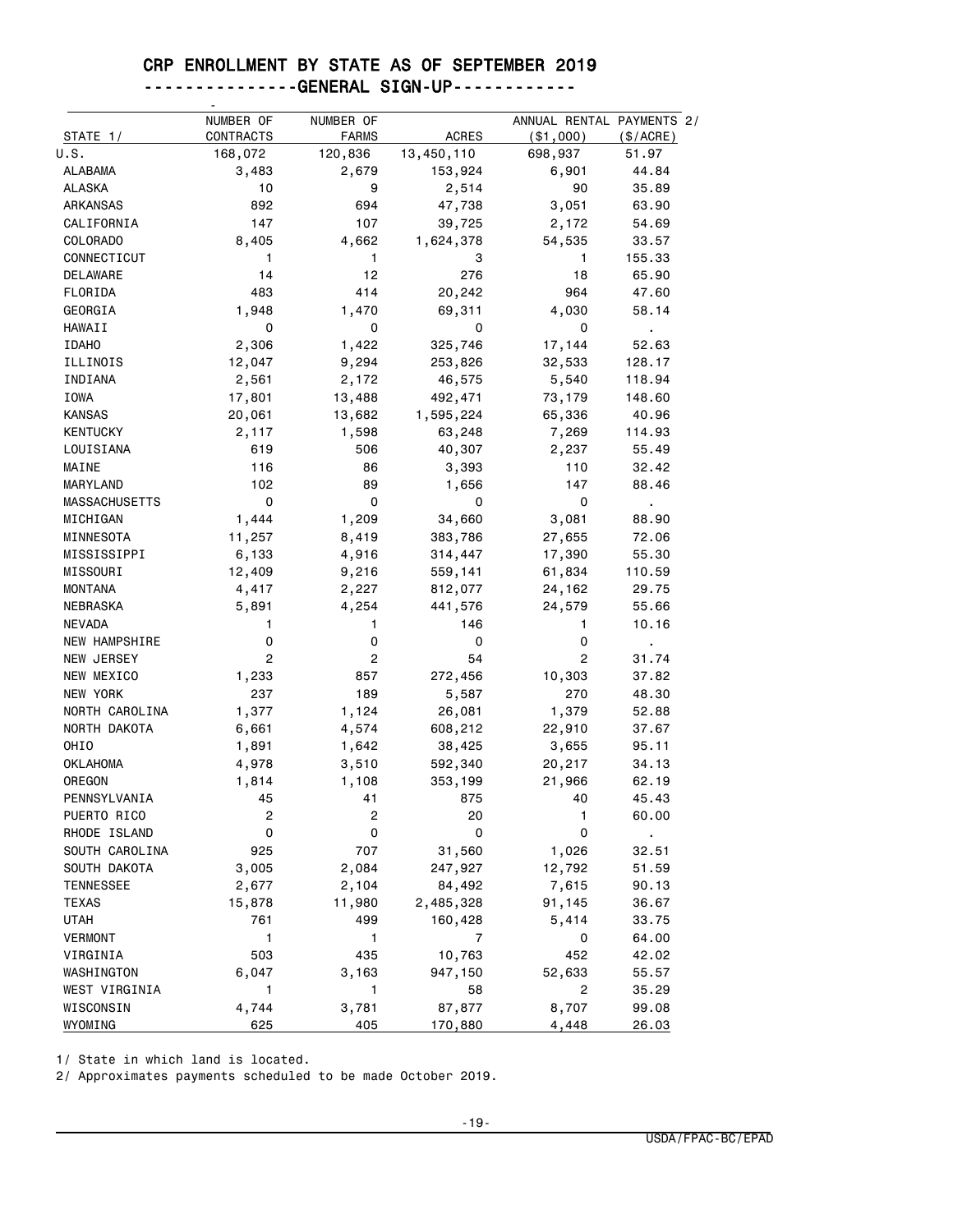#### CRP ENROLLMENT BY STATE AS OF SEPTEMBER 2019 ------------- TOTAL CONTINUOUS 1/ --------

|                      | NUMBER OF | NUMBER OF    |              | ANNUAL RENTAL PAYMENTS 3/ |                |
|----------------------|-----------|--------------|--------------|---------------------------|----------------|
| STATE 2/             | CONTRACTS | <b>FARMS</b> | <b>ACRES</b> | ( \$1,000)                | (\$/ACRE)      |
| U.S.                 | 432,917   | 248,599      | 7,954,716    | 1,104,044                 | 138.79         |
| ALABAMA              | 1,348     | 1,067        | 43,849       | 2,255                     | 51.42          |
| <b>ALASKA</b>        | 4         | 4            | 190          | 13                        | 67.19          |
| <b>ARKANSAS</b>      | 4,365     | 2,572        | 172,064      | 14,040                    | 81.60          |
| CALIFORNIA           | 20        | 19           | 1,576        | 58                        | 36.75          |
| <b>COLORADO</b>      | 1,375     | 848          | 132,251      | 8,365                     | 63.25          |
| CONNECTICUT          | 1         | 1            | 1            | 0                         | 67.00          |
| DELAWARE             | 305       | 181          | 3,393        | 489                       | 144.17         |
| FLORIDA              | 74        | 57           | 2,427        | 143                       | 58.82          |
| GEORGIA              | 4,395     | 3,110        | 139,128      | 9,389                     | 67.48          |
| HAWAII               | 27        | 18           | 1,261        | 61                        | 48.59          |
| <b>IDAHO</b>         | 1,265     | 808          | 190,810      | 11,009                    | 57.70          |
| ILLINOIS             | 64,466    | 37,471       | 599,409      | 134,687                   | 224.70         |
| INDIANA              | 30,765    | 17,422       | 172,030      | 35,148                    | 204.32         |
| IOWA                 | 89,449    | 47,707       | 1,250,270    | 314,152                   | 251.27         |
| <b>KANSAS</b>        | 14,639    | 9,023        | 320,317      | 20,017                    | 62.49          |
| KENTUCKY             | 10,146    | 5,363        | 141,302      | 25,576                    | 181.00         |
| LOUISIANA            | 3,836     | 2,548        | 233,939      | 22,806                    | 97.49          |
| MAINE                | 127       | 98           | 2,248        | 155                       | 69.08          |
| MARYLAND             | 4,721     | 2,738        | 47,864       | 10,718                    | 223.93         |
| <b>MASSACHUSETTS</b> | 6         | 3            | 20           | 3                         | 153.65         |
| MICHIGAN             | 7,862     | 4,542        | 80,111       | 12,664                    | 158.07         |
| MINNESOTA            | 44,108    | 24,321       | 672,291      | 106,396                   | 158.26         |
| MISSISSIPPI          | 8,413     | 5,704        | 282,813      | 27,249                    | 96.35          |
| MISSOURI             | 14,172    | 8,983        | 277,407      | 37,933                    | 136.74         |
| <b>MONTANA</b>       | 1,629     | 818          | 199,562      | 7,671                     | 38.44          |
| NEBRASKA             | 13,254    | 8,548        | 288,703      | 42,747                    | 148.07         |
| <b>NEVADA</b>        | 0         | 0            | 0            | 0                         | $\blacksquare$ |
| NEW HAMPSHIRE        | 1         | 1            | 4            | 0                         | 63.00          |
| NEW JERSEY           | 331       | 201          | 1,740        | 170                       | 97.50          |
| NEW MEXICO           | 277       | 205          | 60,099       | 2,044                     | 34.02          |
| NEW YORK             | 1,299     | 944          | 17,352       | 1,979                     | 114.07         |
| NORTH CAROLINA       | 2,062     | 1,379        | 23,665       | 2,262                     | 95.60          |
| NORTH DAKOTA         | 14,104    | 7,595        | 661,466      | 43,961                    | 66.46          |
| OHIO                 | 33,173    | 18,567       | 199,641      | 38,762                    | 194.16         |
| OKLAHOMA             | 345       | 294          | 14,548       | 611                       | 42.03          |
| OREGON               | 1,844     | 1,159        | 71,532       | 5,814                     | 81.28          |
| PENNSYLVANIA         | 7,729     | 5,175        | 125,696      | 16,533                    | 131.53         |
| PUERTO RICO          | 3         | 3            | 495          | 25                        | 51.21          |
| RHODE ISLAND         | 1         | 1            | 28           | 2                         | 74.00          |
| SOUTH CAROLINA       | 1,807     | 1,000        | 26,684       | 1,338                     | 50.16          |
| SOUTH DAKOTA         | 25,720    | 12,543       | 759,388      | 86,363                    | 113.73         |
| <b>TENNESSEE</b>     | 2,512     | 1,773        | 40,470       | 4,661                     | 115.17         |
| <b>TEXAS</b>         | 2,913     | 1,969        | 295,939      | 12,021                    | 40.62          |
| <b>UTAH</b>          | 7         | 9            | 258          | 11                        | 43.20          |
| <b>VERMONT</b>       | 369       | 270          | 2,406        | 275                       | 114.50         |
| VIRGINIA             | 3,219     | 2,484        | 22,899       | 1,890                     | 82.53          |
| WASHINGTON           | 4,867     | 2,756        | 239,410      | 18,831                    | 78.66          |
| WEST VIRGINIA        | 470       | 394          | 5,602        | 469                       | 83.77          |
| WISCONSIN            | 8,993     | 5,828        | 116,530      | 21,875                    | 187.72         |
| WYOMING              | 99        | 75           | 13,630       | 402                       | 29.51          |

1/ Includes Farmable Wetland enrollment.

2/ State in which land is located.

3/ Payments scheduled to be made October 2019. Includes annual incentive and maintenance allowance payments, but not one-time signing and practice incentive payments or payment reductions, such as for lands enrolled less than a full year and lands hayed or grazed.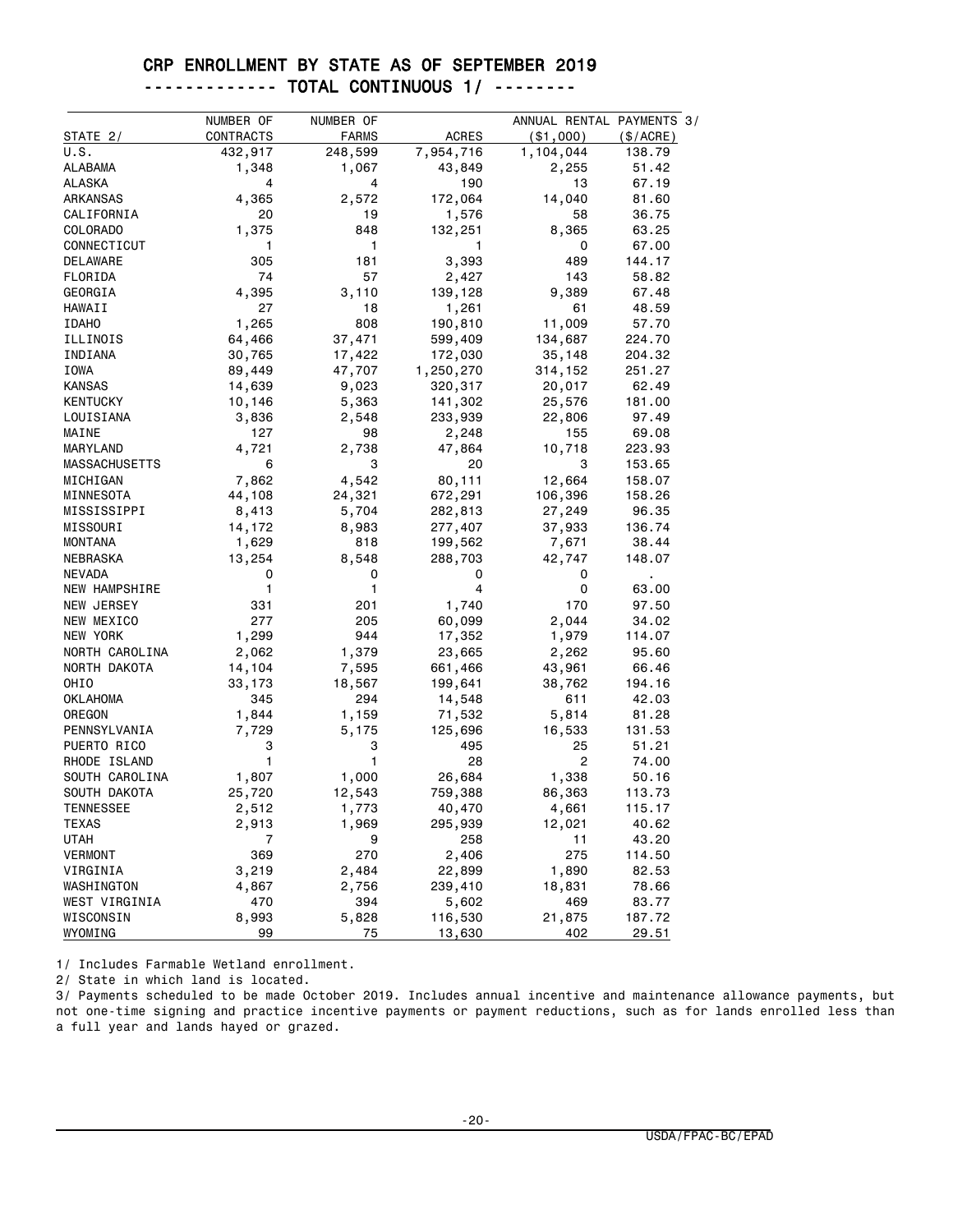#### CRP ENROLLMENT BY STATE AS OF SEPTEMBER 2019

#### ------------------CREP ONLY---------------

|                                  | NUMBER OF  | NUMBER OF    |             |            | ANNUAL RENTAL PAYMENTS 2/ |
|----------------------------------|------------|--------------|-------------|------------|---------------------------|
| STATE 1/                         | CONTRACTS  | <b>FARMS</b> | ACRES       | ( \$1,000) | $(\$/ACRE)$               |
| U.S.                             | 56,603     | 38,319       | 940,775     | 152,895    | 162.52                    |
| ALABAMA                          | 0          | 0            | 0           | 0          |                           |
| ALASKA                           | 0          | 0            | 0           | 0          |                           |
| ARKANSAS                         | 27         | 21           | 977         | 103        | 105.20                    |
| CALIFORNIA                       | 0          | 0            | 0           | 0          |                           |
| COLORADO                         | 245        | 174          | 33,585      | 4,324      | 128.75                    |
| CONNECTICUT                      | 0          | 0            | 0           | 0          |                           |
| DELAWARE                         | 283        | 178          | 3,273       | 476        | 145.43                    |
| FLORIDA                          | 0          | 0            | 0           | 0          |                           |
| GEORGIA                          | 0          | 0            | 0           | 0          |                           |
| HAWAII                           | 27         | 18           | 1,261       | 61         | 48.59                     |
| <b>IDAHO</b>                     | 185        | 122          | 18,408      | 2,460      | 133.66                    |
| ILLINOIS                         | 4,236      | 3,128        | 65,221      | 16,939     | 259.72                    |
| INDIANA                          | 1,646      | 1,248        | 17,485      | 4,643      | 265.54                    |
| IOWA                             | 123        | 117          | 3,458       | 1,017      | 294.16                    |
| <b>KANSAS</b>                    | 126        | 93           | 22,791      | 2,956      | 129.68                    |
| <b>KENTUCKY</b>                  | 2,119      | 1,087        | 68,537      | 13,168     | 192.13                    |
| LOUISIANA                        | 723        | 535          | 47,811      | 3,794      | 79.36                     |
| MAINE                            | 0          | 0            | 0           | 0          | ٠                         |
| MARYLAND                         | 4,382      | 2,637        | 46,499      | 10,573     | 227.38                    |
| <b>MASSACHUSETTS</b>             | 0          | 0            | 0           | 0          | ٠                         |
| MICHIGAN                         | 3,037      | 1,954        | 31,578      | 5,129      | 162.42                    |
| MINNESOTA                        | 619        | 549          | 16,844      | 4,269      | 253.47                    |
| MISSISSIPPI                      | 83         | 68           | 3,354       | 474        | 141.45                    |
| MISSOURI                         | 820        | 589          | 24,771      | 2,511      | 101.38                    |
| MONTANA                          | 124        | 53           | 12,415      | 832        | 67.01                     |
| NEBRASKA                         | 1,237      | 1,017        | 49,708      | 6,644      | 133.65                    |
| NEVADA                           | 0          | 0            | 0           | 0          |                           |
| NEW HAMPSHIRE                    | 0          | 0            | 0           | 0          |                           |
| NEW JERSEY                       | 247        | 152          | 738         | 109        | 147.26                    |
| NEW MEXICO                       | 0          | 0            | 0           | 0          | $\blacksquare$            |
| NEW YORK                         | 1,110      | 799          | 13,457      | 1,761      | 130.84                    |
| NORTH CAROLINA                   | 717        | 551          | 8,922       | 1,063      | 119.10                    |
| NORTH DAKOTA                     | 13         | 11           | 467         | 26         | 55.56                     |
| OHIO                             | 15,689     | 9,970        | 121,069     | 26,720     | 220.70                    |
| <b>OKLAHOMA</b>                  | 69         | 58           | 612         | 39         | 62.97                     |
| OREGON                           | 1,652      | 1,057        | 46,457      | 4,141      | 89.14                     |
| PENNSYLVANIA                     | 7,697      | 5,149        | 125,654     | 16,530     | 131.55                    |
| PUERTO RICO                      | 0          | 0            | 0           | 0          |                           |
| RHODE ISLAND                     | 0          | 0            | 0           | 0          |                           |
| SOUTH CAROLINA                   | 0          | 0            | 0           | 0          |                           |
|                                  |            |              |             | 8,520      |                           |
| SOUTH DAKOTA<br><b>TENNESSEE</b> | 1,007<br>0 | 615<br>0     | 79,484<br>0 |            | 107.20                    |
|                                  | 0          | 0            | 0           | 0<br>0     |                           |
| TEXAS                            |            |              |             |            |                           |
| <b>UTAH</b>                      | 0          | 0            | 0           | 0          |                           |
| <b>VERMONT</b>                   | 354        | 266          | 2,347       | 272        | 115.92                    |
| VIRGINIA                         | 2,686      | 2,165        | 19,073      | 1,630      | 85.45                     |
| WASHINGTON                       | 1,167      | 967          | 13,932      | 3,710      | 266.30                    |
| WEST VIRGINIA                    | 468        | 392          | 5,597       | 469        | 83.81                     |
| WISCONSIN                        | 3,685      | 2,579        | 34,989      | 7,532      | 215.27                    |
| WYOMING                          | 0          | 0            | 0           | 0          |                           |

1/ State in which land is located.

2/ Payments scheduled to be made October 2019. Includes annual incentive and maintenance allowance payments, but not one-time signing and practice incentive payments or payment reductions, such as for lands enrolled less than a full year and lands hayed or grazed.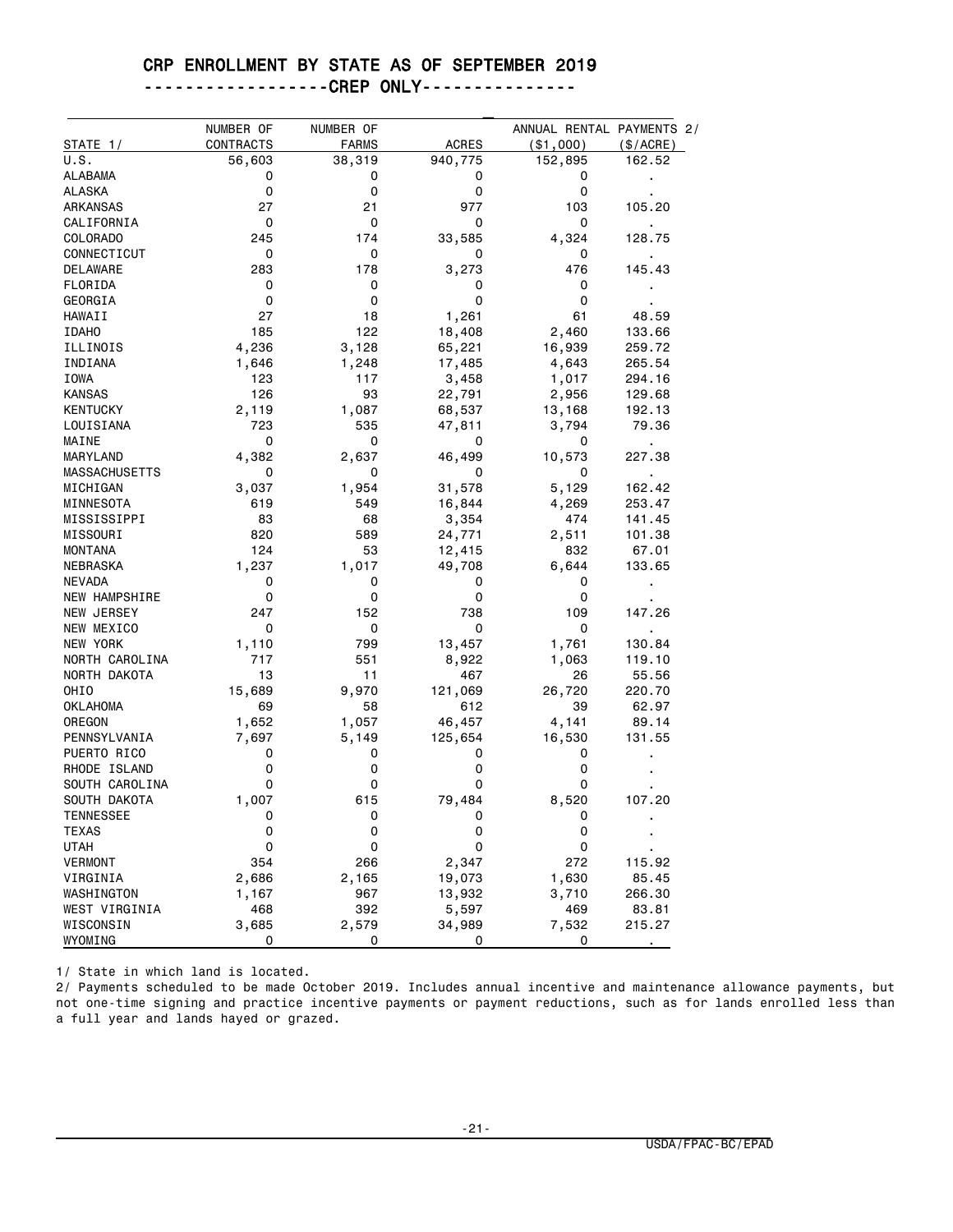#### CRP ENROLLMENT BY STATE AS OF SEPTEMBER 2019 ----------- CONTINUOUS NON-CREP 1/---------

|                      | NUMBER OF | NUMBER OF    |              | ANNUAL RENTAL PAYMENTS 3/ |           |
|----------------------|-----------|--------------|--------------|---------------------------|-----------|
| STATE 2/             | CONTRACTS | <b>FARMS</b> | <b>ACRES</b> | ( \$1,000)                | (\$/ACRE) |
| U.S.                 | 361,148   | 340,109      | 6,618,248    | 889,748                   | 134.44    |
| <b>ALABAMA</b>       | 1,345     | 3,641        | 43,836       | 2,254                     | 51.42     |
| ALASKA               | 4         | 13           | 190          | 13                        | 67.19     |
| ARKANSAS             | 4,319     | 3,049        | 169,075      | 13,768                    | 81.43     |
| CALIFORNIA           | 20        | 129          | 1,576        | 58                        | 36.75     |
| <b>COLORADO</b>      | 1,129     | 5,338        | 98,506       | 4,032                     | 40.93     |
| CONNECTICUT          | 1         | 2            | 1            | 0                         | 67.00     |
| DELAWARE             | 22        | 191          | 120          | 13                        | 109.81    |
| FLORIDA              | 74        | 467          | 2,427        | 143                       | 58.82     |
| GEORGIA              | 4,395     | 4,404        | 139,128      | 9,389                     | 67.48     |
| HAWAII               | 0         | 18           | 0            | 0                         |           |
| <b>IDAHO</b>         | 1,079     | 2,019        | 172,397      | 8,548                     | 49.58     |
| ILLINOIS             | 60,122    | 42,765       | 532,367      | 117,244                   | 220.23    |
| INDIANA              | 29,021    | 18,772       | 153,642      | 30,353                    | 197.56    |
| IOWA                 | 84,355    | 54,010       | 1, 154, 317  | 286,808                   | 248.47    |
| <b>KANSAS</b>        | 14,390    | 20,503       | 295,304      | 16,933                    | 57.34     |
| <b>KENTUCKY</b>      | 8,027     | 6,490        | 72,765       | 12,408                    | 170.52    |
| LOUISIANA            | 3,068     | 2,921        | 182,572      | 18,664                    | 102.23    |
| MAINE                | 127       | 170          | 2,248        | 155                       | 69.08     |
| MARYLAND             | 339       | 2,770        | 1,365        | 145                       | 106.43    |
| <b>MASSACHUSETTS</b> | 6         | 3            | 20           | 3                         | 153.65    |
|                      | 4,818     |              | 48,464       |                           |           |
| MICHIGAN             |           | 5,508        |              | 7,527                     | 155.32    |
| MINNESOTA            | 41,133    | 29,185       | 614,441      | 95,386                    | 155.24    |
| MISSISSIPPI          | 8,240     | 9,609        | 268,080      | 25,664                    | 95.73     |
| MISSOURI             | 13,348    | 16,069       | 252,415      | 35,396                    | 140.23    |
| <b>MONTANA</b>       | 1,499     | 2,847        | 186,853      | 6,825                     | 36.52     |
| NEBRASKA             | 11,717    | 11,933       | 235,924      | 35,590                    | 150.85    |
| <b>NEVADA</b>        | 0         | 1            | 0            | 0                         | ×,        |
| <b>NEW HAMPSHIRE</b> | 1         | 1            | 4            | 0                         | 63.00     |
| NEW JERSEY           | 84        | 203          | 1,002        | 61                        | 60.87     |
| NEW MEXICO           | 277       | 1,081        | 60,099       | 2,044                     | 34.02     |
| NEW YORK             | 189       | 1,136        | 3,894        | 219                       | 56.13     |
| NORTH CAROLINA       | 1,343     | 2,476        | 14,685       | 1,194                     | 81.31     |
| NORTH DAKOTA         | 11,196    | 10,897       | 525,499      | 31,845                    | 60.60     |
| OHIO                 | 17,432    | 19,541       | 78,235       | 11,994                    | 153.31    |
| OKLAHOMA             | 273       | 3,827        | 13,767       | 562                       | 40.84     |
| OREGON               | 192       | 2,053        | 25,074       | 1,673                     | 66.73     |
| PENNSYLVANIA         | 32        | 5,206        | 42           | 3                         | 74.32     |
| PUERTO RICO          | 3         | 5            | 495          | 25                        | 51.21     |
| RHODE ISLAND         | 1         | 1            | 28           | $\overline{2}$            | 74.00     |
| SOUTH CAROLINA       | 1,807     | 1,593        | 26,684       | 1,338                     | 50.16     |
| SOUTH DAKOTA         | 20,646    | 13,603       | 579,634      | 64,667                    | 111.56    |
| <b>TENNESSEE</b>     | 2,512     | 3,568        | 40,470       | 4,661                     | 115.17    |
| TEXAS                | 2,913     | 13,659       | 295,939      | 12,021                    | 40.62     |
| UTAH                 | 7         | 513          | 258          | 11                        | 43.20     |
| <b>VERMONT</b>       | 15        | 271          | 58           | 3                         | 57.11     |
| VIRGINIA             | 533       | 2,900        | 3,827        | 260                       | 67.98     |
| WASHINGTON           | 3,698     | 5,074        | 225,468      | 15,120                    | 67.06     |
| WEST VIRGINIA        | 2         | 413          | 5            | 0                         | 38.00     |
| WISCONSIN            | 5,295     | 8,775        | 81,420       | 14,322                    | 175.90    |
| WYOMING              | 99        | 486          | 13,630       | 402                       | 29.51     |

1/ Farmable Wetland Program enrollment not included.

2/ State in which land is located.

3/ Payments scheduled to be made October 2019. Includes annual incentive and maintenance allowance payments, but not one-time signing and practice incentive payments or payment reductions, such as for lands enrolled less than a full year and lands hayed or grazed.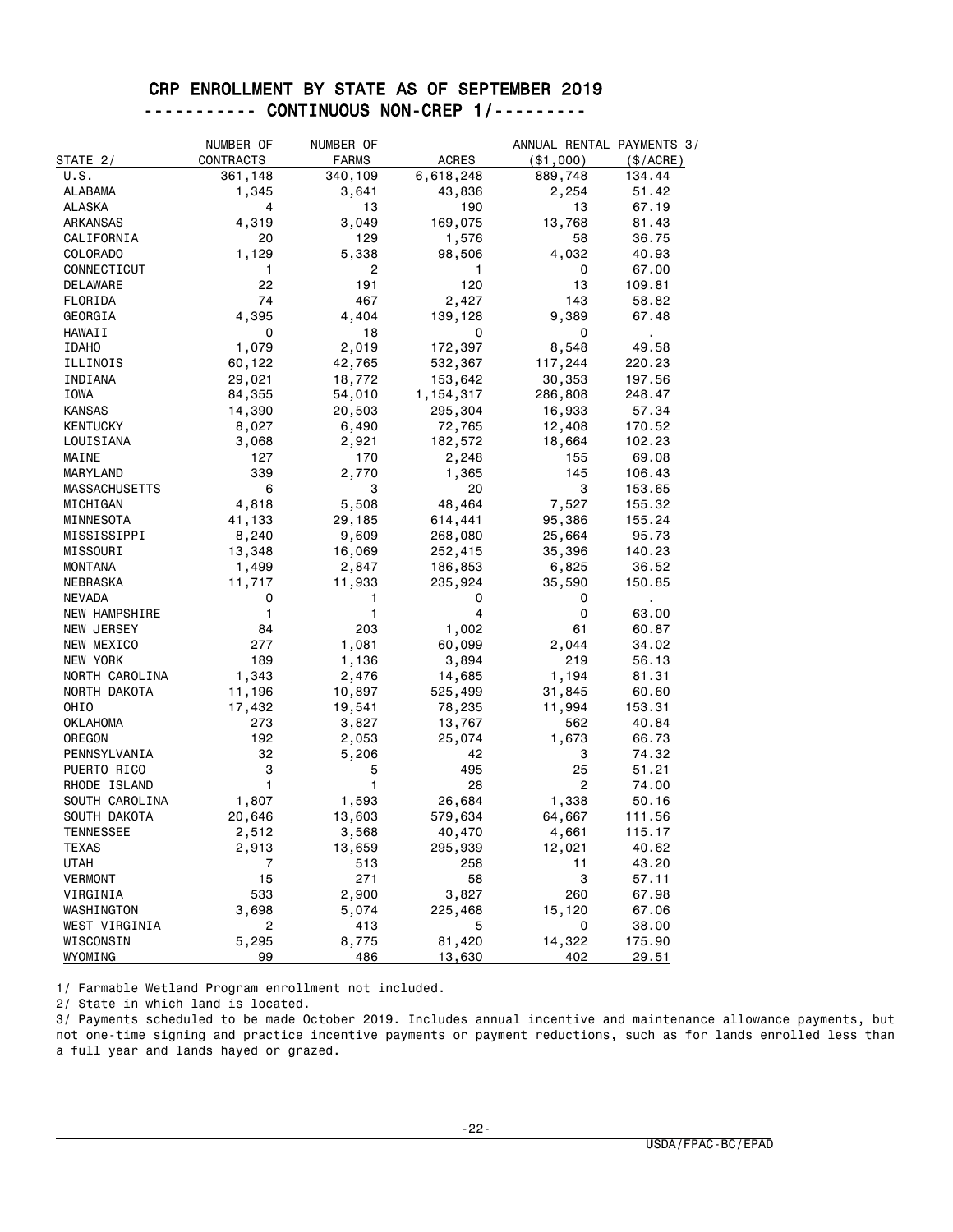|  |  |  | CRP ENROLLMENT BY STATE AS OF SEPTEMBER 2019 |  |
|--|--|--|----------------------------------------------|--|
|  |  |  | ----------FARMABLE WETLAND PROGRAM-------    |  |

|                                  | NUMBER OF      | NUMBER OF      |              | ANNUAL RENTAL PAYMENTS 2/ |                         |
|----------------------------------|----------------|----------------|--------------|---------------------------|-------------------------|
| STATE 1/                         | CONTRACTS      | <b>FARMS</b>   | <b>ACRES</b> | ( \$1,000)                | (\$/ACRE)               |
| U.S.                             | 15,166         | 11,656         | 395,694      | 61,402                    | 155.17                  |
| ALABAMA                          | 3              | 3              | 14           | 1                         | 36.59                   |
| ALASKA                           | 0              | 0              | 0            | 0                         | $\blacksquare$          |
| ARKANSAS                         | 19             | 13             | 2,012        | 170                       | 84.40                   |
| CALIFORNIA                       | 0              | 0              | 0            | 0                         |                         |
| COLORADO                         | 1              | 1              | 160          | 8                         | 52.45                   |
| CONNECTICUT                      | 0              | 0              | 0            | 0                         |                         |
| DELAWARE                         | 0              | 0              | 0            | 0                         |                         |
| FLORIDA                          | 0              | 0              | 0            | 0                         |                         |
| GEORGIA                          | 0              | 0              | 0            | 0                         |                         |
| HAWAII                           | 0              | 0              | 0            | 0                         |                         |
| <b>IDAHO</b>                     | 1              | 1              | 6            | 0                         | 78.55                   |
| ILLINOIS                         | 108            | 99             | 1,821        | 504                       | 276.78                  |
| INDIANA                          | 98             | 89             | 903          | 153                       | 168.98                  |
| IOWA                             | 4,971          | 4,094          | 92,494       | 26,326                    | 284.63                  |
| <b>KANSAS</b>                    | 123            | 113            | 2,222        | 129                       | 58.00                   |
| <b>KENTUCKY</b>                  | 0              | 0              | 0            | 0                         |                         |
| LOUISIANA                        | 45             | 34             | 3,556        | 348                       | $\blacksquare$<br>97.79 |
| MAINE                            | 0              | 0              | 0            | 0                         |                         |
|                                  | 0              | 0              | 0            | 0                         |                         |
| MARYLAND<br><b>MASSACHUSETTS</b> |                |                |              | 0                         |                         |
|                                  | 0              | 0              | 0            |                           |                         |
| MICHIGAN                         | $\overline{7}$ | 7              | 69           | 7                         | 108.46                  |
| MINNESOTA                        | 2,356          | 2,013          | 41,006       | 6,741                     | 164.39                  |
| MISSISSIPPI                      | 90             | 79             | 11,379       | 1,110                     | 97.58                   |
| MISSOURI                         | 4              | 3              | 222          | 25                        | 113.39                  |
| <b>MONTANA</b>                   | 6              | 5              | 294          | 14                        | 47.77                   |
| NEBRASKA                         | 300            | 267            | 3,070        | 513                       | 167.06                  |
| <b>NEVADA</b>                    | 0              | 0              | 0            | 0                         |                         |
| <b>NEW HAMPSHIRE</b>             | 0              | 0              | 0            | 0                         |                         |
| NEW JERSEY                       | 0              | 0              | 0            | 0                         |                         |
| NEW MEXICO                       | 0              | 0              | 0            | 0                         |                         |
| NEW YORK                         | 0              | 0              | 0            | 0                         |                         |
| NORTH CAROLINA                   | 2              | 1              | 58           | 6                         | 99.53                   |
| NORTH DAKOTA                     | 2,895          | 1,848          | 135,501      | 12,090                    | 89.23                   |
| OHIO                             | 52             | 53             | 337          | 48                        | 141.63                  |
| OKLAHOMA                         | 3              | 3              | 169          | 11                        | 62.99                   |
| OREGON                           | $\mathbf 0$    | 0              | 0            | 0                         |                         |
| PENNSYLVANIA                     | 0              | 0              | 0            | 0                         |                         |
| PUERTO RICO                      | 0              | 0              | 0            | 0                         |                         |
| RHODE ISLAND                     | 0              | 0              | 0            | 0                         |                         |
| SOUTH CAROLINA                   | 0              | 0              | 0            | 0                         |                         |
| SOUTH DAKOTA                     | 4,067          | 2,915          | 100,269      | 13,176                    | 131.40                  |
| <b>TENNESSEE</b>                 | 0              | 0              | 0            | 0                         |                         |
| <b>TEXAS</b>                     | 0              | 0              | 0            | 0                         |                         |
| UTAH                             | 0              | 0              | 0            | 0                         |                         |
| <b>VERMONT</b>                   | 0              | 0              | 0            | 0                         |                         |
| VIRGINIA                         | 0              | 0              | 0            | 0                         |                         |
| WASHINGTON                       | 2              | $\overline{2}$ | 10           | 1                         | 110.54                  |
| WEST VIRGINIA                    | 0              | 0              | 0            | 0                         |                         |
| WISCONSIN                        | 13             | 13             | 122          | 21                        | 169.97                  |
| WYOMING                          | 0              | 0              | 0            | 0                         |                         |

1/ State in which land is located.

2/ Payments scheduled to be made October 2019. Includes annual incentive and maintenance allowance payments, but not one-time signing and practice incentive payments or payment reductions, such as for lands enrolled less than a full year and lands hayed or grazed.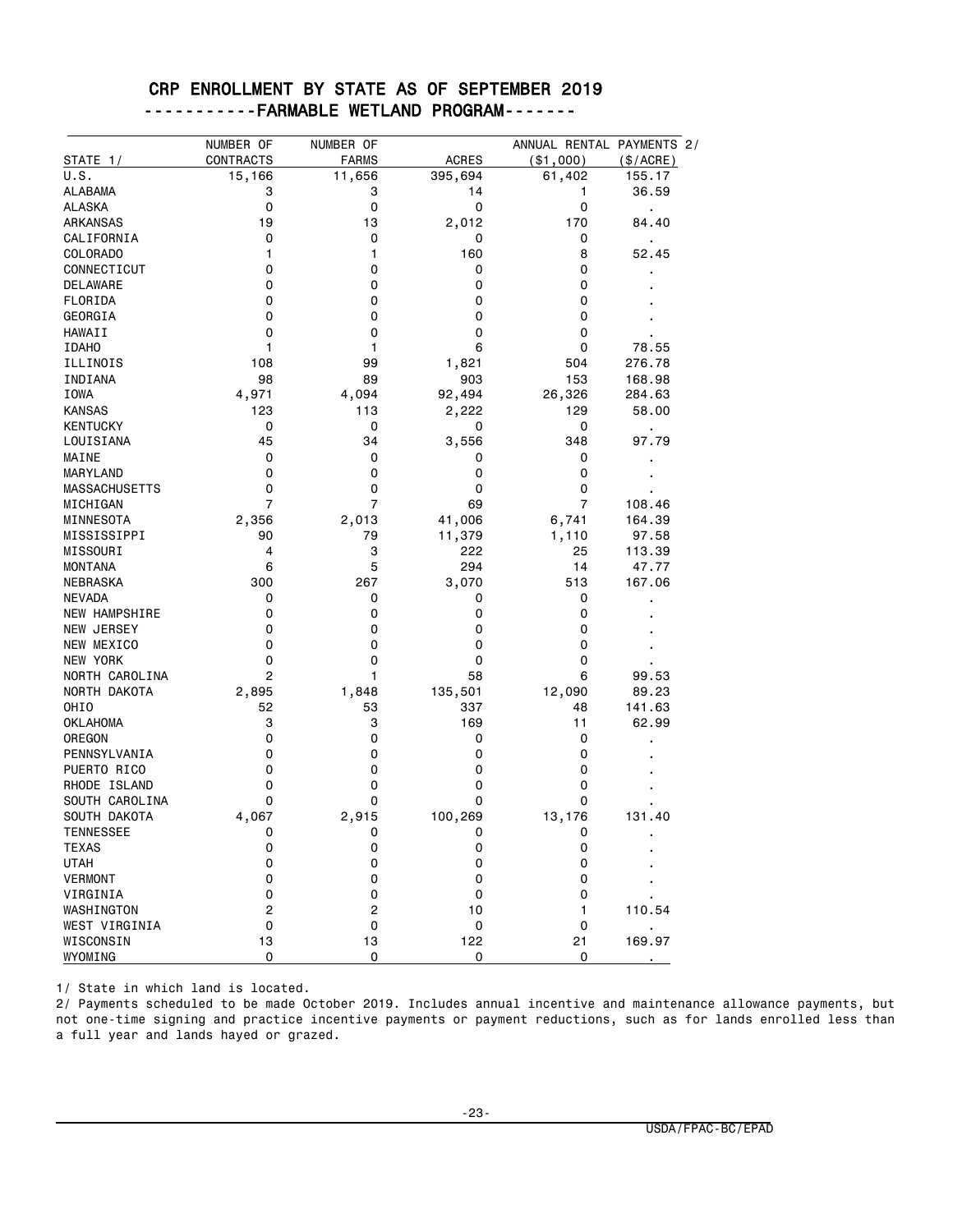#### CRP ENROLLMENT BY STATE AS OF SEPTEMBER 2019 --------------GRASSLAND SIGNUP----------

|                      | NUMBER OF      | NUMBER OF      |          | ANNUAL RENTAL PAYMENTS 3/ |                |
|----------------------|----------------|----------------|----------|---------------------------|----------------|
| STATE 1/             | CONTRACTS      | <b>FARMS</b>   | ACRES 2/ | ( \$1,000)                | $(\$/ACRE)$    |
| U.S.                 | 3,328          | 2,071          | 920,550  | 12,444                    | 13.52          |
| ALABAMA              | 32             | 22             | 2,266    | 36                        | 16.04          |
| ALASKA               | 0              | 0              | 0        | 0                         | $\epsilon$     |
| ARKANSAS             | 1              | 1              | 60       | 1                         | 15.00          |
| CALIFORNIA           | 5              | 5              | 1,435    | 22                        | 15.67          |
| COLORADO             | 187            | 103            | 82,286   | 850                       | 10.34          |
| CONNECTICUT          | 0              | 0              | 0        | 0                         | j,             |
| DELAWARE             | 0              | 0              | 0        | 0                         |                |
| FLORIDA              | $\overline{7}$ | 5              | 378      | $\overline{7}$            | 19.78          |
| GEORGIA              | 28             | 25             | 1,354    | 30                        | 22.21          |
| HAWAII               | 0              | 0              | 0        | 0                         | l,             |
| <b>IDAHO</b>         | 4              | 4              | 23,784   | 297                       | 12.51          |
| ILLINOIS             | 12             | 8              | 462      | 15                        | 31.72          |
| INDIANA              | 6              | 5              | 103      | 4                         | 37.06          |
| IOWA                 | 63             | 52             | 3,120    | 117                       | 37.35          |
| <b>KANSAS</b>        | 122            | 88             | 25,282   | 275                       | 10.88          |
| <b>KENTUCKY</b>      | 83             | 48             | 3,519    | 88                        | 25.14          |
| LOUISIANA            | 8              | 6              | 1,382    | 26                        | 19.14          |
| MAINE                | $\mathbf 0$    | 0              | 0        | 0                         | $\blacksquare$ |
| MARYLAND             | 11             | 11             | 929      | 35                        | 37.20          |
| <b>MASSACHUSETTS</b> | 0              | 0              | 0        | 0                         | $\blacksquare$ |
| MICHIGAN             | 78             | 44             | 6,360    | 101                       | 15.96          |
| MINNESOTA            | 50             | 41             | 2,505    | 55                        | 21.95          |
| MISSISSIPPI          | 10             | 10             | 577      | 8                         | 14.66          |
| MISSOURI             | 38             | 32             | 1,992    | 51                        | 25.80          |
| <b>MONTANA</b>       | 187            | 50             | 48,303   | 615                       | 12.74          |
| NEBRASKA             | 989            | 616            | 333,864  | 4,447                     | 13.32          |
| <b>NEVADA</b>        | 0              | 0              | 0        | 0                         | $\blacksquare$ |
| <b>NEW HAMPSHIRE</b> | 0              | 0              | 0        | 0                         |                |
| NEW JERSEY           | 4              | 3              | 154      | 3                         | 18.87          |
| NEW MEXICO           | 163            | 113            | 94,636   | 1,176                     | 12.42          |
| NEW YORK             | 39             | 34             | 1,629    | 33                        | 20.32          |
| NORTH CAROLINA       | 18             | 13             | 548      | 10                        | 18.34          |
| NORTH DAKOTA         | 100            | 64             | 25,437   | 428                       | 16.83          |
| OHIO                 | 115            | 91             | 4,228    | 84                        | 19.77          |
| OKLAHOMA             | 150            | 107            | 34,822   | 416                       | 11.94          |
| OREGON               | 30             | 23             | 17,076   | 256                       | 14.98          |
| PENNSYLVANIA         | 14             | 14             | 542      | 11                        | 19.50          |
| PUERTO RICO          | 0              | 0              | 0        | 0                         |                |
| RHODE ISLAND         | 0              | 0              | 0        | 0                         |                |
| SOUTH CAROLINA       | 3              | 2              | 101      | 2                         | 22.11          |
| SOUTH DAKOTA         | 501            | 221            | 135,653  | 2,243                     | 16.54          |
| <b>TENNESSEE</b>     | 37             | 32             | 3,300    | 48                        | 14.60          |
| <b>TEXAS</b>         | 94             | 77             | 30,317   | 339                       | 11.19          |
| <b>UTAH</b>          | 11             | 10             | 882      | 11                        | 13.03          |
| VERMONT              | 0              | 0              | 0        | 0                         | ×,             |
| VIRGINIA             | 25             | 18             | 1,070    | 16                        | 14.51          |
| WASHINGTON           | 14             | $\overline{7}$ | 5,126    | 56                        | 10.84          |
| WEST VIRGINIA        | 30             | 21             | 2,140    | 31                        | 14.54          |
| WISCONSIN            | 31             | 28             | 860      | 20                        | 23.59          |
| WYOMING              | 28             | 17             | 22,071   | 178                       | 8.08           |

1/ State in which land is located.

2/ Includes 3,255 acres of pollinator habitat plantings (CP42).

3/ Payments scheduled to be made October 2019 (FY 2020).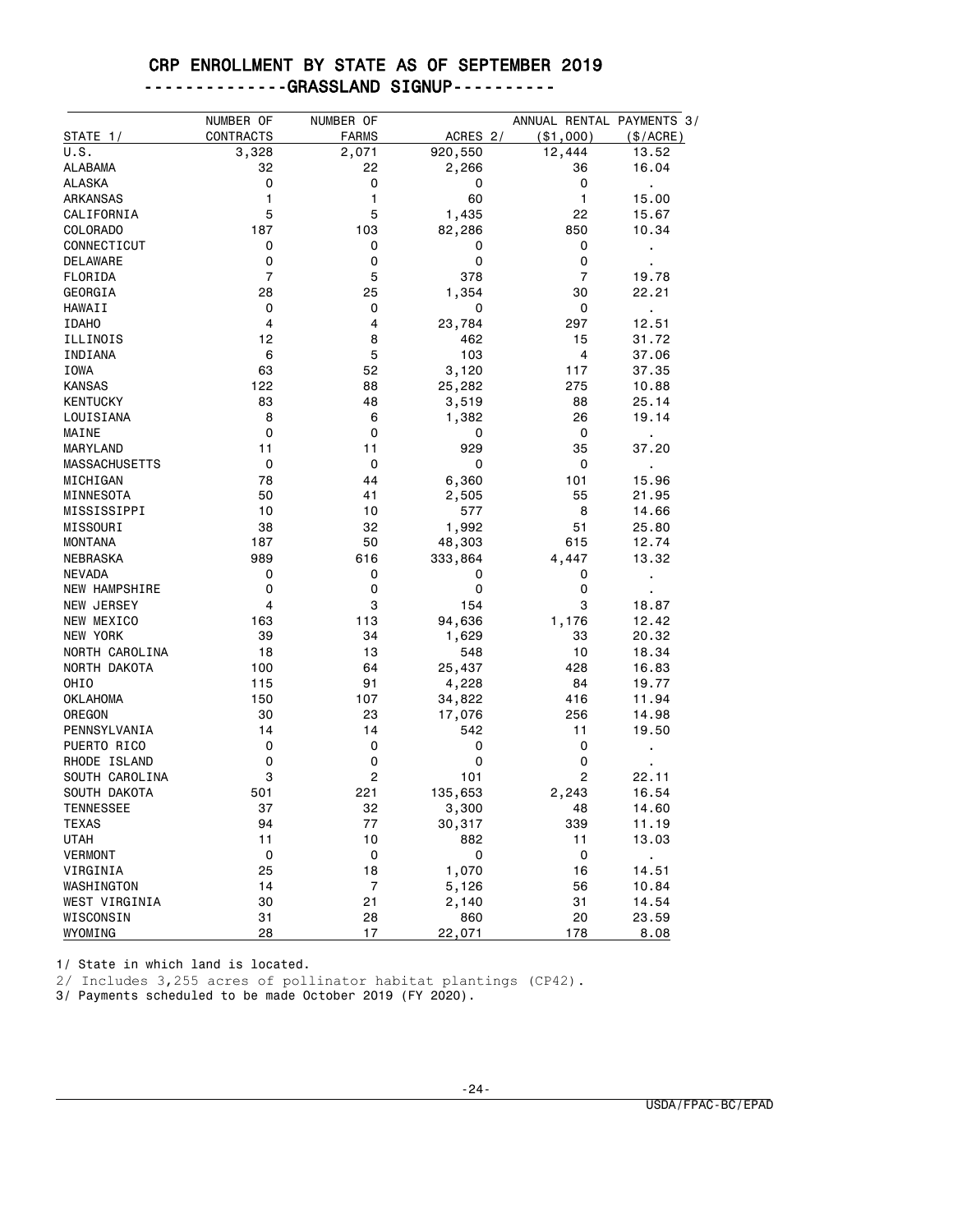#### FY 2019 CONTINUOUS SIGNUP (#52) RESULTS ACRES AS OF SEPTEMBER 2019 (PART 1)

|                      | Wetland         |                | Grass      | Upland Bird    | Pollinator |
|----------------------|-----------------|----------------|------------|----------------|------------|
| STATE 1/             | Restorations 2/ | Buffers 3/     | Waterways  | Habitat        | Habitat    |
|                      |                 |                |            | <b>Buffers</b> |            |
| <b>ALABAMA</b>       | 0               | 1,575          | 0          | 0              | 0          |
| ARKANSAS             | 5,749           | 4,878          | 0          | 0              | 0          |
| COLORADO             | 0               | 0              | 64         | 0              | 0          |
| DELAWARE             | 46              | 5              | 0          | 0              | 0          |
| GEORGIA              | 0               | 9              | 0          | 0              | 0          |
| <b>HAWAII</b>        | 0               | 13             | 0          | 0              | 0          |
| <b>IDAHO</b>         | 10              | 154            | 0          | 0              | 0          |
| ILLINOIS             | 4,230           | 9,755          | 2,591      | 0              | 0          |
| INDIANA              | 2,508           | 3,022          | 1,413      | 0              | 0          |
| <b>IOWA</b>          | 21,285          | 17,753         | 3,383      | 0              | 0          |
| <b>KANSAS</b>        | 224             | 772            | 459        | 0              | 0          |
| <b>KENTUCKY</b>      | 124             | 1,036          | 308        | 0              | 0          |
| LOUISIANA            | 5,143           | 544            | 0          | 0              | 0          |
| MARYLAND             | 216             | 1,220          | 17         | 0              | 0          |
| <b>MASSACHUSETTS</b> | 0               | 10             | 0          | 0              | 0          |
| MICHIGAN             | 662             | 338            | 14         | 0              | 0          |
| MINNESOTA            | 38,404          | 6,393          | 148        | 0              | 0          |
| MISSISSIPPI          | 1,665           | 9,343          | 0          | 0              | 0          |
| MISSOURI             | 1,104           | 1,370          | 65         | 0              | 0          |
| <b>MONTANA</b>       | 106             | $\overline{7}$ | 15         | 0              | 0          |
| <b>NEBRASKA</b>      | 1,745           | 752            | 92         | 0              | 0          |
| NEW JERSEY           | 0               | 25             | 20         | 0              | 0          |
| NEW YORK             | 8               | 423            | 0          | 0              | 0          |
| NORTH CAROLINA       | 0               | 118            | 22         | 0              | 0          |
| NORTH DAKOTA         | 11,882          | 677            | 5          | 0              | 306        |
| OHIO                 | 672             | 4,072          | 1,361      | 0              | 0          |
| <b>OKLAHOMA</b>      | $\mathbf 0$     | 29             | 1          | 0              | 0          |
| OREGON               | 12              | 4,122          | 10         | 0              | 0          |
| PENNSYLVANIA         | 146             | 1,437          | 23         | 33             | 0          |
| SOUTH CAROLINA       | 19              | 233            | 0          | 0              | 0          |
| SOUTH DAKOTA         | 32,139          | 1,359          | 162        | 0              | 0          |
| <b>TENNESSEE</b>     | 0               | 506            | 9          | 0              | 0          |
| <b>TEXAS</b>         | 0               | 1,535          | 26         | 0              | 0          |
| <b>UTAH</b>          | 0               | 13             | 0          | 0              | 0          |
| <b>VERMONT</b>       | 0               | 30             | 0          | 0              | 0          |
| VIRGINIA             | 14              | 756            | 4          | 0              | 0          |
| WASHINGTON           | 0               | 1,582          | 17         | 0              | 0          |
| WEST VIRGINIA        | 0               | 309            | 0          | 0              | 0          |
| WISCONSIN            | 462             | 2,846          | 112        | 0              | 0          |
| WYOMING              | 0               | 32             | 0          | 0              | 0          |
|                      | ==========      | ==========     | ========== | ==========     | ========== |
|                      | 128,572         | 79,055         | 10,342     | 33             | 306        |

1/ State in which land is located.

2/ CP9,CP23,CP23A,CP30,CP31,CP37, and Farmable Wetland Program. Includes both wetland and associated upland buffers.

3/ CP21,CP22,CP29.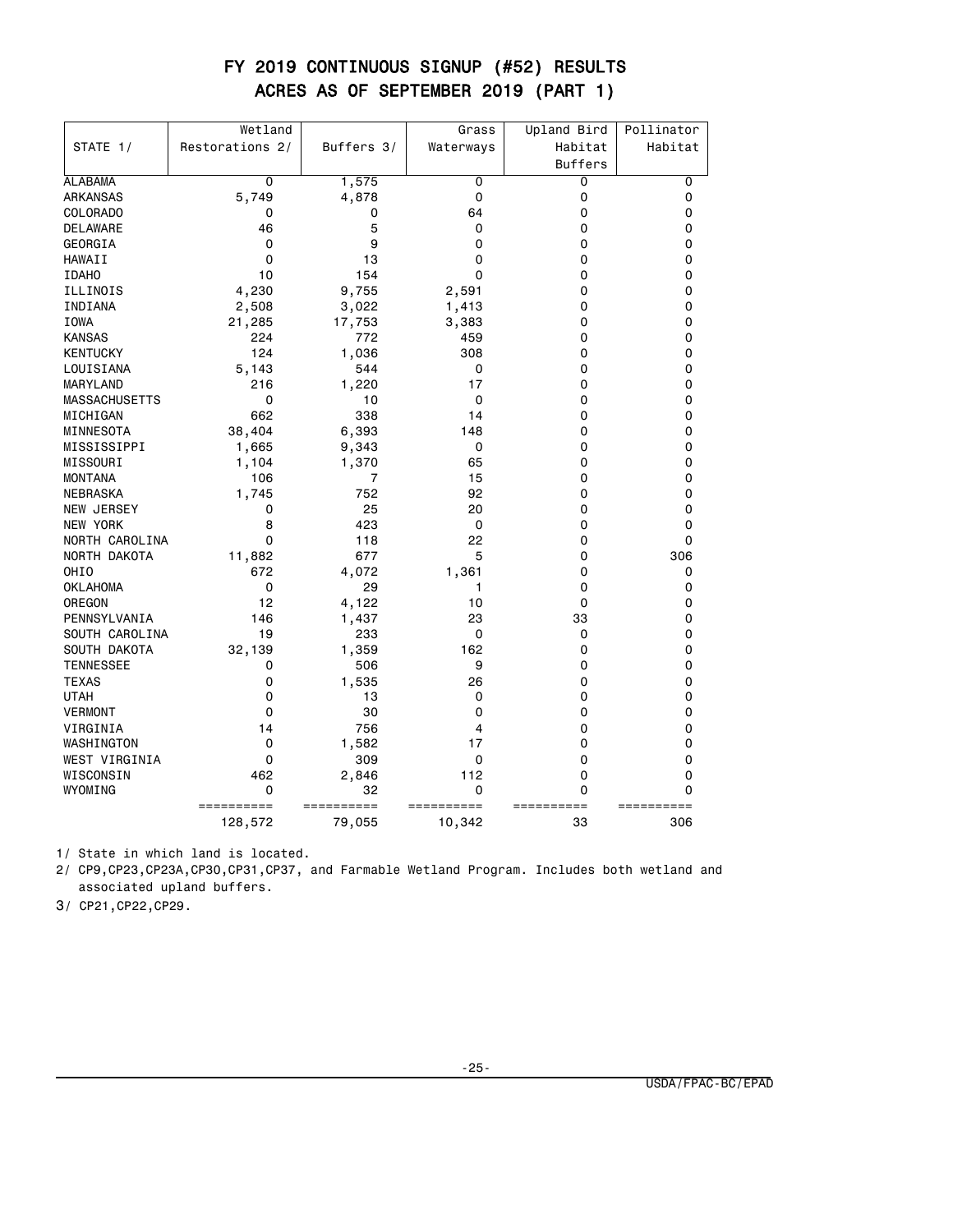#### FY 2019 CONTINUOUS SIGNUP (#52) RESULTS ACRES AS OF SEPTEMBER 2019 (PART 2)

|                      | Wind           |             |           |            |            |           |
|----------------------|----------------|-------------|-----------|------------|------------|-----------|
|                      | Erosion        |             | Other     |            |            |           |
| State 1/             | Practices      | <b>SAFE</b> | Practices | Total      | CREP $3/$  | HELI $3/$ |
|                      | 2/             |             |           |            |            |           |
| <b>ALABAMA</b>       | $\overline{0}$ |             | 118       | 1,693      |            |           |
| <b>ARKANSAS</b>      | $\mathbf 0$    |             | 0         | 10,626     |            |           |
| COLORADO             | $\mathbf 0$    |             | 1,082     | 1,146      | 1,082      |           |
| DELAWARE             | $\mathbf 0$    |             | 127       | 178        | 178        |           |
| GEORGIA              | $\Omega$       |             | 0         | 9          |            |           |
| HAWAII               | 0              |             | 0         | 13         | 13         |           |
| <b>IDAHO</b>         | $\Omega$       |             | 52        | 216        | 40         |           |
| ILLINOIS             | $\mathbf 0$    |             | 228       | 16,805     |            |           |
| INDIANA              | 0              |             | 60        | 7,003      | 2,372      |           |
| IOWA                 | $\Omega$       |             | 2,246     | 44,668     | 442        |           |
| <b>KANSAS</b>        | 0              |             | 706       | 2,162      | 498        |           |
| <b>KENTUCKY</b>      | $\mathbf 0$    |             | 10        | 1,477      |            |           |
| LOUISIANA            | 0              |             | 44        | 5,731      |            |           |
| MARYLAND             | 0              |             | 775       | 2,228      | 2,177      |           |
| <b>MASSACHUSETTS</b> | 0              |             | 0         | 10         |            |           |
| MICHIGAN             | $\mathbf 0$    |             | 0         | 1,015      |            |           |
| MINNESOTA            | $\mathbf 0$    |             | 255       | 45,200     | 10,417     |           |
| MISSISSIPPI          | $\mathbf 0$    |             | 0         | 11,008     | 596        |           |
| MISSOURI             | $\mathbf 0$    |             | 147       | 2,686      |            |           |
| <b>MONTANA</b>       | 0              |             | 212       | 340        | 217        |           |
| <b>NEBRASKA</b>      | $\mathbf 0$    |             | 2,734     | 5,324      | 2,835      |           |
| NEW JERSEY           | 0              |             | - 0       | 45         | 45         |           |
| NEW YORK             | 0              |             | 154       | 584        | 565        |           |
| NORTH CAROLINA       | $\mathbf 0$    |             | 248       | 388        | 322        |           |
| NORTH DAKOTA         | $\mathbf 0$    |             | $-0$      | 12,869     | 613        |           |
| OHIO                 | 155            |             | 2,952     | 9,213      | 7,098      |           |
| <b>OKLAHOMA</b>      | 0              |             | 0         | 30         |            |           |
| OREGON               | $\Omega$       |             | 0         | 4,144      | 4,040      |           |
| PENNSYLVANIA         | 0              |             | 9,071     | 10,710     | 10,710     |           |
| SOUTH CAROLINA       | $\mathbf 0$    |             | 4         | 256        |            |           |
| SOUTH DAKOTA         | $\mathbf 0$    |             | 58        | 33,717     |            |           |
| <b>TENNESSEE</b>     | 0              |             | $-0$      | 515        |            |           |
| <b>TEXAS</b>         | $\mathbf 0$    |             | $-0$      | 1,561      |            |           |
| <b>UTAH</b>          | 0              |             | 0         | 13         |            |           |
| <b>VERMONT</b>       | $\mathbf 0$    |             | $-0$      | 30         | 30         |           |
| VIRGINIA             | $\mathbf 0$    |             | 0         | 773        | 756        |           |
| WASHINGTON           | $\mathbf 0$    |             | 1,694     | 3,293      | 593        |           |
| WEST VIRGINIA        | $\mathbf 0$    |             | 25        | 334        | 334        |           |
| WISCONSIN            | 0              |             | 1,272     | 4,692      | 4,355      |           |
| WYOMING              | $\mathbf 0$    |             | 0         | 32         |            |           |
|                      | ==========     | ==========  | ======    | ========== | ========== | ========  |
|                      | 155            | 0           | 24,273    | 242,736    | 50,327     | 0         |

1/ State in which land is located.

2/ CP5, CP16, and CP17.

3/ Includes various practices.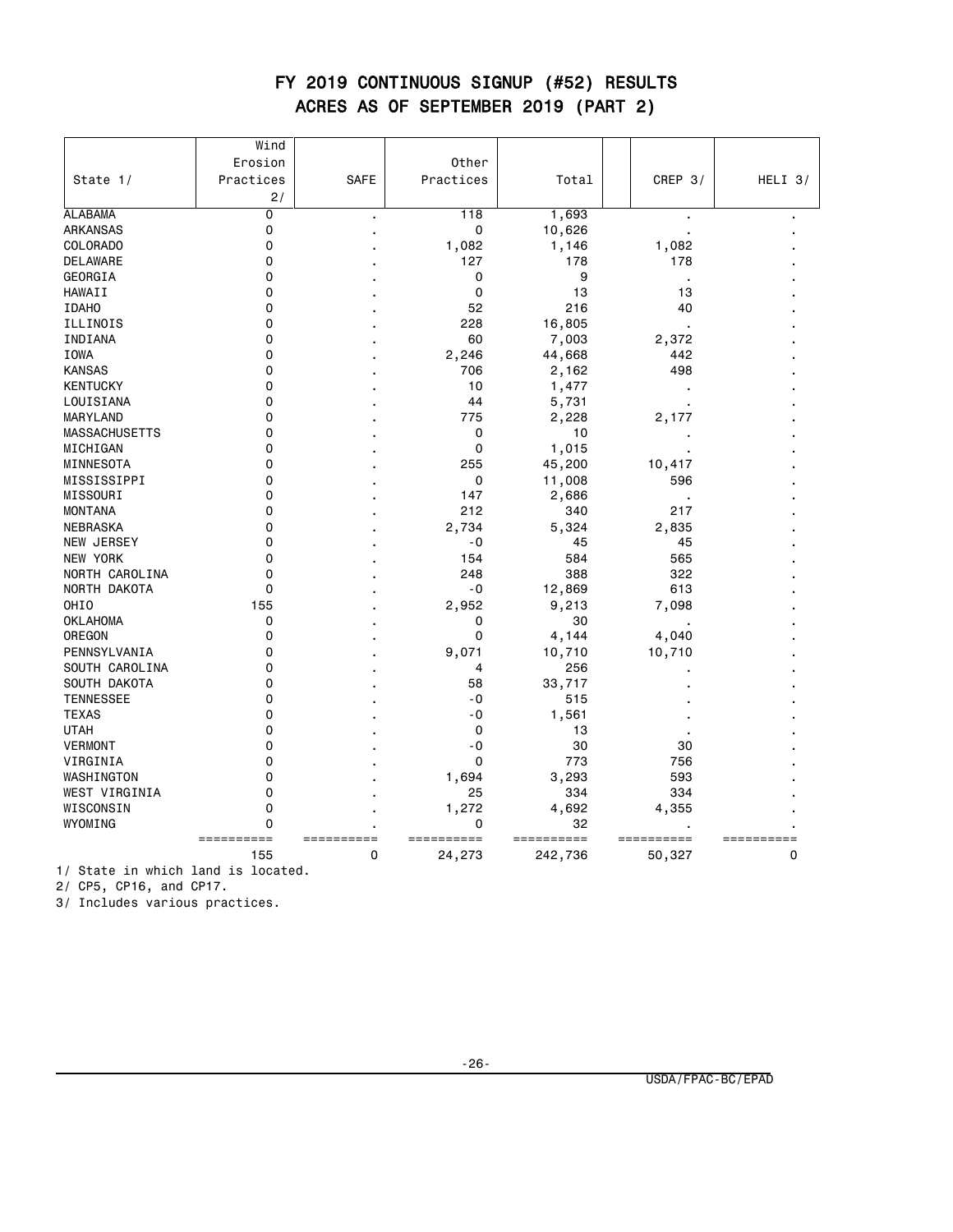#### CRP CONTRACT EXPIRATIONS BY YEAR 1/ ACRES AS OF SEPTEMBER 2019

| <b>STATE</b>         | 2019   | 2020                                            | 2021    | 2022    | 2023                 | 2024    | 2025    | $2026+$                     |
|----------------------|--------|-------------------------------------------------|---------|---------|----------------------|---------|---------|-----------------------------|
| ALABAMA              | 4,190  | 49,483                                          | 43,262  | 47,194  | 20,609               | 3,961   | 4,228   | 27,111                      |
| ALASKA               | 156    | 2,332                                           | 33      | 134     | 50                   | 0       | 0       | 0                           |
| ARKANSAS             | 14,386 | 26,918                                          | 21,135  | 19,402  | 19,784               | 10,125  | 14,333  | 93,778                      |
| CALIFORNIA           | 308    | 11,032                                          | 8,573   | 16,377  | 3,244                | 0       | 0       | 3,202                       |
| COLORADO             | 9,035  | 693,053                                         | 297,069 | 459,922 | 160,032              | 8,739   | 3,011   | 208,053                     |
| CONNECTICUT          | 3      | 0                                               | 1       | 0       | 0                    | 0       | 0       | 0                           |
| DELAWARE             | 257    | 412                                             | 312     | 144     | 263                  | 105     | 104     | 2,070                       |
| FLORIDA              | 961    | 5,670                                           | 4,329   | 6,494   | 3,099                | 61      | 223     | 2,211                       |
| GEORGIA              | 3,203  | 21,572                                          | 26,003  | 53,087  | 17,899               | 12,396  | 18,805  | 56,830                      |
| HAWAII               | 0      | 0                                               | 0       | 0       | 0                    | 147     | 2       | 1,112                       |
| <b>IDAHO</b>         | 5,122  | 114,052                                         | 115,618 | 139,833 | 50,504               | 21,440  | 12,767  | 81,005                      |
| ILLINOIS             | 28,506 | 138,487                                         | 68,034  | 67,322  | 95,818               | 34,449  | 72,083  | 348,997                     |
| INDIANA              | 11,428 | 34,426                                          | 18,611  | 20,944  | 25,098               | 9,452   | 18,758  | 79,991                      |
| IOWA                 | 88,245 | 327,031                                         | 89,573  | 119,106 | 111,849              | 74,975  | 155,350 | 779,730                     |
| KANSAS               | 43,407 | 522,784                                         | 367,230 | 295,558 | 132,092              | 15,449  | 177,986 | 386,318                     |
| KENTUCKY             | 10,833 | 30,315                                          | 12,987  | 57,131  | 25,621               | 7,920   | 12,934  | 50,329                      |
| LOUISIANA            | 8,142  | 48,772                                          | 26,434  | 13,033  | 9,937                | 19,742  | 20,322  | 129,248                     |
| MAINE                | 3      | 1,418                                           | 1,085   | 1,016   | 2,065                | -1      | 10      | 42                          |
| MARYLAND             | 3,285  | 4,528                                           | 3,128   | 4,720   | 4,402                | 3,685   | 3,606   | 23,095                      |
| MASSACHUSETTS        | 10     | 0                                               | 0       | 0       | 0                    | 0       | 0       | 10                          |
| MICHIGAN             | 5,565  | 20,798                                          | 9,127   | 9,521   | 13,116               | 4,230   | 4,344   | 54,430                      |
| MINNESOTA            | 81,925 | 165,058                                         | 61,751  | 105,113 | 66,191               | 42,834  | 55,481  | 480,228                     |
| MISSISSIPPI          | 17,564 | 106,981                                         | 77,390  | 99,716  | 40,460               | 14,434  | 25,485  | 215,807                     |
| MISSOURI             | 13,298 | 136,351                                         | 131,876 | 233,486 | 112,594              | 23,614  | 31,159  | 156,161                     |
| MONTANA              | 37,077 | 331,734                                         | 137,623 | 190,037 | 126,155              | 3,893   | 10,109  | 223,313                     |
| NEBRASKA             | 18,017 | 194,990                                         | 95,755  | 80,829  | 51,459               | 17,890  | 59,196  | 546,008                     |
| NEVADA               | 0      | 0                                               | 146     | 0       | 0                    | 0       | 0       | 0                           |
| NEW HAMPSHIRE        | 0      | 4                                               | 0       | 0       | 0                    | 0       | 0       | 0                           |
| NEW JERSEY           | 117    | 261                                             | 170     | 328     | 140                  | 55      | 184     | 692                         |
| NEW MEXICO           | 2,243  | 19,547                                          | 113,892 | 125,211 | 28,020               | 3,806   | 6,241   | 128,231                     |
| NEW YORK             | 3,845  | 4,905                                           | 2,366   | 2,701   | 1,621                | 612     | 810     | 7,709                       |
| NORTH CAROLINA       |        |                                                 |         |         |                      | 1,285   |         |                             |
|                      | 4,304  | 14,310                                          | 9,450   | 8,143   | 4,157                |         | 2,043   | 6,602                       |
| NORTH DAKOTA<br>OHIO | 34,905 | 205,867                                         | 132,970 | 373,636 | 104,724              | 37,864  | 61,048  | 344,101                     |
|                      | 13,082 | 49,714                                          | 26,569  | 23,432  | 20,726               | 8,502   | 14,268  | 86,001                      |
| OKLAHOMA             | 2,801  | 221,812                                         | 151,542 | 154,974 | 50,783               | 1,543   | 1,969   | 56,285                      |
| OREGON               | 5,462  | 91,515                                          | 85,323  | 82,117  | 57,944               | 1,644   | 3,150   | 114,652                     |
| PENNSYLVANIA         | 25,474 | 16,011                                          | 12,388  | 19,387  | 6,094                | 6,363   | 6,214   | 35,182                      |
| PUERTO RICO          | 20     | 0                                               | 0       | 0       | 60                   | 435     | 0       |                             |
| RHODE ISLAND         | 0      | 0                                               | 0       | 0       | 0                    | 28      | 0       | 0                           |
| SOUTH CAROLINA       | 1,533  | 14,926                                          | 6,677   | 12,300  | 4,572                | 2,070   | 3,980   | 12,288                      |
| SOUTH DAKOTA         | 52,310 | 189,062                                         | 110,934 | 138,100 | 78,449               | 55,653  | 71,386  | 447,075                     |
| TENNESSEE            | 2,860  | 29,446                                          | 20,622  | 15,364  | 23,178               | 1,995   | 4,639   | 30,158                      |
| TEXAS                | 24,567 | 906,139                                         | 542,440 | 718,992 | 298,607              | 23,863  | 56,064  | 240,912                     |
| UTAH                 | 0      | 102,410                                         | 27,064  | 23,955  | 5,984                | 195     | 0       | 1,960                       |
| <b>VERMONT</b>       | 155    | 101                                             | 268     | 320     | 205                  | 256     | 154     | 954                         |
| VIRGINIA             | 1,922  | 5,151                                           | 3,831   | 4,745   | 2,815                | 1,041   | 2,571   | 12,655                      |
| WASHINGTON           | 13,892 | 371,975                                         | 95,011  | 213,714 | 194,203              | 9,278   | 31,581  | 262,033                     |
| WEST VIRGINIA        | 358    | 760                                             | 836     | 658     | 300                  | 461     | 338     | 4,089                       |
| WISCONSIN            | 7,404  | 40,342                                          | 18,191  | 17,743  | 19,743               | 6,930   | 12,240  | 82,674                      |
| WYOMING              | 917    | 89,130                                          | 32,678  | 41,956  | 8,128                | 151     | 179     | 33,443                      |
|                      |        |                                                 |         |         | ========== ========= |         |         | $=$ ========= $=$ ========= |
|                      |        | 603,093 5,361,584 3,010,307 4,017,896 2,002,791 |         |         |                      | 493,572 |         | 979, 357 5, 856, 777        |

1/ Includes general and continuous sign-up acreage. Note: Contracts expire at the end of the fiscal year, September 30.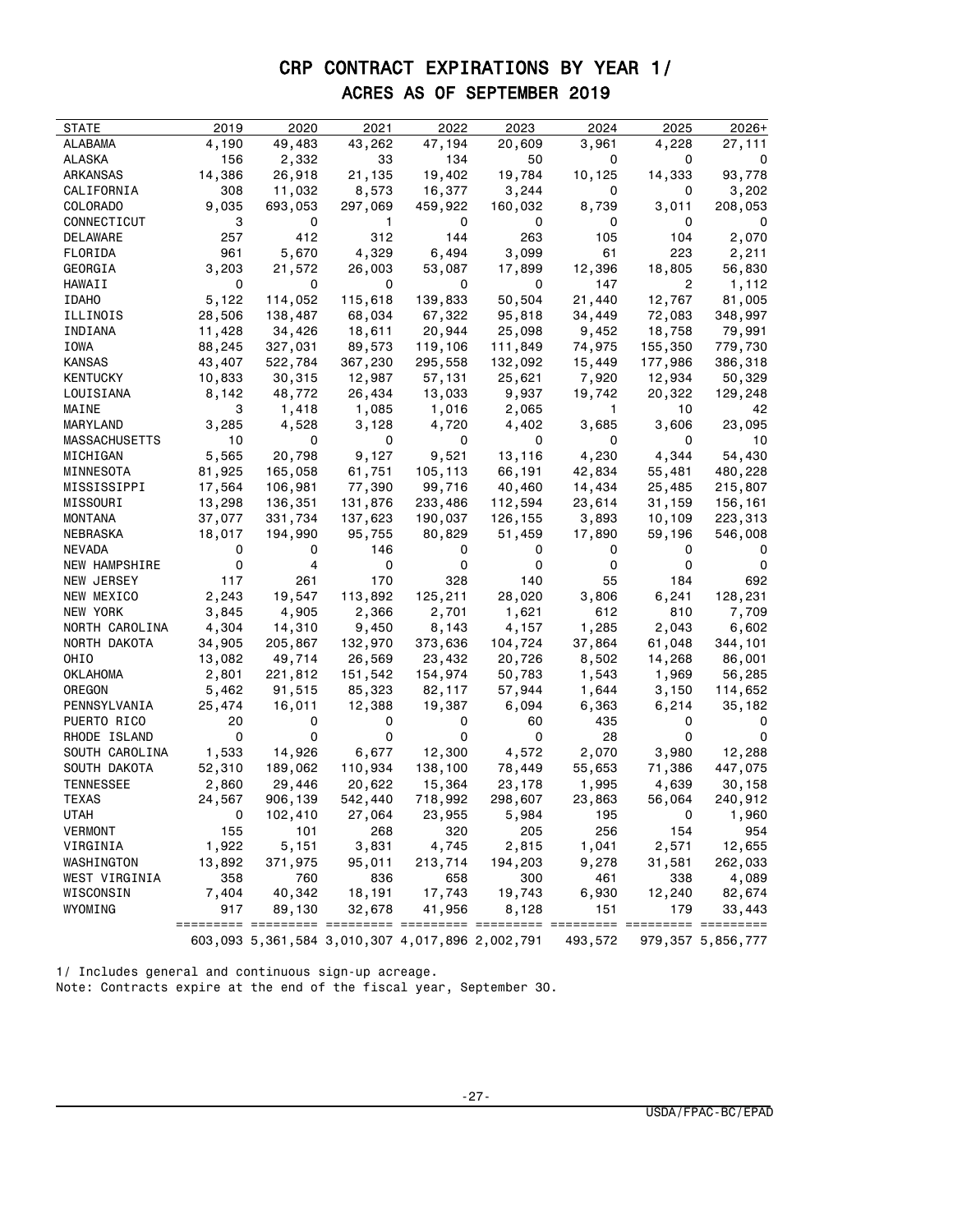|                      | <b>GRASS PLANTINGS</b> |           |                  | TREE PLANTINGS |                  | WILDLIFE    | WILDLIFE | FIELD                |
|----------------------|------------------------|-----------|------------------|----------------|------------------|-------------|----------|----------------------|
| <b>STATE</b>         | INTROD.                | NATIVE    | <b>SOFTWOODS</b> | LONGLEAF       | <b>HARDWOODS</b> | HABITAT     |          | CORRIDORS WINDBREAKS |
|                      | (CP1)                  | (CP2)     | (CP3)            | <b>PINE</b>    | (CP3A)           | $(CP4D)$ 2/ | (CP4B)   | (CP5)                |
|                      |                        |           |                  | $(CP3A)$ 1/    |                  |             |          |                      |
|                      |                        |           |                  |                |                  |             |          |                      |
| <b>ALABAMA</b>       | 13,918                 | 2,816     | 86,660           | 8,552          | 2,338            | 4,268       | 20       | 0                    |
| <b>ALASKA</b>        | 1,100                  | 0         | 0                | 0              | 0                | 0           | 0        | 0                    |
| ARKANSAS             | 3,769                  | 3,153     | 15,276           | 0              | 13,113           | 1,609       | 53       | 0                    |
| CALIFORNIA           | 19,659                 | 157       | 14               | 0              | 0                | 9,651       | 0        | 0                    |
| COLORADO             | 69,354                 | 849,453   | 14               | 0              | 0                | 284,037     | 0        | 917                  |
| CONNECTICUT          | 3                      | 0         | 0                | 0              | 0                | 0           | 0        | 0                    |
| DELAWARE             | 15                     | 23        | 0                | 0              | 2,120            | 554         | 0        | 0                    |
| FLORIDA              | 28                     | 108       | 12,858           | 801            | 32               | 330         | 0        | 0                    |
| GEORGIA              | 803                    | 47        | 46,307           | 6,733          | 1,439            | 1,354       | 4        | 0                    |
| HAWAII               | 0                      | 0         | 0                | 0              | 13               | 0           | 0        | 0                    |
| <b>IDAHO</b>         | 203,844                | 40,326    | 5,222            | 0              | 26               | 57,343      | 10       | 55                   |
| ILLINOIS             | 182,723                | 43,199    | 1,394            | 0              | 31,510           | 80,706      | 21       | 1,906                |
| INDIANA              | 17,089                 | 11,840    | 259              | 0              | 11,749           | 6,105       | 23       | 1,220                |
|                      |                        |           |                  |                |                  |             |          |                      |
| <b>IOWA</b>          | 231,025                | 126,088   | 555              | 0              | 16,031           | 106,820     | 240      | 5,574                |
| <b>KANSAS</b>        | 12,589                 | 624,354   | 16               | 0              | 297              | 319,492     | 463      | 1,054                |
| <b>KENTUCKY</b>      | 31,660                 | 19,859    | 205              | 0              | 2,789            | 233         | 10       | 0                    |
| LOUISIANA            | 599                    | 1,140     | 17,284           | 6,098          | 12,994           | 32,354      | 0        | 0                    |
| MAINE                | 2,228                  | 0         | 90               | 0              | 0                | 38          | 0        | 0                    |
| MARYLAND             | 6,611                  | 1,893     | 596              | 0              | 382              | 1,227       | 3        | 0                    |
| <b>MASSACHUSETTS</b> | 0                      | 0         | 0                | 0              | 0                | 0           | 0        | 0                    |
| MICHIGAN             | 14,880                 | 8,299     | 2,671            | 0              | 1,874            | 7,682       | 181      | 1,695                |
| MINNESOTA            | 63,525                 | 41,931    | 7,591            | 0              | 12,747           | 115,668     | 116      | 5,348                |
| MISSISSIPPI          | 21,731                 | 2,168     | 190,165          | 6,284          | 27,820           | 2,316       | 36       | 0                    |
| MISSOURI             | 428,127                | 125,793   | 350              | 0              | 12,820           | 2,055       | 0        | 31                   |
| MONTANA              | 381,138                | 225,995   | 26               | 0              | 5                | 11,481      | 84       | 53                   |
| NEBRASKA             | 27,970                 | 238,821   | 204              | 0              | 315              | 35,433      | 13       | 20,595               |
| <b>NEVADA</b>        | 130                    | 0         | 0                | 0              | 0                | 0           | 0        | 0                    |
|                      | 0                      | 0         | 0                | 0              | 0                | 0           | 0        | 0                    |
| <b>NEW HAMPSHIRE</b> |                        |           |                  |                |                  |             |          |                      |
| NEW JERSEY           | 0                      | 40        | 0                | 0              | 0                | 0           | 0        | 2                    |
| NEW MEXICO           | 52,634                 | 262,677   | 0                | 0              | 0                | 140         | 0        | 0                    |
| NEW YORK             | 4,989                  | 373       | 304              | 0              | 153              | 439         | 0        | 0                    |
| NORTH CAROLINA       | 937                    | 94        | 14,510           | 3,037          | 3,359            | 637         | 0        | 8                    |
| NORTH DAKOTA         | 130,028                | 13,474    | 63               | 0              | 355              | 199,351     | 0        | 2,686                |
| OHIO                 | 11,414                 | 45,465    | 1,512            | 0              | 4,894            | 9,022       | 40       | 3,146                |
| OKLAHOMA             | 115,164                | 289,846   | 0                | 0              | 37               | 884         | 0        | 31                   |
| OREGON               | 200,726                | 59,392    | 1,336            | 0              | 39               | 8,414       | 1        | 0                    |
| PENNSYLVANIA         | 69,626                 | 24,633    | 52               | 0              | 322              | 4,036       | 0        | 0                    |
| PUERTO RICO          | 0                      | 0         | 0                | 0              | 0                | 20          | 0        | 0                    |
| RHODE ISLAND         | 0                      | 0         | 0                | 0              | 0                | 0           | 0        | 0                    |
| SOUTH CAROLINA       | 574                    | 182       | 17,135           | 1,685          | 99               | 595         | O        | 11                   |
| SOUTH DAKOTA         | 48,540                 | 63,629    | 7                | 0              | 14               | 36,886      | 0        | 18,632               |
| <b>TENNESSEE</b>     | 31,472                 | 20,510    | 19,050           | 0              | 4,580            | 2,237       | 8        | 0                    |
| <b>TEXAS</b>         | 270,759                | 1,618,249 |                  | 0              |                  | 12,567      | 743      | 0                    |
|                      |                        |           | 1,189            |                | 10               |             |          |                      |
| <b>UTAH</b>          | 68,939                 | 13,900    | 0                | 0              | 0                | 1,805       | 0        | 0                    |
| <b>VERMONT</b>       | 7                      | 0         | 0                | 0              | 0                | 0           | 0        | $\mathsf 0$          |
| VIRGINIA             | 2,014                  | 725       | 5,525            | 0              | 49               | 223         | 0        | 0                    |
| WASHINGTON           | 263,204                | 503,211   | 2,418            | 0              | 0                | 107,590     | 48       | 6                    |
| WEST VIRGINIA        | 160                    | 0         | 0                | 0              | 16               | 0           | 0        | 0                    |
| WISCONSIN            | 54,363                 | 22,426    | 6,597            | 0              | 15,730           | 2,971       | 100      | 88                   |
| WYOMING              | 96,956                 | 2,013     | 2                | 0              | 0                | 1,382       | 0        | 104                  |
|                      | =================      | $=$ $=$   | =======          |                |                  |             |          |                      |
|                      | 3,157,028              | 5,308,305 | 457,457          | 33,190         | 180,070          | 1,469,954   | 2,216    | 63,164               |

1/ See also CP36.

2/ Seedings that meet multiple seasonal requirements for wildlife of local or regional concern.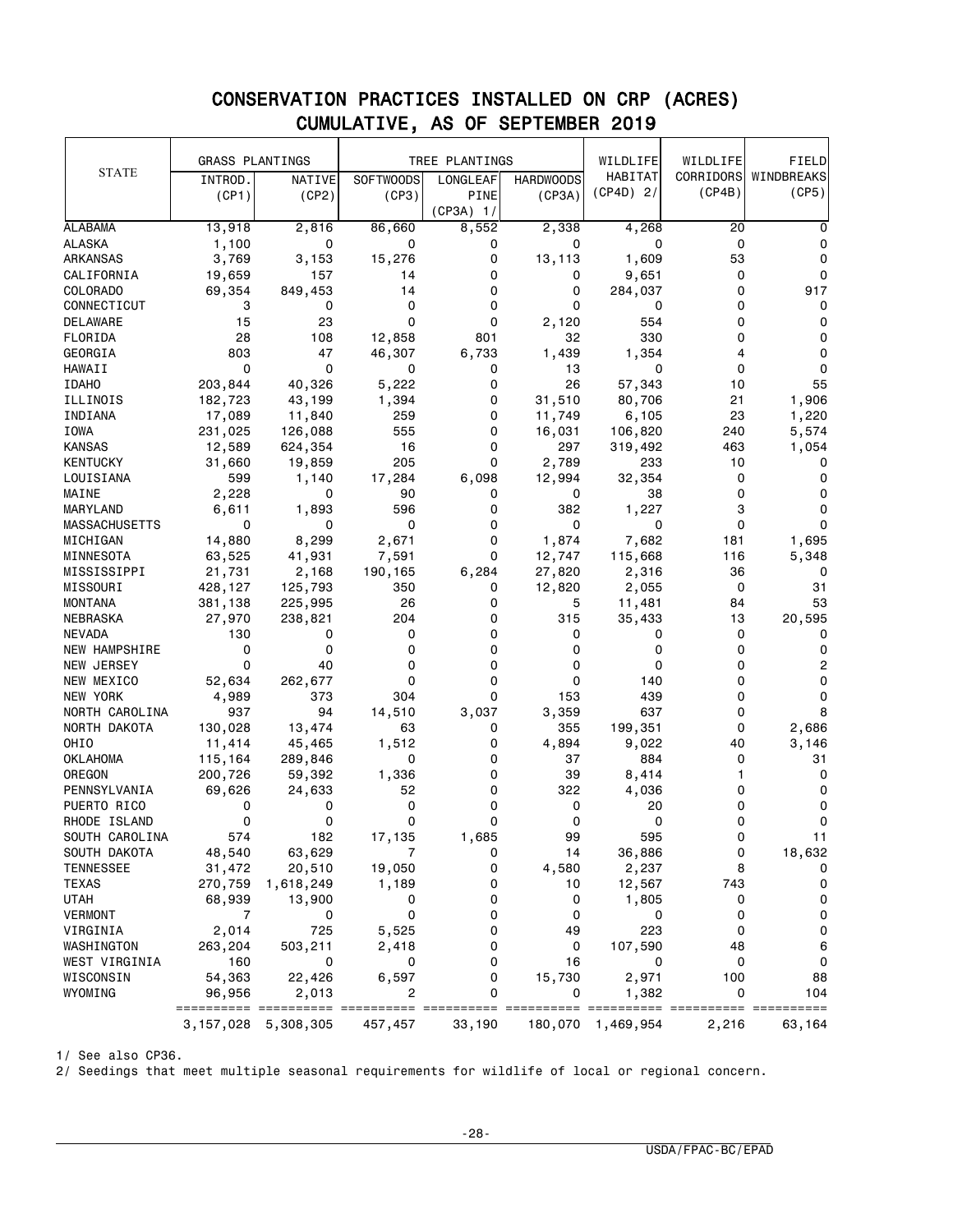|                                  | <b>DIVERSIONS</b> |              |                  |                |              |              |               |              |
|----------------------------------|-------------------|--------------|------------------|----------------|--------------|--------------|---------------|--------------|
| <b>STATE</b>                     | & EROSION         |              | <b>SHALLOW</b>   |                |              |              | CONTOUR       |              |
|                                  | <b>CONTROL</b>    | <b>GRASS</b> | <b>WATER FOR</b> | EXISTING       | EXISTING     | WILDLIFE     | <b>GRASS</b>  | SHELTER-     |
|                                  | STRUCT.           | WATERWAYS    | WILDLIFE         | <b>GRASS</b>   | <b>TREES</b> | FOOD PLOTS   | <b>STRIPS</b> | <b>BELTS</b> |
|                                  | (CP6&CP7)         | (CP8)        | (CP9)            | (CP10)         | (CP11)       | (CP12)       | (CP15)        | (CP16)       |
| <b>ALABAMA</b>                   | 0                 | 8            | 107              | 9,962          | 26,159       | 759          | 0             | 0            |
| <b>ALASKA</b>                    | 0                 | 0            | 0                | 1,414          | 0            | 0            | 0             | 0            |
| ARKANSAS                         | 0                 | 5            | 466              | 3,774          | 7,487        | 292          | 0             | 0            |
| CALIFORNIA                       | 0                 | 0            | 0                | 8,851          | 0            | 1            | 0             | 0            |
| COLORADO                         | 0                 | 462          | 12               | 452,206        | 23           | 110          | 9             | 2,173        |
| CONNECTICUT                      | 0                 | 0            | 0                | 0              | 0            | 0            | 0             | 0            |
| <b>DELAWARE</b>                  | 0                 | 1            | 202              | 77             | 0            | 3            | 0             | 0            |
| FLORIDA                          | 0                 | 0            | 0                | $\overline{7}$ | 6,059        | 19           | 0             | 0            |
| GEORGIA                          | 0                 | 23           | 13               | 694            | 12,149       | 102          | 0             | 0            |
| HAWAII                           | 0                 | 0            | 0                | 0              | 0            | $\mathbf 0$  | 0             | 0            |
| <b>IDAHO</b>                     | 0                 | 0            | 23               | 51,242         | 291          | 71           | 25            | 18           |
| ILLINOIS                         | $\overline{7}$    | 30,970       | 4,093            | 26,023         | 3,647        | 3,633        | 868           | 97           |
| INDIANA                          | 0                 | 18,129       | 873              | 4,377          | 1,430        | 306          | 20            | 19           |
| IOWA                             | 1                 | 35,493       | 10,152           | 52,486         | 1,324        | 4,014        | 11,199        | 1,791        |
| <b>KANSAS</b>                    | 0                 | 7,313        | 884              | 76,753         | 54           | 2,938        | 2,690         | 492          |
| KENTUCKY                         | 0                 | 5,026        | 1,751            | 2,723          | 272          | 462          | 30            | 0            |
| LOUISIANA                        | 0                 | 2            | 476              | 369            | 5,134        | 479          | 0             | 0            |
| MAINE                            | 0                 | 45           | 0                | 823            | 212          | 0            | 0             | 0            |
| MARYLAND                         | 0                 | 220          | 1,017            | 336            | 114          | 28           | 1             | 0            |
|                                  | 0                 | 0            | 0                | 0              | 0            | 0            | 0             | 0            |
| MASSACHUSETTS                    |                   | 428          |                  | 4,121          | 1,346        | 583          | 0             |              |
| MICHIGAN                         | 41                |              | 1,195            |                |              | 3,400        |               | 25           |
| MINNESOTA<br>MISSISSIPPI         | 70                | 3,192        | 159<br>469       | 38,736         | 4,423        |              | 747<br>40     | 2,871        |
| MISSOURI                         | 0                 | 45           |                  | 9,224          | 67,689       | 1,675        |               | 0            |
|                                  | 1<br>0            | 1,801        | 1,695            | 43,388         | 1,043        | 2,773        | 731           | 47           |
| <b>MONTANA</b>                   | 0                 | 58           | 11               | 170,490        | 131          | 720          | 0             | 103<br>1,045 |
| NEBRASKA                         | 0                 | 1,147        | 147              | 56,493         | 278          | 423<br>0     | 277           |              |
| <b>NEVADA</b><br>NEW HAMPSHIRE   | 0                 | 0<br>0       | 0<br>0           | 0<br>0         | 0<br>0       | 0            | 0<br>0        | 0<br>0       |
|                                  | 0                 | 162          | 0                | 14             | 0            | 0            | 1             |              |
| NEW JERSEY                       | 0                 | 0            |                  |                | 0            |              | 0             | 0<br>0       |
| NEW MEXICO                       | 0                 | 37           | 0<br>3           | 11,890         |              | 195<br>33    | 0             | 0            |
| NEW YORK<br>NORTH CAROLINA       | 0                 | 200          | 167              | 3,555<br>452   | 147<br>6,693 | 10           | 0             | 5            |
|                                  | 0                 | 81           | 0                |                | 102          |              | 1             |              |
| NORTH DAKOTA<br>OHIO             | 0                 |              |                  | 122,084        | 790          | 1,761        |               | 2,924        |
|                                  |                   | 11,435       | 464              | 4,046          |              | 331          | 16<br>0       | 66           |
| OKLAHOMA                         | 0<br>0            | 124          | 53               | 169,074        | 84           | 670          | 0             | 21           |
| OREGON<br>PENNSYLVANIA           | 0                 | 16<br>200    | 0                | 57,599         | 281          | 100          |               | 0<br>0       |
|                                  |                   |              | 31               | 4,597          | 21           | 736          | 43            |              |
| PUERTO RICO                      | 0                 | 0            | 0                | 0<br>0         | 0<br>0       | 0<br>0       | 60            | 0            |
| RHODE ISLAND                     | 0<br>0            | 0            | 0                |                |              | 85           | 0<br>0        | 0<br>0       |
| SOUTH CAROLINA                   | 0                 | 15           | 34<br>41         | 898            | 10,451       |              |               |              |
| SOUTH DAKOTA<br><b>TENNESSEE</b> | 0                 | 1,385<br>168 | 57               | 67,167         | 60           | 2,284<br>253 | 25<br>20      | 9,575        |
| <b>TEXAS</b>                     |                   | 1,160        | 83               | 10,928         | 5,212        | 2,374        |               |              |
|                                  | 0                 |              |                  | 626,865        | 1,142        |              | 71            | 0            |
| <b>UTAH</b>                      | 0<br>0            | 6<br>15      | 0                | 75,057         | 0<br>0       | 8<br>0       | 18<br>0       | 0            |
| <b>VERMONT</b>                   |                   |              | 0                | 0              |              |              |               | 0            |
| VIRGINIA                         | 0                 | 83           | 52               | 568            | 1,615        | 20           | 2             | 0            |
| WASHINGTON                       | 0                 | 335          | 50               | 96,384         | 423          | 712          | 41,835        | 8            |
| WEST VIRGINIA                    | 0                 | 0            | 0                | 0              | 0            | 0            | 0             | 0            |
| WISCONSIN                        | 1                 | 1,291        | 1,688            | 17,085         | 3,981        | 869          | 459           | 3            |
| WYOMING                          | 0                 | 0            | 0                | 71,093         | 12           | 15           | 0             | 2            |
|                                  |                   | =====        |                  |                |              |              |               |              |
|                                  | 121               | 121,083      | 26,467           | 2,353,928      | 170,280      | 33,248       | 59,188        | 21,285       |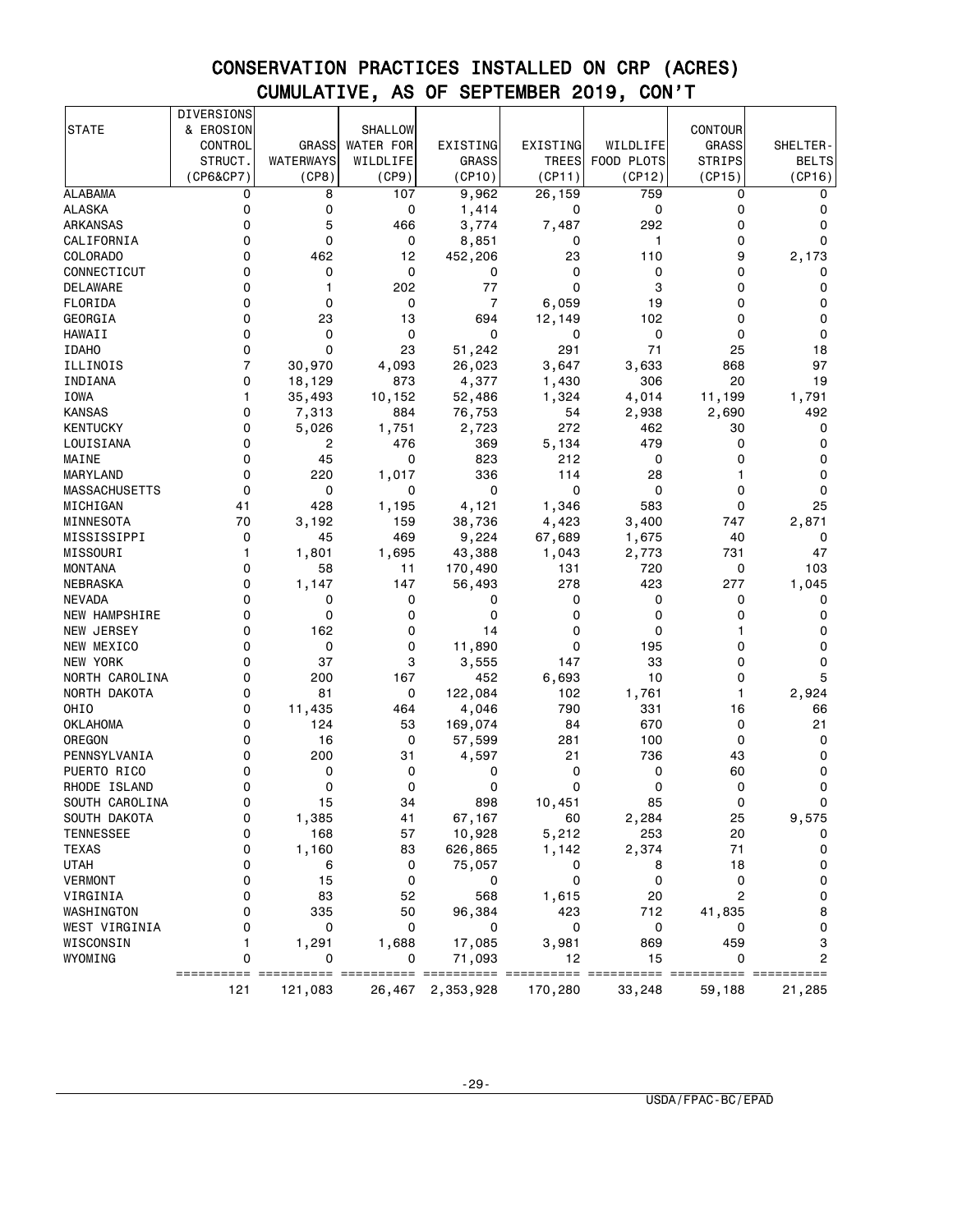|                      |                    |                                 |                       |                |             | WETLAND RESTORATION                         |                                  |                     |
|----------------------|--------------------|---------------------------------|-----------------------|----------------|-------------|---------------------------------------------|----------------------------------|---------------------|
| <b>STATE</b>         |                    | SALINITY                        |                       | RIPARIAN       | $(CP23)$ 2/ | <b>FLOODPLAIN</b>                           | NON-                             | <b>CROSS</b>        |
|                      | LIVING             | REDUCING                        | FILTER-               | <b>BUFFERS</b> |             | (CP23) 3/                                   | <b>FLOODPLAIN</b>                | WIND TRAP           |
|                      | <b>SNOW FENCES</b> | VEGETATION                      | <b>STRIPS</b>         | 1/             |             |                                             | $(CP23A)$ 3/                     | <b>STRIPS</b>       |
|                      | (CP17)             | (CP18)                          | (CP21)                | (CP22)         |             |                                             |                                  | (CP24)              |
| ALABAMA              | 0                  | 0                               | 255                   | 23,224         | 0           | 5                                           | 0                                | 0                   |
| <b>ALASKA</b>        | 0                  | 0                               | 0                     | 50             | 0           | 0                                           | $\mathbf 0$                      | 0                   |
| ARKANSAS             | 0                  | 0                               | 4,540                 | 53,178         | 22          | 42,348                                      | 24,335                           | 0                   |
| CALIFORNIA           | 0                  | 0                               | 0                     | 576            | 572         | 0                                           | 0                                | 0                   |
| COLORADO             | 23                 | 7                               | 60                    | 429            | 26          | 0                                           | 1,524                            | 0                   |
| CONNECTICUT          | 0                  | 0                               | 0                     | 1              | 0           | 0                                           | 0                                | 0                   |
| DELAWARE             | 0                  | 0                               | 424                   | 57             | 0           | 118                                         | 74                               | 0                   |
| FLORIDA              | 0                  | 0                               | 0                     | 64             | 0           | 0                                           | 0                                | 0                   |
| GEORGIA              | 0                  | 0                               | 368                   | 665            | 380         | 23                                          | 0                                | 0                   |
| <b>HAWAII</b>        | 0                  | 0                               | 0                     | 1,248          | 0           | 0                                           | 0                                | 0                   |
| <b>IDAHO</b>         | 0                  | 0                               | 652                   | 2,859          | 0           | 375                                         | 25                               | 0                   |
| ILLINOIS             | 41                 | 4                               | 100,732               | 95,359         | 702         | 33,140                                      | 10,706                           | 0                   |
| INDIANA              | 0                  | 0                               | 43,728                | 4,738          | 943         | 3,211                                       | 7,772                            | 0                   |
| IOWA                 | 672                | 0                               |                       |                |             |                                             |                                  | 0                   |
|                      |                    |                                 | 185,652               | 41,035         | 2,268       | 119,389                                     | 11,478                           |                     |
| <b>KANSAS</b>        | 35                 | 562                             | 19,566                | 2,339          | 378         | 4,083                                       | 5,361                            | 50                  |
| <b>KENTUCKY</b>      | 0                  | 0                               | 16,140                | 15,326         | 0           | 82                                          | 137                              | 0                   |
| LOUISIANA            | 0                  | 0                               | 307                   | 3,700          | 101         | 68,103                                      | 69,324                           | 0                   |
| MAINE                | 0                  | 0                               | 57                    | 30             | 0           | 0                                           | 0                                | 0                   |
| MARYLAND             | 0                  | 0                               | 22,511                | 10,175         | 9           | 1,909                                       | 235                              | 0                   |
| <b>MASSACHUSETTS</b> | 0                  | 0                               | 20                    | 0              | 0           | 0                                           | 0                                | 0                   |
| MICHIGAN             | 11                 | 0                               | 22,715                | 1,399          | 205         | 3,988                                       | 14,134                           | 0                   |
| MINNESOTA            | 2,410              | 4,351                           | 110,657               | 24,335         | 27,246      | 24,887                                      | 293,094                          | 0                   |
| MISSISSIPPI          | 0                  | 0                               | 4,493                 | 156,050        | 0           | 19,806                                      | 1,313                            | 0                   |
| MISSOURI             | 0                  | 0                               | 22,441                | 19,720         | 83          | 19,158                                      | 1,576                            | 0                   |
| MONTANA              | 188                | 63,837                          | 174                   | 2,229          | 510         | 655                                         | 661                              | 0                   |
| NEBRASKA             | 89                 | 449                             | 13,692                | 1,347          | 158         | 8,275                                       | 4,610                            | 0                   |
| <b>NEVADA</b>        | 0                  | 0                               | 0                     | 0              | 0           | 0                                           | 0                                | 0                   |
| <b>NEW HAMPSHIRE</b> | 0                  | 0                               | 0                     | 4              | 0           | 0                                           | 0                                | 0                   |
| NEW JERSEY           | 0                  | 0                               | 317                   | 265            | 0           | 0                                           | 0                                | 0                   |
| NEW MEXICO           | 0                  | 0                               | 0                     | 1,694          | 0           | 0                                           | 0                                | 0                   |
| NEW YORK             | 0                  | 0                               | 316                   | 7,019          | 2           | 55                                          | 3                                | 0                   |
| NORTH CAROLINA       | 0                  | 0                               | 777                   | 6,347          | 0           | 842                                         | 0                                | 0                   |
| NORTH DAKOTA         | 472                | 93,242                          | 7,038                 | 252            | 130,619     | 4,442                                       | 61,289                           | 0                   |
| OHIO                 | 0                  | 0                               | 67,861                | 6,590          | 808         | 4,879                                       | 7,000                            | 0                   |
| OKLAHOMA             | 0                  | 1,514                           | 471                   | 1,027          | 78          | 293                                         | 1,453                            | 0                   |
| OREGON               | 0                  | 0                               | 1,456                 | 31,186         | 0           | 152                                         | 115                              | 0                   |
| PENNSYLVANIA         | 0                  | 0                               | 717                   | 19,095         | 0           | 649                                         | 0                                | 0                   |
| PUERTO RICO          | 0                  | 0                               | 0                     | 94             | 0           | 0                                           | 0                                | 0                   |
| RHODE ISLAND         | 0                  | 0                               | 0                     | 28             | 0           | 0                                           | 0                                | 0                   |
| SOUTH CAROLINA       | 0                  | 0                               | 1,028                 | 8,821          | 0           | 172                                         | ŋ                                | 0                   |
| SOUTH DAKOTA         | 556                | 16,850                          | 9,385                 | 4,276          | 24,382      | 38,292                                      | 124,282                          | $\mathbf 0$         |
| <b>TENNESSEE</b>     | 0                  | 0                               | 4,161                 | 4,764          | 43          | 631                                         | 0                                | $\mathbf 0$         |
| <b>TEXAS</b>         | 0                  | 436                             | 556                   | 13,390         | 5,343       | 968                                         | 2,549                            | 8                   |
| UTAH                 | 0                  | 0                               | 0                     | 17             | 0           | 0                                           | 0                                | 0                   |
| <b>VERMONT</b>       | 0                  | 0                               | 123                   | 2,267          | 0           | 0                                           | 0                                | 0                   |
| VIRGINIA             | 0                  | 0                               |                       | 17,569         | 0           |                                             | 0                                | $\mathsf 0$         |
| WASHINGTON           | 0                  | 0                               | 2,424                 | 18,794         |             | 141                                         |                                  | 0                   |
|                      |                    |                                 | 32,367                |                | 15          | 42                                          | 5<br>0                           |                     |
| WEST VIRGINIA        | 0                  | 0                               | 577                   | 4,907          | 0           | 0                                           |                                  | 0                   |
| WISCONSIN            | 10                 | 0                               | 18,013                | 6,637          | 847         | 2,928                                       | 1,211                            | 0                   |
| WYOMING              | 0                  | 0                               | 0                     | 1,922          | 0           | 0                                           | 0                                | 0                   |
|                      | 4,508              | ====================<br>181,252 | ==========<br>716,773 | 617,100        | 195,738     | ---------- ---------- ----------<br>404,043 | $=$ = = = = = = = = =<br>644,268 | $=$ =========<br>58 |

1/ Includes cropland and marginal pasture.

2/ Acres enrolled under general sign-up and CREP through 2003.

3/ Acres enrolled under continuous CREP and non-CREP sign-up after 2003.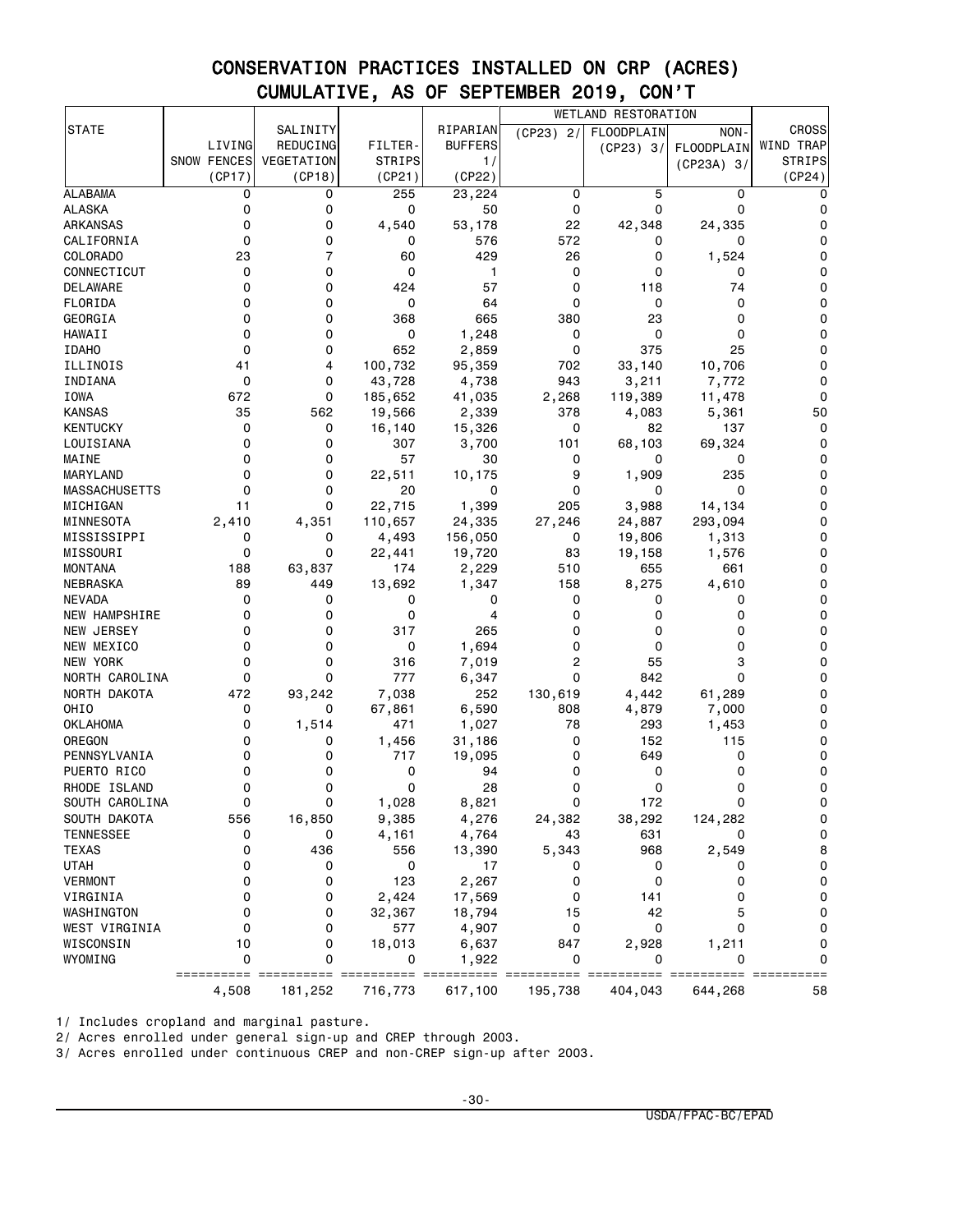|                  | RARE AND       | FARMABLE WETLAND |                |          | MARGINAL PASTURE |                   |                 | <b>UPLAND</b>  |
|------------------|----------------|------------------|----------------|----------|------------------|-------------------|-----------------|----------------|
|                  | DECLINING      | PROGRAM 1/       |                |          | <b>BUFFERS</b>   | <b>BOTTOMLAND</b> | EXPIRED         | <b>BIRD</b>    |
|                  | <b>HABITAT</b> | <b>WETLAND</b>   | <b>BUFFER</b>  | WILDLIFE | WETLAND          | <b>HARDWOOD</b>   | <b>HARDWOOD</b> | <b>HABITAT</b> |
| <b>STATE</b>     | (CP25)         | (CP27)           | (CP28)         | (CP29)   | (CP30)           | <b>TREES</b>      | <b>TREES</b>    | <b>BUFFERS</b> |
|                  |                |                  |                |          |                  | (CP31)            | (CP32)          | (CP33)         |
| <b>ALABAMA</b>   | 393            | 0                | 0              | 374      | 0                | 1,205             | 0               | 681            |
| <b>ALASKA</b>    | 0              | 0                | 0              | 0        | 140              | 0                 | 0               | 0              |
| ARKANSAS         | 0              | 0                | 0              | 268      | 2,706            | 19,446            | $\mathbf 0$     | 3,308          |
| CALIFORNIA       | 0              | 0                | 0              | 0        | 0                | 0                 | $\mathbf 0$     | 0              |
| COLORADO         | 1,870          | 34               | 127            | 58       | 32               | 0                 | 0               | 1,262          |
| CONNECTICUT      | 0              | 0                | 0              | 0        | 0                | 0                 | 0               | 0              |
| DELAWARE         | 0              | 0                | 0              | 0        | 0                | 0                 | $\mathbf 0$     | 0              |
| FLORIDA          | 0              | 0                | 0              | 0        | 0                | 0                 | 0               | 0              |
| GEORGIA          | 0              | 0                | 0              | 26       | 0                | 0                 | 0               | 393            |
| <b>HAWAII</b>    | 0              | 0                | 0              | 0        | 0                | 0                 | $\mathbf 0$     | 0              |
| <b>IDAHO</b>     | 79             | 4                | $\overline{c}$ | 188      | 142              | 0                 | 0               | 0              |
| ILLINOIS         | 517            | 663              | 1,128          | 246      | 33               | 6,240             | 0               | 59,831         |
| INDIANA          | 1,961          | 312              | 573            | 56       | 41               | 9,393             | 0               | 9,649          |
| IOWA             | 140,575        | 26,954           | 65,151         | 6,278    | 1,504            | 3,898             | 0               | 24,201         |
| <b>KANSAS</b>    | 596,476        | 763              | 1,452          | 4        | 0                | 216               | 0               | 25,659         |
| KENTUCKY         | 32,101         | 0                | 0              | 49,408   | 0                | 651               | $\mathbf 0$     | 5,626          |
| LOUISIANA        | 0              | 335              | 0              | 0        | 176              | 51,364            | 0               | 134            |
| MAINE            | 0              | 0                | 0              | 5        | 11               | 0                 | 0               | 0              |
| <b>MARYLAND</b>  | 596            | 0                | 0              | 1,054    | 154              | 0                 | $\Omega$        | 415            |
| MASSACHUSETTS    | 0              | 0                | 0              | 0        | 0                | 0                 | 0               | 0              |
| MICHIGAN         | 35             | 22               | 47             | 4        | 300              | 0                 | 0               | 565            |
| MINNESOTA        | 83,754         | 12,932           | 26,932         | 230      | 5,008            | 846               | $\Omega$        | 495            |
| MISSISSIPPI      | 0              | 40               | 157            | 40       | 37               | 61,153            | 0               | 1,386          |
| MISSOURI         | 22,270         | 0                | 0              | 1,081    | 1,614            | 2,030             | 0               | 24,332         |
| MONTANA          | 57,886         | 166              | 128            | 0        | 0                | 0                 | 0               | 404            |
| NEBRASKA         | 148,035        | 1,345            | 1,725          | 981      | 293              | 9                 | 0               | 9,471          |
| <b>NEVADA</b>    | 0              | 0                | 0              | 0        | 0                | 0                 | 0               | 0              |
| NEW HAMPSHIRE    | 0              | 0                | 0              | 0        | 0                | 0                 | 0               | 0              |
| NEW JERSEY       | 0              | 0                | 0              | 0        | 0                | 0                 | 0               | 0              |
| NEW MEXICO       | 0              | 0                | 0              | 0        | 0                | 0                 | 0               | 0              |
| <b>NEW YORK</b>  | 0              | 0                | 0              | 2,033    | 1,171            | 2                 | 0               | 0              |
| NORTH CAROLINA   | 0              | 0                | 0              | 26       | 0                | 57                | 0               | 3,311          |
| NORTH DAKOTA     | 10,744         | 26,455           | 60,430         | 35       | 0                | 0                 | 0               | 0              |
| OHIO             | 4,055          | 78               | 193            | 2,951    | 127              | 98                | $\mathbf 0$     | 10,277         |
| <b>OKLAHOMA</b>  | 16,498         | 47               | 122            | 0        | 0                | 443               | 0               | 416            |
| OREGON           | 41,733         | 0                | 0              | 15,841   | 540              | 0                 | 0               | 0              |
| PENNSYLVANIA     | 0              | 0                | 0              | 1,103    | 417              | 0                 | 0               | 292            |
| PUERTO RICO      | 0              | 0                | 0              | 341      | 0                | 0                 | 0               | 0              |
| RHODE ISLAND     | 0              | 0                | 0              | 0        | 0                | 0                 | 0               | 0              |
| SOUTH CAROLINA   | 0              | 0                | O              | 35       | 61               | U                 | $\Omega$        | 1,124          |
| SOUTH DAKOTA     | 13,132         | 27,907           | 59,065         | 4,339    | 20,664           | 0                 | 0               | 1,447          |
| <b>TENNESSEE</b> | 0              | 0                | 0              | 74       | 0                | 2,616             | 0               | 3,400          |
| <b>TEXAS</b>     | 0              | 0                | 0              | 1,674    | 2                | 381               | 0               | 30,753         |
| <b>UTAH</b>      | 0              | 0                | 0              | 0        | 0                | 0                 | 0               | 0              |
| <b>VERMONT</b>   | 0              | 0                | 0              | 0        |                  | 0                 | 0               | 0              |
| VIRGINIA         | 0              | 0                | 0              | 734      | 0                | 0                 | 0               | 836            |
| WASHINGTON       | 1,162          | 2                | 8              | 701      | 543              | 0                 | 0               | 1,553          |
| WEST VIRGINIA    | 0              | 0                | 0              | 0        | 0                | 0                 | 0               | 0              |
| WISCONSIN        | 11,443         | 55               | 67             | 1,149    | 22               | 0                 | 1               | 208            |
| WYOMING          | 0              | 0                | 0              | 1,314    | 0                | 0                 | 0               | 0              |
|                  | ==========     |                  |                |          |                  |                   |                 |                |
|                  | 1,185,314      | 98,113           | 217,308        | 92,650   | 35,741           | 160,049           | 1               | 221,431        |

1/ For more FWP see page 32.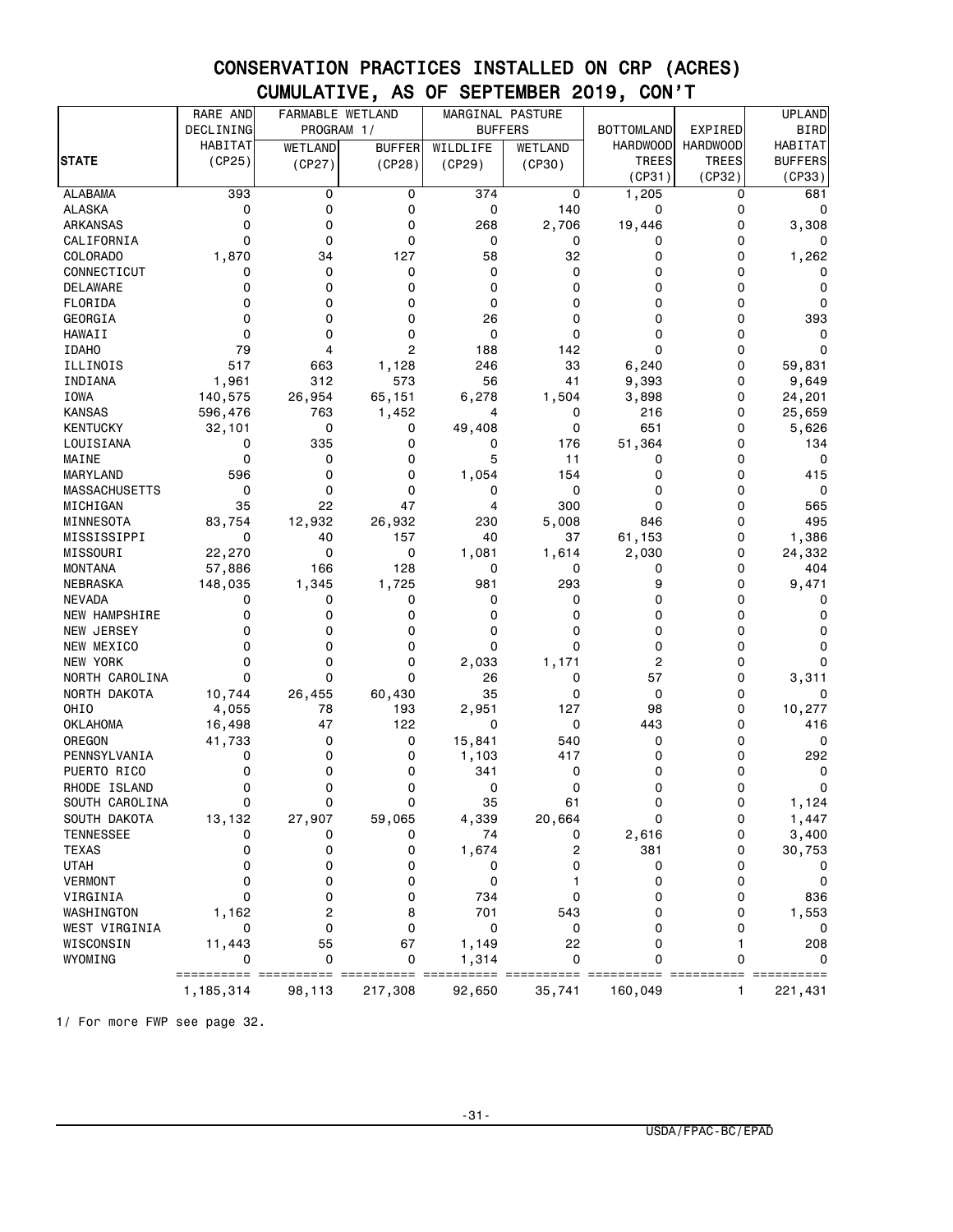|                         |                       |                       | <b>STATE</b>        |                    |                          |                      |                          |
|-------------------------|-----------------------|-----------------------|---------------------|--------------------|--------------------------|----------------------|--------------------------|
| <b>STATE</b>            | LONGLEAF              | DUCK NESTING          | ACRES FOR           |                    | FARMABLE WETLAND PROGRAM |                      | POLLINATOR               |
|                         | PINE                  | HABITAT               | WILDLIFE            | <b>CONSTRUCTED</b> | <b>AQUACULTURE</b>       | <b>FLOODED</b>       | HABITAT $2/$             |
|                         | (CP36)                | (CP37)                | <b>ENHANCEMENT</b>  | <b>WETLANDS</b>    | <b>WETLANDS</b>          | PRAIRIE              | (CP42)                   |
|                         |                       |                       | (CP38)              | $(CP39)$ 1/        | (CP40)                   | <b>WETLANDS</b>      |                          |
|                         |                       |                       |                     |                    |                          | (CP41)<br>1/         |                          |
| <b>ALABAMA</b>          | 13,749                | 0                     | 2,283               | 0                  | 14                       | 0                    | 85                       |
| ALASKA                  | 0                     | 0                     | 0                   | 0                  | 0                        | 0                    | 0                        |
| ARKANSAS                | 0                     | 0                     | 18,585              | 0                  | 2,012                    | 0                    | 50                       |
| CALIFORNIA              | 0                     | 0                     | 0                   | 0                  | 0                        | 0                    | 1,819                    |
| <b>COLORADO</b>         | 0                     | 0                     | 73,540              | 0                  | 0                        | 0                    | 19,225                   |
| CONNECTICUT             | 0                     | 0                     | 0                   | 0                  | 0                        | 0                    | 0                        |
| <b>DELAWARE</b>         | $\Omega$              | 0                     | 0                   | 0                  | 0                        | 0                    | $\overline{c}$           |
| FLORIDA                 | 2,354                 | 0                     | 9                   | 0                  | 0                        | 0                    | 0                        |
| GEORGIA                 | 121,098               | 0                     | 15,795              | 0                  | 0                        | 0                    | 27                       |
| <b>HAWAII</b>           | 0                     | 0                     | 0                   | 0                  | 0                        | 0                    | $\mathbf 0$              |
| <b>IDAHO</b>            | 0                     | 0                     | 146,104             | 0                  | 0                        | 0                    | 7,631                    |
| ILLINOIS                | 0                     | 0                     | 27,412              | 30                 | 0                        | 0                    | 105,654                  |
| INDIANA                 | 0                     | 0                     | 57,459              | 19                 | 0                        | 0                    | 5,311                    |
| IOWA                    | 0                     | 2,441                 | 289,280             | 263                | 0                        | 125                  | 218,840                  |
| <b>KANSAS</b>           | 0                     | 0                     | 203,879             | 7                  | 0                        | 0                    | 5,609                    |
| <b>KENTUCKY</b>         | 0                     | 0                     | 15,373              | 0                  | 0                        | 0                    | 4,773                    |
| LOUISIANA               | 34                    | 0                     | 477                 | 1                  | 3,220                    | 0                    | 22                       |
| MAINE                   | 0                     | 0                     | 2,099               | 0                  | 0                        | 0                    | 0                        |
| <b>MARYLAND</b>         | 0                     | 0                     | 0                   | 0                  | 0                        | 0                    | 34                       |
| <b>MASSACHUSETTS</b>    | 0                     | 0                     | 0                   | 0                  | 0                        | 0                    | $\Omega$                 |
| MICHIGAN                | 0                     | 0                     | 20,839              | 0                  | 0                        | 0                    | 5,487                    |
| MINNESOTA               | 0                     | 23,918                | 98,368              | 89                 | 0                        | 1,052                | 14,991                   |
| MISSISSIPPI<br>MISSOURI | 147<br>0              | 0<br>0                | 11,779<br>56,894    | 0<br>0             | 11,182<br>222            | 0<br>0               | 0<br>44,447              |
| <b>MONTANA</b>          | 0                     | 2,871                 | 86,557              | 0                  | 0                        | 0                    | 5,492                    |
| NEBRASKA                | 0                     | 0                     | 129,169             | 0                  | 0                        | 0                    | 28,611                   |
| <b>NEVADA</b>           | 0                     | 0                     | 0                   | 0                  | 0                        | 0                    | 16                       |
| NEW HAMPSHIRE           | 0                     | 0                     | 0                   | 0                  | 0                        | 0                    | 0                        |
| <b>NEW JERSEY</b>       | $\Omega$              | 0                     | 979                 | 0                  | 0                        | 0                    | 14                       |
| NEW MEXICO              | 0                     | 0                     | 2,600               | 0                  | 0                        | 0                    | 857                      |
| <b>NEW YORK</b>         | 0                     | 0                     | 2,279               | 0                  | 0                        | 0                    | 44                       |
| NORTH CAROLINA          | 7,325                 | 0                     | 875                 | 0                  | 58                       | 0                    | 20                       |
| NORTH DAKOTA            | 0                     | 188,745               | 159,758             | 0                  | 0                        | 48,616               | 4,632                    |
| OHIO                    | 0                     | 0                     | 37,251              | 66                 | 0                        | 0                    | 3,305                    |
| <b>OKLAHOMA</b>         | 0                     | 0                     | 8,395               | 0                  | 0                        | 0                    | 146                      |
| OREGON                  | 0                     | 0                     | 5,450               | 0                  | 0                        | 0                    | 353                      |
| PENNSYLVANIA            | 0                     | 0                     | 0                   | 0                  | 0                        | 0                    | 8                        |
| PUERTO RICO             | 0                     | 0                     | 0                   | 0                  | 0                        | 0                    | 0                        |
| RHODE ISLAND            | 0                     | 0                     | 0                   | 0                  | 0                        | 0                    | 0                        |
| SOUTH CAROLINA          | 14,169                | 0                     | 1,066               | 0                  | 0                        | 0                    | $\mathbf 0$              |
| SOUTH DAKOTA            | 0                     | 232,337               | 164,571             | 14                 | 3                        | 13,280               | 4,455                    |
| <b>TENNESSEE</b>        | 0                     | 0                     | 9,866               | 0                  | 0                        | 0                    | 4,912                    |
| <b>TEXAS</b>            | 0                     | 0                     | 178,067             | 0                  | 0                        | 0                    | 11,993                   |
| <b>UTAH</b>             | 0                     | 0                     | 0                   | 0                  | 0                        | 0                    | 937                      |
| <b>VERMONT</b>          | 0                     | 0                     | 0                   | 0                  | 0                        | 0                    | 0                        |
| VIRGINIA                | 378                   | 0                     | 510                 | 0                  | 0                        | 0                    | 196                      |
| WASHINGTON              | 0                     | 0                     | 112,002             | 0                  | 0                        | 0                    | 3,096                    |
| WEST VIRGINIA           | 0                     | 0                     | 0                   | 0                  | 0                        | 0                    | 0                        |
| WISCONSIN               | 0                     | 0                     | 31,945              | 0                  | 0                        | 0                    | 2,236                    |
| WYOMING                 | $\mathbf 0$           | 0                     | 9,675<br>========== | 0                  | 0                        | 0                    | 234                      |
|                         | ==========<br>159,255 | ==========<br>450,312 | 1,981,189           | ==========<br>489  | ==========<br>16,711     | ==========<br>63,073 | $=$ =========<br>505,566 |

1/ Includes buffers.

2/ Does not include about 40,000 acres from signup 39 before CP42 was implemented.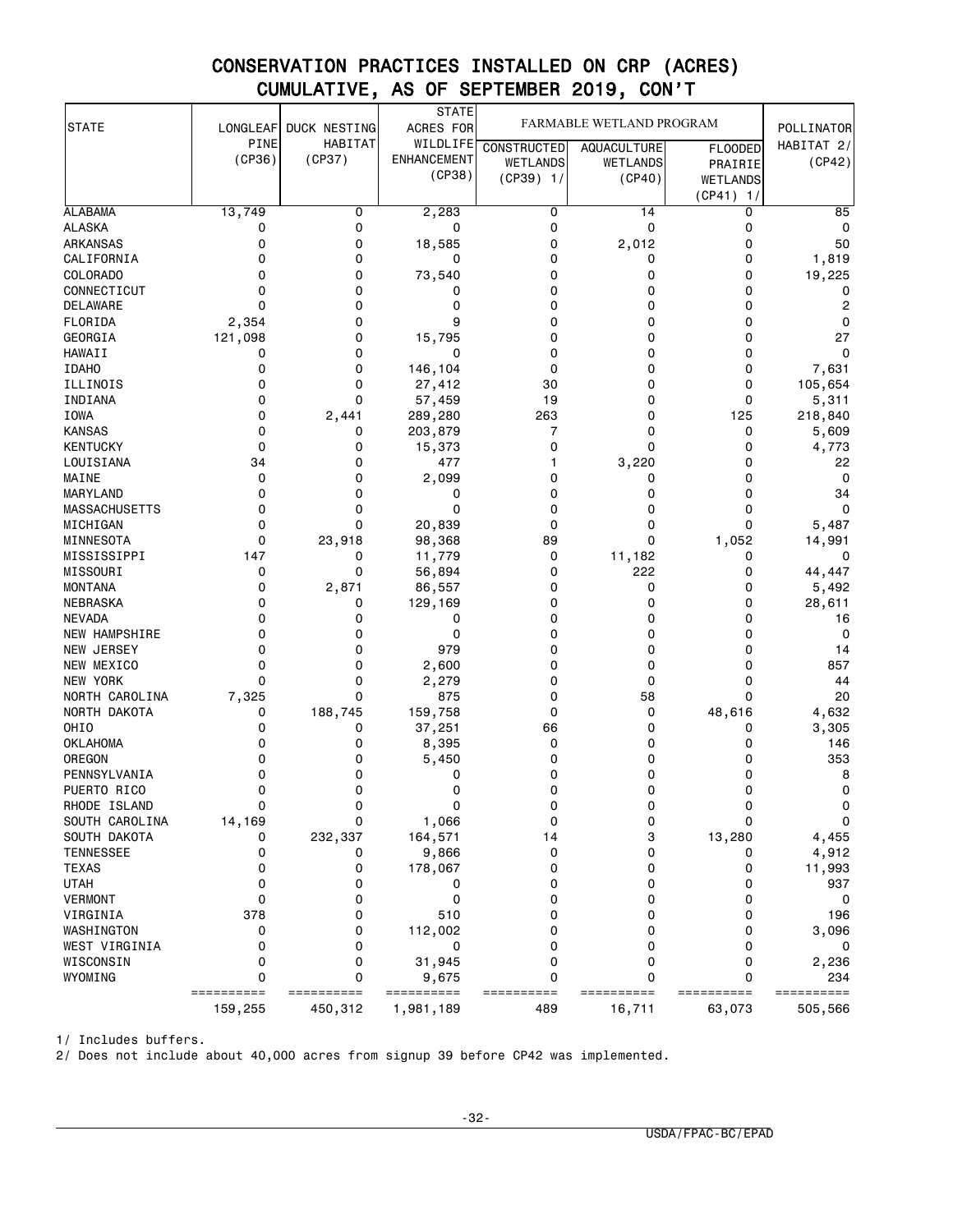|                      | GRASSLANDS 1/  |                |            |
|----------------------|----------------|----------------|------------|
|                      |                |                |            |
| STATE                | INTRODUCED     | <b>NATIVE</b>  | TOTAL      |
|                      | <b>GRASSES</b> | <b>GRASSES</b> |            |
|                      | (CP87)         | (CP88)         |            |
| ALABAMA              | 2,035          | 166            | 200,039    |
| ALASKA               | 0              | 0              | 2,704      |
| ARKANSAS             | 0              | 60             | 219,862    |
| CALIFORNIA           | 847            | 588            | 42,735     |
| COLORADO             | 1,401          | 80,529         | 1,838,914  |
| CONNECTICUT          | 0              | 0              | 5          |
| <b>DELAWARE</b>      | 0              | 0              | 3,669      |
| FLORIDA              | 378            | 0              | 23,047     |
| GEORGIA              | 1,350          | 0              | 209,794    |
| HAWAII               | 0              | 0              | 1,261      |
| <b>IDAHO</b>         | 0              | 23,784         | 540,340    |
| ILLINOIS             | 450            | 3              | 853,696    |
|                      | 54             | 47             |            |
| INDIANA              |                |                | 218,708    |
| IOWA                 | 2,256          | 793            | 1,745,860  |
| <b>KANSAS</b>        | 618            | 24,373         | 1,940,822  |
| KENTUCKY             | 3,376          | 51             | 208,069    |
| LOUISIANA            | 1,217          | 165            | 275,628    |
| MAINE                | 0              | 0              | 5,641      |
| MARYLAND             | 894            | 35             | 50,449     |
| MASSACHUSETTS        | 0              | 0              | 20         |
| MICHIGAN             | 6,360          | 0              | 121,131    |
| MINNESOTA            | 752            | 1,722          | 1,058,581  |
| MISSISSIPPI          | 420            | 156            | 597,837    |
| MISSOURI             | 1,171          | 783            | 838,540    |
| MONTANA              | 4,773          | 43,114         | 1,059,941  |
| NEBRASKA             | 21,153         | 311,565        | 1,064,143  |
| NEVADA               | 0              | 0              | 146        |
| <b>NEW HAMPSHIRE</b> | 0              | 0              | 4          |
| NEW JERSEY           | 154            | 0              | 1,947      |
| NEW MEXICO           | 1,944          | 92,560         | 427,191    |
| NEW YORK             | 1,607          | 2              | 24,568     |
| NORTH CAROLINA       | 538            | 7              | 50,293     |
| NORTH DAKOTA         | 2,966          | 22,471         | 1,295,115  |
| OHIO                 | 4,069          | 61             | 242,294    |
| OKLAHOMA             | 1,577          | 33,242         | 641,710    |
| OREGON               | 1,145          | 15,930         | 441,807    |
| PENNSYLVANIA         | 425            | 110            | 127,113    |
| PUERTO RICO          | 0              | 0              | 515        |
| RHODE ISLAND         | 0              | 0              | 28         |
| SOUTH CAROLINA       | 101            | 0              | 58,346     |
| SOUTH DAKOTA         | 6,440          | 129,039        | 1,142,968  |
| TENNESSEE            | 2,279          | 1,022          | 128,262    |
| TEXAS                | 1,731          | 28,521         | 2,811,584  |
| <b>UTAH</b>          |                |                | 161,568    |
|                      | 85             | 797            |            |
| VERMONT              | 0              | 0              | 2,413      |
| VIRGINIA             | 987            | 80             | 34,733     |
| WASHINGTON           | 276            | 4,850          | 1,191,687  |
| WEST VIRGINIA        | 2,140          | 0              | 7,800      |
| WISCONSIN            | 821            | 23             | 205,268    |
| WYOMING              | 1,789          | 20,067         | 206,581    |
|                      | ==========     | =========      | ========== |
|                      | 80,579         | 836,716        | 22,325,377 |

1/ Not including 6,191 acres of pollinator habitat.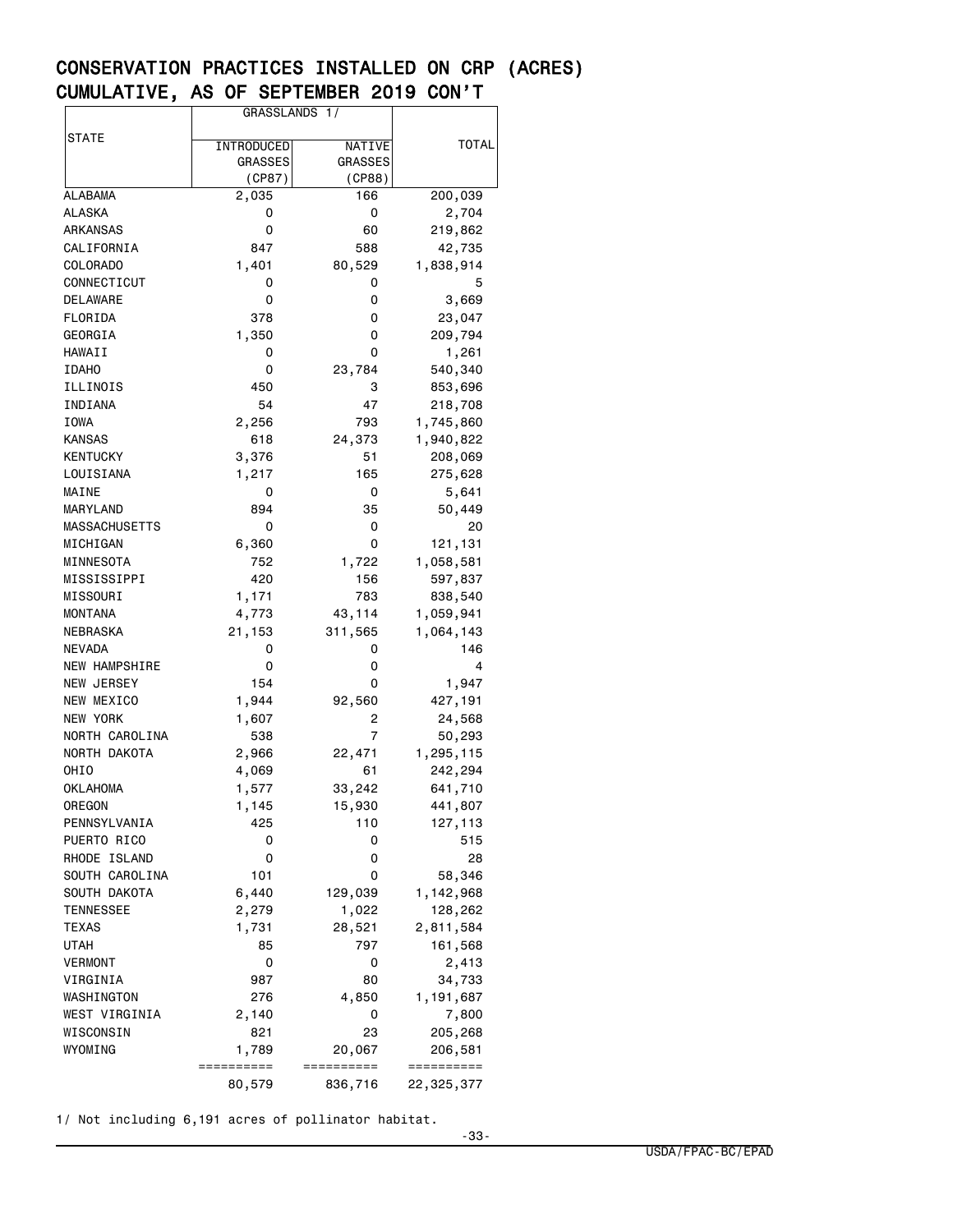| Allocation: | CP38A                                                                                                                                                                                                                                                                                                                                                     | CP38B          | CP38C                                                                                                                       | CP38D                                                                                                                  | CP38E                                    | <b>Total Acres</b>                                                                                                                                                                                                                                                                                                                                                                                                                                                                                                             |
|-------------|-----------------------------------------------------------------------------------------------------------------------------------------------------------------------------------------------------------------------------------------------------------------------------------------------------------------------------------------------------------|----------------|-----------------------------------------------------------------------------------------------------------------------------|------------------------------------------------------------------------------------------------------------------------|------------------------------------------|--------------------------------------------------------------------------------------------------------------------------------------------------------------------------------------------------------------------------------------------------------------------------------------------------------------------------------------------------------------------------------------------------------------------------------------------------------------------------------------------------------------------------------|
|             | Buffers                                                                                                                                                                                                                                                                                                                                                   | Wetlands       | Trees                                                                                                                       | Longleaf                                                                                                               | Grass                                    |                                                                                                                                                                                                                                                                                                                                                                                                                                                                                                                                |
|             |                                                                                                                                                                                                                                                                                                                                                           |                |                                                                                                                             |                                                                                                                        |                                          | 2,283.3                                                                                                                                                                                                                                                                                                                                                                                                                                                                                                                        |
|             |                                                                                                                                                                                                                                                                                                                                                           |                |                                                                                                                             |                                                                                                                        |                                          | 18,584.5                                                                                                                                                                                                                                                                                                                                                                                                                                                                                                                       |
|             |                                                                                                                                                                                                                                                                                                                                                           |                |                                                                                                                             |                                                                                                                        |                                          | 73,539.6                                                                                                                                                                                                                                                                                                                                                                                                                                                                                                                       |
|             |                                                                                                                                                                                                                                                                                                                                                           |                |                                                                                                                             |                                                                                                                        |                                          | 15,804.0                                                                                                                                                                                                                                                                                                                                                                                                                                                                                                                       |
|             |                                                                                                                                                                                                                                                                                                                                                           |                |                                                                                                                             |                                                                                                                        |                                          | 146,104.1                                                                                                                                                                                                                                                                                                                                                                                                                                                                                                                      |
|             |                                                                                                                                                                                                                                                                                                                                                           |                |                                                                                                                             |                                                                                                                        |                                          | 27,412.3                                                                                                                                                                                                                                                                                                                                                                                                                                                                                                                       |
|             |                                                                                                                                                                                                                                                                                                                                                           |                |                                                                                                                             |                                                                                                                        |                                          | 57,458.9                                                                                                                                                                                                                                                                                                                                                                                                                                                                                                                       |
|             |                                                                                                                                                                                                                                                                                                                                                           |                |                                                                                                                             |                                                                                                                        |                                          | 289,280.0                                                                                                                                                                                                                                                                                                                                                                                                                                                                                                                      |
|             |                                                                                                                                                                                                                                                                                                                                                           |                |                                                                                                                             |                                                                                                                        |                                          | 203,879.0                                                                                                                                                                                                                                                                                                                                                                                                                                                                                                                      |
|             |                                                                                                                                                                                                                                                                                                                                                           |                |                                                                                                                             |                                                                                                                        |                                          | 15,372.9                                                                                                                                                                                                                                                                                                                                                                                                                                                                                                                       |
|             |                                                                                                                                                                                                                                                                                                                                                           |                |                                                                                                                             |                                                                                                                        |                                          | 476.7                                                                                                                                                                                                                                                                                                                                                                                                                                                                                                                          |
|             |                                                                                                                                                                                                                                                                                                                                                           |                |                                                                                                                             |                                                                                                                        |                                          | 2,099.1                                                                                                                                                                                                                                                                                                                                                                                                                                                                                                                        |
|             | 90.8                                                                                                                                                                                                                                                                                                                                                      | 396.3          |                                                                                                                             |                                                                                                                        |                                          | 20,838.7                                                                                                                                                                                                                                                                                                                                                                                                                                                                                                                       |
|             |                                                                                                                                                                                                                                                                                                                                                           |                |                                                                                                                             |                                                                                                                        |                                          | 98,344.9                                                                                                                                                                                                                                                                                                                                                                                                                                                                                                                       |
|             |                                                                                                                                                                                                                                                                                                                                                           |                |                                                                                                                             |                                                                                                                        |                                          | 11,779.2                                                                                                                                                                                                                                                                                                                                                                                                                                                                                                                       |
|             |                                                                                                                                                                                                                                                                                                                                                           |                |                                                                                                                             |                                                                                                                        |                                          | 56,894.4                                                                                                                                                                                                                                                                                                                                                                                                                                                                                                                       |
|             |                                                                                                                                                                                                                                                                                                                                                           |                |                                                                                                                             |                                                                                                                        |                                          | 86,557.4                                                                                                                                                                                                                                                                                                                                                                                                                                                                                                                       |
|             |                                                                                                                                                                                                                                                                                                                                                           |                |                                                                                                                             |                                                                                                                        |                                          | 129,169.1                                                                                                                                                                                                                                                                                                                                                                                                                                                                                                                      |
|             |                                                                                                                                                                                                                                                                                                                                                           |                |                                                                                                                             |                                                                                                                        |                                          |                                                                                                                                                                                                                                                                                                                                                                                                                                                                                                                                |
|             |                                                                                                                                                                                                                                                                                                                                                           |                |                                                                                                                             |                                                                                                                        |                                          | 979.0                                                                                                                                                                                                                                                                                                                                                                                                                                                                                                                          |
|             |                                                                                                                                                                                                                                                                                                                                                           |                |                                                                                                                             |                                                                                                                        |                                          | 2,600.0                                                                                                                                                                                                                                                                                                                                                                                                                                                                                                                        |
|             |                                                                                                                                                                                                                                                                                                                                                           |                |                                                                                                                             |                                                                                                                        |                                          | 2,278.8                                                                                                                                                                                                                                                                                                                                                                                                                                                                                                                        |
|             |                                                                                                                                                                                                                                                                                                                                                           |                |                                                                                                                             |                                                                                                                        |                                          | 874.7                                                                                                                                                                                                                                                                                                                                                                                                                                                                                                                          |
|             |                                                                                                                                                                                                                                                                                                                                                           |                |                                                                                                                             |                                                                                                                        |                                          | 159,757.7                                                                                                                                                                                                                                                                                                                                                                                                                                                                                                                      |
|             |                                                                                                                                                                                                                                                                                                                                                           |                |                                                                                                                             |                                                                                                                        |                                          | 37,236.5                                                                                                                                                                                                                                                                                                                                                                                                                                                                                                                       |
|             |                                                                                                                                                                                                                                                                                                                                                           |                |                                                                                                                             |                                                                                                                        |                                          | 8,394.6                                                                                                                                                                                                                                                                                                                                                                                                                                                                                                                        |
|             |                                                                                                                                                                                                                                                                                                                                                           |                |                                                                                                                             |                                                                                                                        | 5,450.4                                  | 5,450.4                                                                                                                                                                                                                                                                                                                                                                                                                                                                                                                        |
|             |                                                                                                                                                                                                                                                                                                                                                           |                |                                                                                                                             |                                                                                                                        |                                          |                                                                                                                                                                                                                                                                                                                                                                                                                                                                                                                                |
|             |                                                                                                                                                                                                                                                                                                                                                           |                |                                                                                                                             |                                                                                                                        |                                          |                                                                                                                                                                                                                                                                                                                                                                                                                                                                                                                                |
|             |                                                                                                                                                                                                                                                                                                                                                           |                |                                                                                                                             |                                                                                                                        |                                          | 1,066.3                                                                                                                                                                                                                                                                                                                                                                                                                                                                                                                        |
| 177,520     |                                                                                                                                                                                                                                                                                                                                                           | 792.1          |                                                                                                                             |                                                                                                                        | 163,778.5                                | 164,570.6                                                                                                                                                                                                                                                                                                                                                                                                                                                                                                                      |
| 14,200      |                                                                                                                                                                                                                                                                                                                                                           | 39.2           | 56.4                                                                                                                        |                                                                                                                        |                                          | 9,866.4                                                                                                                                                                                                                                                                                                                                                                                                                                                                                                                        |
| 182,500     |                                                                                                                                                                                                                                                                                                                                                           |                |                                                                                                                             |                                                                                                                        |                                          | 178,067.0                                                                                                                                                                                                                                                                                                                                                                                                                                                                                                                      |
| 3,800       |                                                                                                                                                                                                                                                                                                                                                           |                | 10.0                                                                                                                        | 500.0                                                                                                                  |                                          | 510.0                                                                                                                                                                                                                                                                                                                                                                                                                                                                                                                          |
| 129,300     |                                                                                                                                                                                                                                                                                                                                                           |                |                                                                                                                             |                                                                                                                        |                                          | 112,001.5                                                                                                                                                                                                                                                                                                                                                                                                                                                                                                                      |
| 72,650      |                                                                                                                                                                                                                                                                                                                                                           | 72.7           |                                                                                                                             |                                                                                                                        |                                          | 31,944.7                                                                                                                                                                                                                                                                                                                                                                                                                                                                                                                       |
| 10,000      |                                                                                                                                                                                                                                                                                                                                                           |                |                                                                                                                             |                                                                                                                        | 9,675.4                                  | 9,675.4                                                                                                                                                                                                                                                                                                                                                                                                                                                                                                                        |
| 44,920      |                                                                                                                                                                                                                                                                                                                                                           |                |                                                                                                                             |                                                                                                                        |                                          |                                                                                                                                                                                                                                                                                                                                                                                                                                                                                                                                |
| 2,450,000   |                                                                                                                                                                                                                                                                                                                                                           | 18,546.2       | 28,996.8                                                                                                                    |                                                                                                                        |                                          |                                                                                                                                                                                                                                                                                                                                                                                                                                                                                                                                |
|             |                                                                                                                                                                                                                                                                                                                                                           |                |                                                                                                                             |                                                                                                                        |                                          |                                                                                                                                                                                                                                                                                                                                                                                                                                                                                                                                |
|             |                                                                                                                                                                                                                                                                                                                                                           |                |                                                                                                                             |                                                                                                                        |                                          |                                                                                                                                                                                                                                                                                                                                                                                                                                                                                                                                |
|             |                                                                                                                                                                                                                                                                                                                                                           |                |                                                                                                                             |                                                                                                                        |                                          |                                                                                                                                                                                                                                                                                                                                                                                                                                                                                                                                |
|             |                                                                                                                                                                                                                                                                                                                                                           |                |                                                                                                                             |                                                                                                                        |                                          |                                                                                                                                                                                                                                                                                                                                                                                                                                                                                                                                |
|             |                                                                                                                                                                                                                                                                                                                                                           |                |                                                                                                                             |                                                                                                                        |                                          |                                                                                                                                                                                                                                                                                                                                                                                                                                                                                                                                |
|             | 3,800<br>20,400<br>91,050<br>21,300<br>172,300<br>41,000<br>72,950<br>299,550<br>202,300<br>16,200<br>1,700<br>2,250<br>56,000<br>122,000<br>17,900<br>65,400<br>93,500<br>150,250<br>400<br>1,750<br>2,600<br>4,900<br>2,600<br>223,610<br>102,600<br>15,100<br>5,500<br>2,600<br>1,300<br>2,300<br><b>Buffers</b><br>Wetlands<br>Trees<br>Longleaf Pine | Practice Type: | 2,122.5<br>290.7<br>175.0<br>942.3<br>9,093.9<br>238.7<br>1,177.0<br>4.2<br>3,123.6<br>78.1<br>601.4<br>692.2<br>CP3A, CP36 | 5,356.0<br>15,794.3<br>1.0<br>91.3<br>5,517.8<br>1,014.6<br>119.4<br>261.3<br>702.4<br>51.0<br>21.5<br>CP8, CP21, CP22 | Pine:<br><b>Applicable CRP Practices</b> | 2,283.3<br>11,106.1<br>73,539.6<br>9.7<br>146,103.1<br>27,030.3<br>51,766.2<br>287,323.1<br>194,785.1<br>15,253.5<br>215.4<br>2,099.1<br>20,351.6<br>98,344.9<br>11,076.8<br>56,894.4<br>86,318.8<br>127,992.0<br>923.8<br>2,600.0<br>2,278.8<br>874.7<br>156,634.1<br>37,136.9<br>8,394.6<br>1,066.3<br>9,770.8<br>178,067.0<br>111,400.1<br>31,872.0<br>500.0 1,932,416.5 1,981,151.7<br>CP9, CP23, CP23A, CP27, CP28, CP37<br>CP3, CP3A, CP16, CP17, CP25, CP31<br>CP1, CP2, CP4D, CP8, CP12, CP15, CP18, CP24, CP25, CP33, |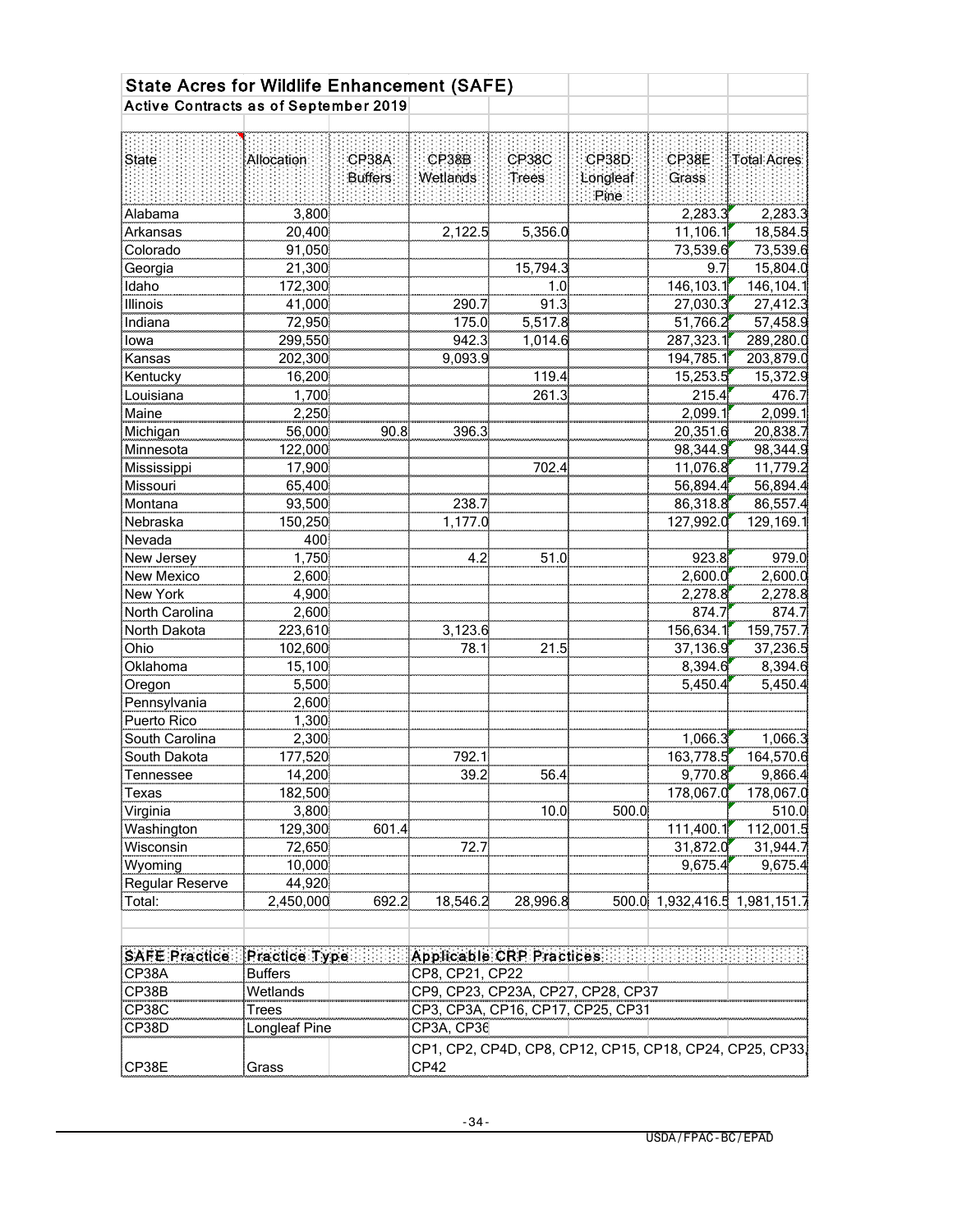|                      | <b>SAFE Acres by Project Area</b>    |                   |                          |
|----------------------|--------------------------------------|-------------------|--------------------------|
| as of September 2019 |                                      |                   |                          |
|                      |                                      |                   |                          |
| State                | <b>Project Name</b>                  | <b>Allocation</b> | <b>Approved Contract</b> |
|                      |                                      |                   | Acres                    |
| Alabama              | Alabama Black Belt Prairie SAF       | 3,800             | 2,283                    |
| Arkansas             | <b>AR Trees SAFE</b>                 | 6,200             | 5,356                    |
| Arkansas             | Arkansas Grass SAFE                  | 11,700            | 11,106                   |
| Arkansas             | Arkansas Wetlands SAFE               | 2,500             | 2,122                    |
| Colorado             | CO Lesser Prairie Chicken SAFE       | 36,500            | 34,734                   |
| Colorado             | CO Plains Sharp-tailed Grouse        | 14,000            | 9,069                    |
| Colorado             | CO Shortgrass Prairie SAFE           | 7,450             | 3,923                    |
| Colorado             | CO Western Slope Grouse              | 13,100            | 7,859                    |
| Colorado             | Colorado Upland Bird SAFE            | 20,000            | 17,954                   |
| Georgia              | GA Restoring Native Pine Savan       | 21,300            | 15,804                   |
| Idaho                | ID Columbian Sh. Grouse SAFE         | 147,300           | 142,340                  |
| Idaho                | Western Idaho Upland Game Bird       | 25,000            | 3,764                    |
| Illinois             | IL Mercer County SAFE                | 2,800             | 2,548                    |
| Illinois             | IL Prairie SAFE                      | 32,600            | 19,507                   |
| <b>Illinois</b>      | IL Sangamon SAFE                     | 2,000             | 1,982                    |
| Illinois             | IL Spoon River SAFE                  | 3,600             | 3,361                    |
| Indiana              | Indiana American Woodcock SAFE       | 1,150             | 535                      |
| Indiana              | Indiana Bat SAFE                     | 6,400             | 5,518                    |
| Indiana              | Indiana Henslow's Sparrow            | 16,175            | 11,512                   |
| Indiana              | Indiana Northern Bobwhite SAFE       | 23,275            | 17,905                   |
| Indiana              | Indiana Ring-Necked Pheasant         | 15,150            | 12,900                   |
| Indiana              | Indiana Sedge Wren/Grasshopper       | 10,800            | 9,094                    |
| Iowa                 | IA Early Successional/Neotrop        | 1,200             | 1,195                    |
| Iowa                 | Iowa Gaining Ground                  | 167,150           | 162,189                  |
| Iowa                 | <b>Iowa Grand River</b>              | 2,200             | 2,164                    |
| Iowa                 | Iowa Pheasant Recovery SAFE          | 89,000            | 86,603                   |
| Iowa                 | <b>Iowa Quail SAFE</b>               | 40,000            | 37,188                   |
| Kansas               | KS Lesser Prairie-Chicken            | 129,400           | 127,082                  |
| Kansas               | Kansas Upland Game Birds SAFE        | 72,900            | 67,816                   |
| Kentucky             | KY Early Successional/Bottomla       | 16,200            | 15,355                   |
| Louisiana            | Louisiana Bayou Bartholomew          | 700               | 261                      |
| Louisiana            | Louisiana Gulf Coast Prairies        | 1,000             | 215                      |
| Maine                | ME New England Cottontail SAFE       | 0                 |                          |
| Maine                | Maine Upland Sandpiper SAFE          | 2,250             | 2,099                    |
| Michigan             | MI Diverse Grassland SAFE            | 12,000            | 7,905                    |
| Michigan             | MI Native Pollinators SAFE           | 4,000             | 2,964                    |
| Michigan             | Southern Michigan Pheasant and       | 40,000            | 9,969                    |
| Minnesota            | Minnesota Back Forty Pheasant        | 122,000           | 98,262                   |
| Mississippi          | Mississippi Black Bear SAFE          | 2,450             | 702                      |
| Mississippi          | Mississippi Black Belt Prairie       | 5,000             | 2,157                    |
| Mississippi          | Mississippi Bobwhite Quail SAF       | 10,450            | 8,818                    |
| Missouri             | Missouri Bobwhite Quail SAFE         | 50,350            | 47,836                   |
| Missouri             | Missouri Delta Stewardship           | 6,000             | 2,009                    |
| Missouri             | Missouri Nesting Habitat SAFE        | 1,500             | 833                      |
| Missouri             | Missouri Sand Grassland SAFE         | 7,550             | 6,232                    |
| Montana              | MT Pheasant Winter Cover SAFE        | 40,100            | 40,175                   |
| Montana              | MT Prairie Pothole                   | 49,400            | 44,973                   |
| Montana              | MT Sagebrush SAFE                    | 4,000             | 1,410                    |
| Nebraska             | Kansas/Nebraska Migratory Birds SAFE | 20,000            | 10,271                   |
|                      |                                      |                   |                          |
| Nebraska             | Nebraska Tallgrass SAFE              | 42,850            | 42,013                   |
| Nebraska             | Nebraska Upland Bird SAFE            | 87,400            | 86,001                   |
| Nevada               | Nevada Sage Grouse Habitat Imp       | 400               |                          |
| New Jersey           | NJ Agricultural Heritage SAFE        | 450               | 211                      |
| New Jersey           | NJ Grassland SAFE                    | 750               | 456                      |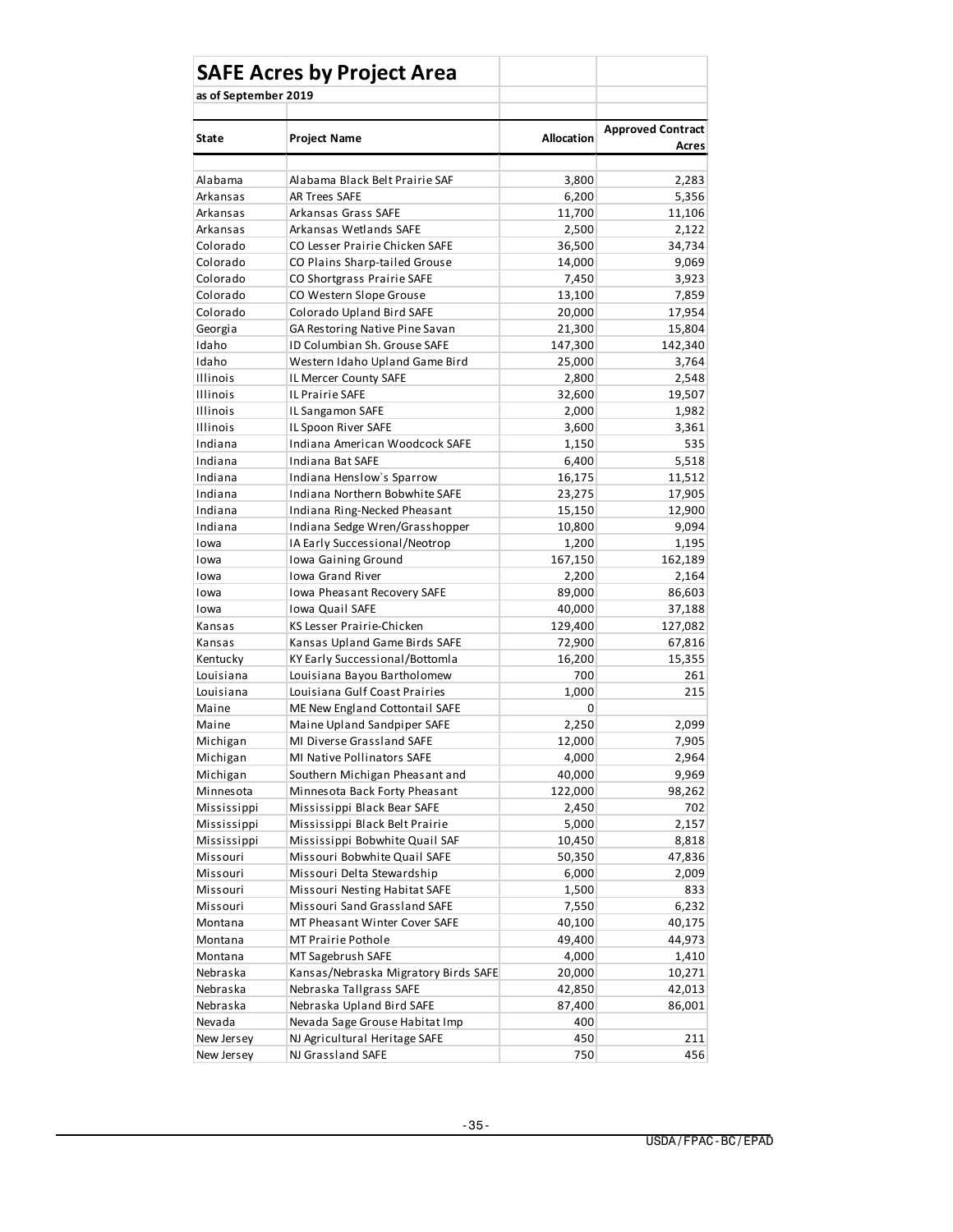|                              | <b>SAFE Acres by Project Area</b>                     |                   |                          |
|------------------------------|-------------------------------------------------------|-------------------|--------------------------|
| as of September 2019         |                                                       |                   |                          |
|                              |                                                       |                   |                          |
| State                        | <b>Project Name</b>                                   | <b>Allocation</b> | <b>Approved Contract</b> |
|                              |                                                       |                   | Acres                    |
|                              |                                                       |                   |                          |
| New Jersey                   | NJ Raritan-Piedmont SAFE                              | 550               | 312                      |
| New Mexico                   | NM Lesser Prairie Chicken SAFE                        | 2,600             | 2,600                    |
| New York                     | New York Grassland SAFE                               | 4,900             | 2,279                    |
| North Carolina               | North Carolina Grassland SAFE                         | 2,600             | 875                      |
| North Dakota                 | ND Coteau-Drift Prairie Water                         | 90,120            | 88,049                   |
| North Dakota<br>North Dakota | ND Habitat for Pheasants SAFE                         | 57,500            | 57,090                   |
| North Dakota                 | ND Sagebrush Restoration SAFE<br>ND Tallgrass Prairie | 2,000<br>13,990   | 1,738<br>10,091          |
| North Dakota                 | North Dakota Declining Grassla                        | 40,000            | 2,648                    |
| North Dakota                 | North Dakota Habitat for Honey                        | 20,000            |                          |
| Ohio                         | OH Big Island/Killdeer                                | 1,925             | 882                      |
| Ohio                         | OH Grand River/Mosquito                               | 0                 |                          |
| Ohio                         | OH Grassland and Wetland Compl                        | 0                 |                          |
| Ohio                         | OH Grasslands for Pheasants                           | 43,700            | 28,910                   |
| Ohio                         | OH Killbuck SAFE                                      | 0                 |                          |
| Ohio                         | OH Kitty Todd SAFE                                    | 700               | 130                      |
| Ohio                         | OH LaSuAn Grasslands SAFE                             | 6,350             | 3,102                    |
| Ohio                         | <b>OH Paint Creek SAFE</b>                            | 1,675             | 696                      |
| Ohio                         | OH Western Lake Erie Mars                             | 1,400             | 999                      |
| Ohio                         | Ohio Monarch SAFE                                     | 30,000            | 448                      |
| Ohio                         | Ohio Quail SAFE                                       | 15,000            | 620                      |
| Ohio                         | S. OH Grassland Bird                                  | 1,850             | 1,442                    |
| Oklahoma                     | OK Mixed Grass Prairie SAFE                           | 15,100            | 8,263                    |
| Oregon                       | Oregon Heppner Mule Deer                              | 5,500             | 5,450                    |
| Pennsylvania                 | PA Seasonal Pools/Early Succes                        | 2,600             |                          |
| Puerto Rico                  | PR Sub-Tropical Forest SAFE                           | 1,300             |                          |
| South Carolina               | South Carolina Northern Bobwhi                        | 2,300             | 1,066                    |
| South Dakota                 | NW South Dakota Sagebrush Rest                        | 0                 |                          |
| South Dakota                 | South Dakota Pheasants SAFE                           | 119,520           | 108,074                  |
| South Dakota                 | Western SD Grassland Wildlife                         | 58,000            | 56,663                   |
| Tennessee                    | <b>TN Grass SAFE</b>                                  | 13,500            | 9,873                    |
| Tennessee                    | <b>TN Trees SAFE</b>                                  | 300               | 56                       |
| Tennessee                    | TN Wetlands SAFE                                      | 400               | 39                       |
| Texas                        | TX Lower Rio Grande Thornscru                         | 2,000             | 1,777                    |
| Texas                        | Texas Gulf Coast Prairies SAFE                        | 500               |                          |
| Texas                        | Texas Mixed Grass SAFE                                | 180,000           | 176,290                  |
| Virginia                     | VA Culpeper Basin SAFE                                | 500               |                          |
| Virginia                     | VA Longleaf Pine SAFE                                 | 2,500             | 500                      |
| Virginia                     | VA Rare & Declining Habitats                          | 300               | 10                       |
| Virginia                     | VA Riparian Buffer SAFE                               | 500               |                          |
| Washington                   | WA Coastal Roosevelt Elk SAFE                         | 0                 |                          |
| Washington                   | WA Columbia Basin SAFE                                | 150               | 17                       |
| Washington                   | WA Palouse Prairie SAFE                               | 5,728             | 4,868                    |
| Washington                   | WA Sage and Sharp-Tail Grouse                         | 78,000            | 72,939                   |
| Washington                   | WA Shrub-steppe SAFE                                  | 25,422            | 19,530                   |
| Washington                   | Washington Ferruginous Hawk                           | 20,000            | 14,647                   |
| Wisconsin                    | Central WI Grassland SAFE                             | 500               | 252                      |
| Wisconsin                    | Wisconsin Glacial SAFE                                | 5,250             | 3,301                    |
| Wisconsin                    | Wisconsin Monarch SAFE                                | 50,000            | 15,083                   |
| Wisconsin                    | Wisconsin SW Grassland SAFE                           | 12,000            | 9,347                    |
| Wisconsin                    | Wisconsin Shortgrass SAFE                             | 2,900             | 2,536                    |
| Wisconsin                    | Wisconsin Western Prairie SAFE                        | 2,000             | 1,440                    |
| Wyoming                      | NE Wyoming Habitat Restoration                        | 10,000            | 9,675                    |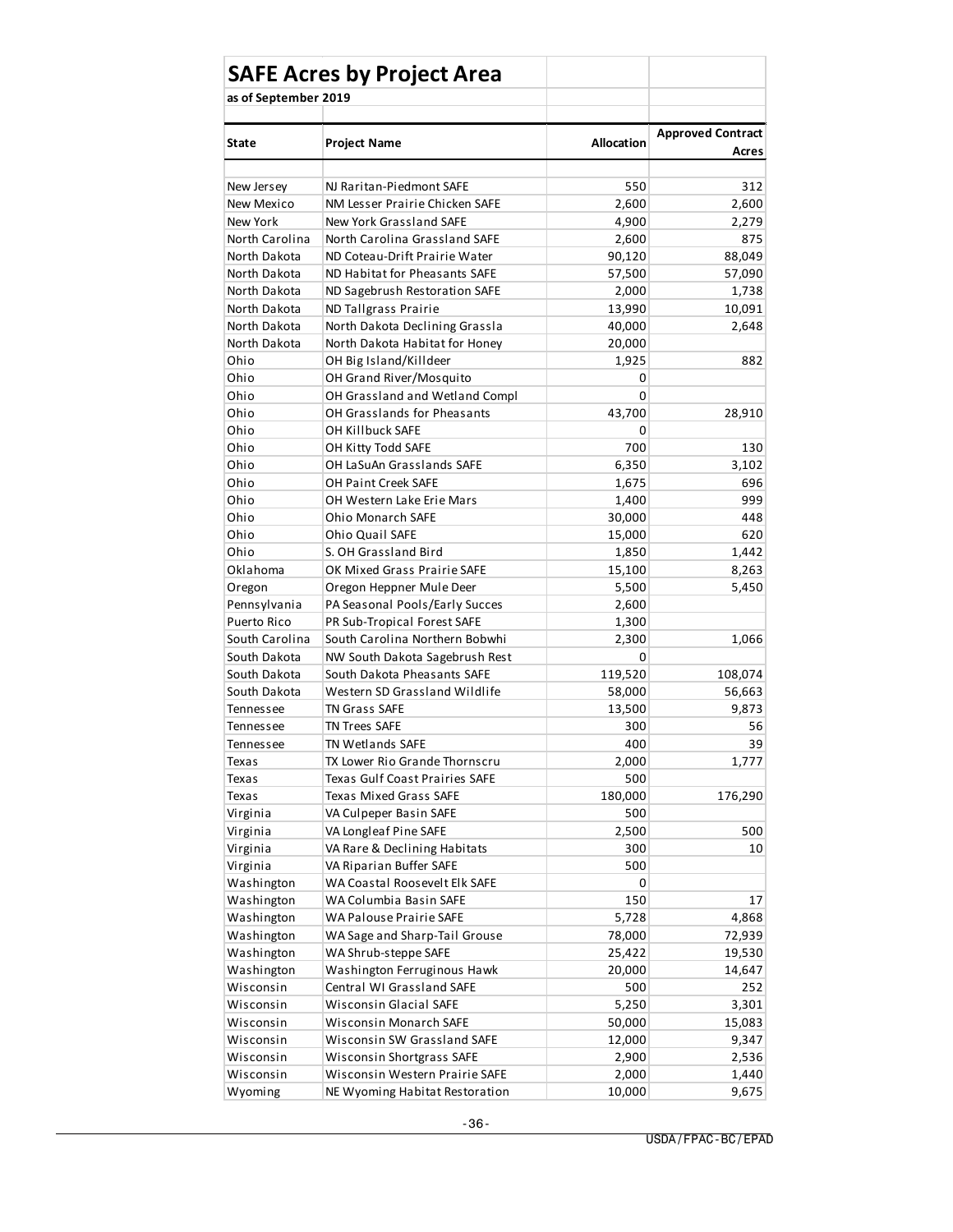#### CONSERVATION PRACTICES INSTALLED ON CRP (ACRES) BY SIGN-UP TYPE, CUMULATIVE, AS OF SEPTEMBER 2019

|                  |                                      | GENERAL               | CONTIN.         | CONTIN.     |              |
|------------------|--------------------------------------|-----------------------|-----------------|-------------|--------------|
|                  | PRACTICE                             | $SIGN-UP 1/$          | CREP            | NON-CREP 2/ | <b>TOTAL</b> |
| CP <sub>1</sub>  | INTROD. GRASSES AND LEGUMES          | 2,618,652             | 90,039          | 448,337     | 3, 157, 028  |
| CP <sub>2</sub>  | NATIVE GRASSES                       | 4,893,651             | 205,181         | 209,473     | 5,308,305    |
| CP <sub>3</sub>  | SOFTWOOD TREES (NOT LONGLEAF)        | 437,753               | 1,474           | 18,230      | 457,457      |
| CP3A             | LONGLEAF PINES                       | 33,190                | 0               | 0           | 33,190       |
| CP3A             | HARDWOOD TREES                       | 149,615               | 11,609          | 18,846      | 180,070      |
| CP4D             | PERMANENT WILDLIFE HABITAT           | 1,362,633             | 85,375          | 21,946      | 1,469,954    |
| CP4B             | WILDLIFE HABITAT CORRIDOR            | 2,167                 | 0               | 49          | 2,216        |
| CP <sub>5</sub>  | FIELD WINDBREAK                      | 61                    | 3,904           | 59,198      | 63,164       |
| CP <sub>6</sub>  | DIVERSION                            | 4                     | 0               | 0           |              |
| CP7              | EROSION CONTROL STRUCTURE            | 8                     | 0               | 0           | 8            |
| CP8              | <b>GRASS WATERWAYS</b>               | 0                     | 514             | 120,569     | 121,083      |
| CP <sub>9</sub>  | SHALLOW WATER AREAS FOR WILDLIFE     | 1                     | 1,671           | 24,796      | 26,467       |
| CP <sub>10</sub> | EXISTING GRASSES AND LEGUMES 3/      | 2,341,680             | 7,503           | 4,745       | 2,353,928    |
| CP <sub>11</sub> | EXISTING TREES 4/                    | 169,846               | 434             | 0           | 170,280      |
| CP <sub>12</sub> | WILDLIFE FOOD PLOT                   | 31,046                | 1,351           | 851         | 33,248       |
| CP <sub>15</sub> | CONTOUR GRASS STRIP                  | 0                     | 253             | 58,934      | 59,188       |
| CP <sub>16</sub> | SHELTERBELT                          | 106                   | 38              | 21,141      | 21,285       |
| CP17             | LIVING SNOW FENCE                    | 0                     | 0               | 4,508       | 4,508        |
| CP <sub>18</sub> | SALINITY REDUCING VEGETATION         | 0                     | 0               | 181,252     | 181,252      |
| CP21             | FILTER STRIPS (GRASS)                | 0                     | 131,975         | 584,798     | 716,773      |
| CP22             | RIPARIAN BUFFER                      | 0                     | 147,476         | 469,624     | 617,100      |
| CP <sub>23</sub> | WETLAND RESTORATION                  | 195,738               | 0               | 0           | 195,738      |
| CP <sub>23</sub> | WETLAND REST. (FLOODPLAIN)           | 0                     | 35,031          | 369,012     | 404,043      |
|                  | CP23A WETLAND REST. (NON-FLOODPLAIN) | 0                     | 54,997          | 589,270     | 644,268      |
| CP <sub>24</sub> | CROSS WIND TRAP STRIP                | 0                     | 0               | 58          | 58           |
| CP25             | RARE AND DECLINING HABITAT           | 1,152,356             | 21,495          | 11,463      | 1,185,314    |
| CP <sub>26</sub> | SEDIMENT RETENTION                   | 0                     | 40              | 0           | 40           |
| CP27             | FARMABLE WETLAND (WETLAND)           | 0                     | 0               | 98,113      | 98,113       |
| <b>CP28</b>      | FARMABLE WETLAND (UPLAND) 5/         | 0                     | 0               | 217,308     | 217,308      |
| CP29             | WILDLIFE HABITAT BUFFER (MARG PAST)  | 0                     | 71,892          | 20,758      | 92,650       |
| <b>CP30</b>      | WETLAND BUFFER (MARG PAST)           | 0                     | 3,102           | 32,639      | 35,741       |
| CP31             | BOTTOMLAND HARDWOOD TREES            | 0                     | 18,840          | 141,209     | 160,049      |
| CP34             | FLOOD CONTROL STRUCTURE              | 0                     | 69              | 0           | 69           |
| CP36             | LONGLEAF PINE                        | 0                     | 0               | 159,255     | 159,255      |
| <b>CP37</b>      | DUCK NESTING HABITAT                 | 0                     | 37,869          | 412,442     | 450,312      |
| <b>CP38</b>      | STATE ACRES FOR WILDLIFE ENHANCEMENT | 0                     | 0               | 1,981,189   | 1,981,189    |
| CP39             | FWP--CONSTRUCTED WETLAND             | 0                     | 0               | 489         | 489          |
| <b>CP40</b>      | FWP--AQUACULTURE WETLAND             | 0                     | 0               | 16,711      | 16,711       |
| CP41             | FWP--FLOODED PRAIRIE WETLAND         | 0                     | 0               | 63,073      | 63,073       |
| CP42             | POLLINATOR HABITAT 6/                | 64,793                | 133             | 440,640     | 505,566      |
| CP87             | INTRODUCED GRASSES (GRASSLANDS)      | 80,579                | 0               | 0           | 80,579       |
| <b>CP88</b>      | NATIVE GRASSES (GRASSLANDS)          | 836,716<br>========== | 0<br>========== | 0           | 836,716      |
|                  |                                      |                       |                 | ==========  | ==========   |
|                  |                                      | 14,370,660            | 937,420         | 7,013,942   | 22,325,377   |

1/ Includes Grassland.

2/ Includes Farmable Wetland Program.

3/ Includes both introduced and native grasses.

4/ Includes both hardwood and softwood trees.

5/ Includes only the buffers associated with CP27 contracts.

6/ Does not include about 40,000 acres from signup 39 before CP42 was implemented.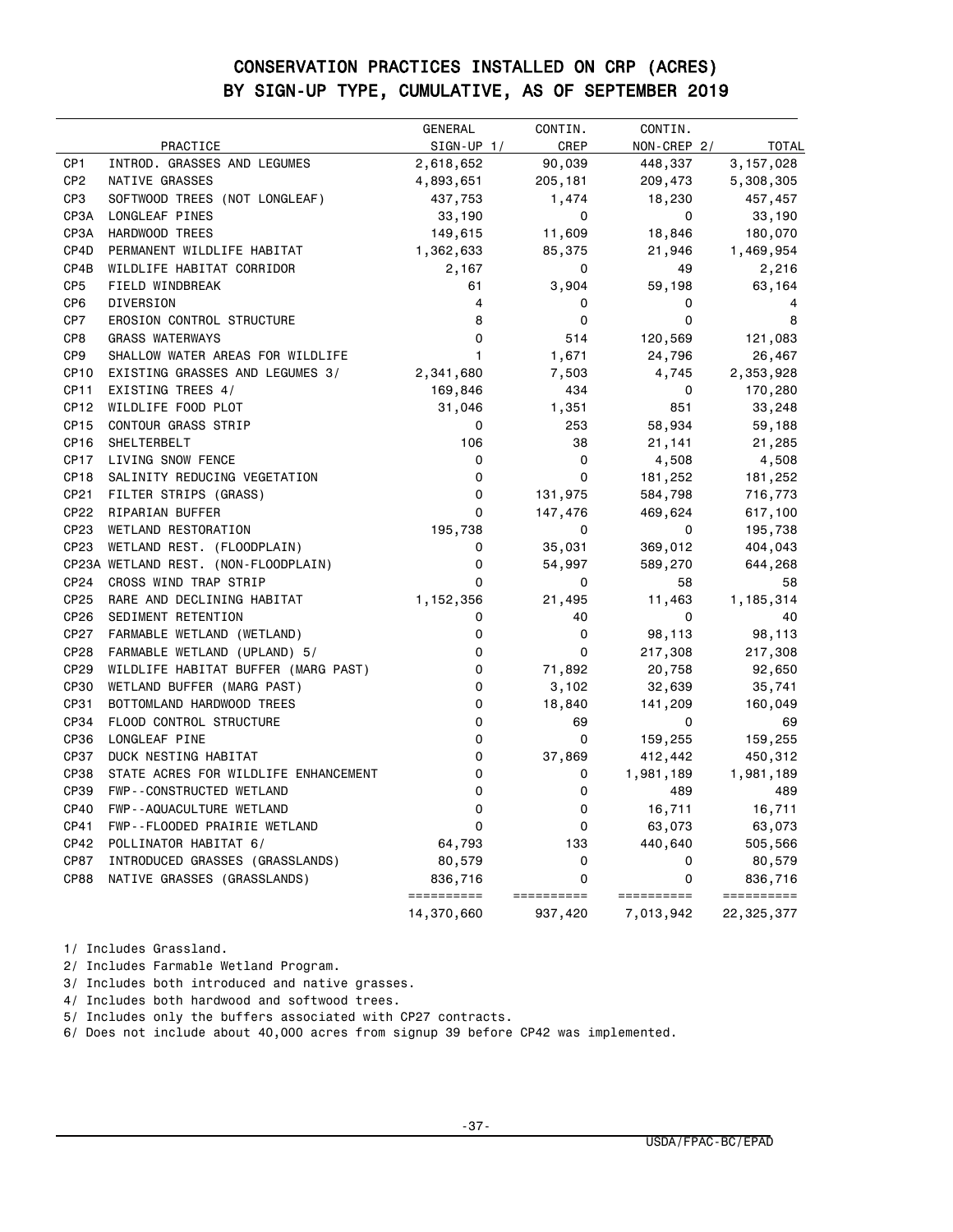#### **Conservation Reserve Program Continuous and General Signup History (Acres)**

| <b>SIGNUP</b>    | <b>TYPES</b>  | <b>START</b> | <b>END</b>   | <b>FISCAL</b> | <b>NEW</b>   | RE-<br><b>ENROLLED</b> | <b>TOTAL</b> |
|------------------|---------------|--------------|--------------|---------------|--------------|------------------------|--------------|
|                  |               | <b>DATES</b> | <b>DATES</b> | <b>YEAR</b>   | <b>LANDS</b> |                        |              |
| $\mathbf{1}$     | General       | 3/3/1986     | 3/14/1986    | 1986          | 728,640      | 0                      | 728,640      |
| $\sqrt{2}$       | General       | 5/5/1986     | 5/16/1986    | 1986          | 2,723,188    | 0                      | 2,723,188    |
| 3                | General       | 8/4/1986     | 8/15/1986    | 1986          | 4,593,258    | 0                      | 4,593,258    |
| 4                | General       | 2/9/1987     | 2/27/1987    | 1987          | 9,272,851    | $\mathbf 0$            | 9,272,851    |
| 5                | General       | 7/20/1987    | 7/31/1987    | 1987          | 4,398,861    | 0                      | 4,398,861    |
| 6                | General       | 2/1/1988     | 2/19/1988    | 1988          | 3,140,211    | 0                      | 3,140,211    |
| $\boldsymbol{7}$ | General       | 7/18/1998    | 8/31/1988    | 1988          | 2,415,049    | 0                      | 2,415,049    |
| 8                | General       | 2/6/1989     | 2/24/1989    | 1989          | 2,235,058    | $\mathbf 0$            | 2,235,058    |
| 9                | General       | 7/17/1989    | 8/4/1989     | 1989          | 2,987,204    | $\mathbf 0$            | 2,987,204    |
| 10               | General       | 3/4/1991     | 3/15/1991    | 1991          | 473,688      | 0                      | 473,688      |
| 11               | General       | 7/8/1991     | 7/19/1991    | 1991          | 992,639      | 0                      | 992,639      |
| 12               | General       | 6/15/1992    | 6/26/1992    | 1992          | 1,017,037    | 0                      | 1,017,037    |
| 13               | General       | 9/11/1995    | 9/22/1995    | 1995          | 595,131      | 0                      | 595,131      |
| 14               | Continuous    | 9/3/1996     | 9/30/1997    | 1997          | 560,613      | 0                      | 560,613      |
| 15               | General       | 3/3/1997     | 3/28/1997    | 1997          | 4,237,473    | 12,324,520             | 16,561,993   |
| 16               | General       | 10/14/1997   | 11/14/1997   | 1998          | 3,980,431    | 1,889,393              | 5,869,824    |
| 17               | Continuous    | 10/1/1997    | 9/30/1998    | 1998          | 218,036      | 0                      | 218,036      |
| 18               | General       | 10/26/1998   | 12/11/1998   | 1999          | 3,090,395    | 1,673,571              | 4,763,966    |
| 19               | Continuous    | 10/1/1998    | 9/30/1999    | 1999          | 268,133      | 0                      | 268,133      |
| 20               | General       | 1/18/2000    | 2/11/2000    | 2000          | 2,000,564    | 264,836                | 2,265,399    |
| 21/22            | Continuous    | 10/1/1999    | 9/30/2000    | 2000          | 323,791      | 0                      | 323,791      |
| 23               | Continuous    | 10/1/2000    | 9/30/2001    | 2001          | 467,911      | 0                      | 467,911      |
| 24               | Continuous    | 10/1/2001    | 9/30/2002    | 2002          | 439,890      | 0                      | 439,890      |
| 25/27            | Continuous    | 10/1/2002    | 9/30/2003    | 2003          | 438,805      | 0                      | 438,805      |
| 26               | General       | 5/5/2003     | 6/13/2003    | 2003          | 1,154,668    | 600,430                | 1,755,098    |
| 28               | Continuous    | 10/1/2003    | 9/30/2003    | 2004          | 244,373      | 0                      | 244,373      |
| 29               | General       | 8/30/2004    | 9/24/2004    | 2004          | 894,537      | 150,259                | 1,044,796    |
| $30\,$           | Continuous    | 10/1/2004    | 9/30/2005    | 2005          | 380,714      | 0                      | 380,714      |
| 31               | Continuous    | 10/1/2005    | 9/30/2006    | 2006          | 332,212      | 0                      | 332,212      |
| 32               | <b>REX 1/</b> | 2/1/2006     | 12/31/2006   | 2006          | 77,481       | 3,823,800              | 3,901,282    |
| 33               | General       | 3/27/2006    | 4/28/2006    | 2006          | 720,040      | 104,381                | 826,421      |
| 35               | Continuous    | 10/1/2006    | 9/30/2007    | 2007          | 406,553      | 98,531                 | 505,085      |
| 36               | Continuous    | 10/102007    | 9/30/2008    | 2008          | 301,358      | 77,309                 | 378,667      |
| 37               | Continuous    | 10/1/2008    | 9/30/2009    | 2009          | 318,294      | 136,412                | 454,706      |
| 38               | Continuous    | 10/1/2009    | 9/30/2010    | 2010          | 427,437      | 179,207                | 606,645      |
| 39               | General       | 8/2/2010     | 8/27/2010    | 2010          | 1,557,297    | 2,205,727              | 3,763,023    |
| 40               | Continuous    | 10/1/2010    | 9/30/2011    | 2011          | 348,749      | 137,738                | 486,488      |
| 41               | General       | 3/14/2011    | 4/15/2011    | 2011          | 508,985      | 2,045,716              | 2,554,700    |
| 42               | Continuous    | 10/1/2011    | 9/30/2012    | 2012          | 291,077      | 328,311                | 619,398      |
| 43               | General       | 3/12/2012    | 4/6/2012     | 2012          | 483,646      | 3,062,897              | 3,546,543    |
| 44               | Continuous    | 5/13/2013    | 9/30/2013    | 2013          | 191,903      | 326,412                | 518,315      |
| 45               | General       | 5/20/2013    | 6/14/2013    | 2013          | 280,702      | 1,238,292              | 1,519,094    |
| 46               | Continuous    | 10/1/2013    | 9/30/2014    | 2014          | 155,570      | 361,650                | 517,220      |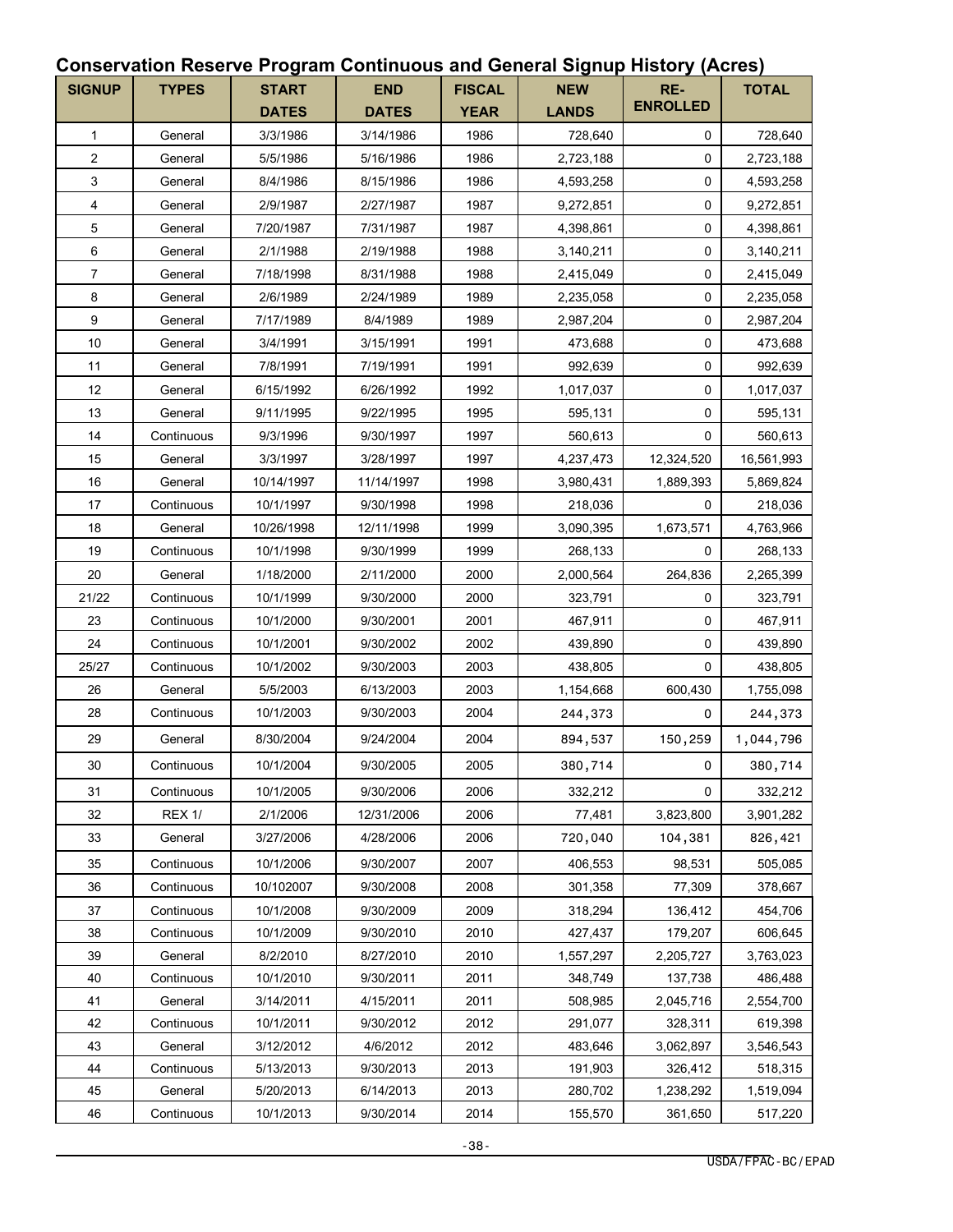#### **Conservation Reserve Program Continuous and General Signup History (Acres), Con't**

| <b>SIGNUP</b> | <b>TYPES</b> | <b>START</b><br><b>DATES</b> | <b>END</b><br><b>DATES</b> | <b>FISCAL</b><br><b>YEAR</b> | <b>NEW</b><br><b>LANDS</b> | RE-<br><b>ENROLLED</b> | <b>TOTAL</b> |
|---------------|--------------|------------------------------|----------------------------|------------------------------|----------------------------|------------------------|--------------|
| 47            | Continuous   | 10/1/2014                    | 9/30/2015                  | 2015                         | 444,107                    | 414.196                | 858,303      |
| 48            | Continuous   | 10/1/2016                    | 9/30/2016                  | 2016                         | 938,038                    | 389.790                | 1,327,828    |
| 49            | General      | 21/1/2015                    | 2/26/2016                  | 2016                         | 185.244                    | 197.142                | 382,386      |
| 50            | Continuous   | 10/1/2016                    | 9/30/2017                  | 2017                         | 629,437                    | 694,852                | 1,324,289    |
| 51            | Continuous   | 10/1/2017                    | 9/30/2018                  | 2018                         | 90,071                     | 200.472                | 290,543      |
| 52            | Continuous   | 6/3/2019                     | 8/23/2019                  | 2019                         | 73,434                     | 169,821                | 243,255      |

1/ Re-enrollment and extension of 2007-2010 expiring contracts. See page 8.